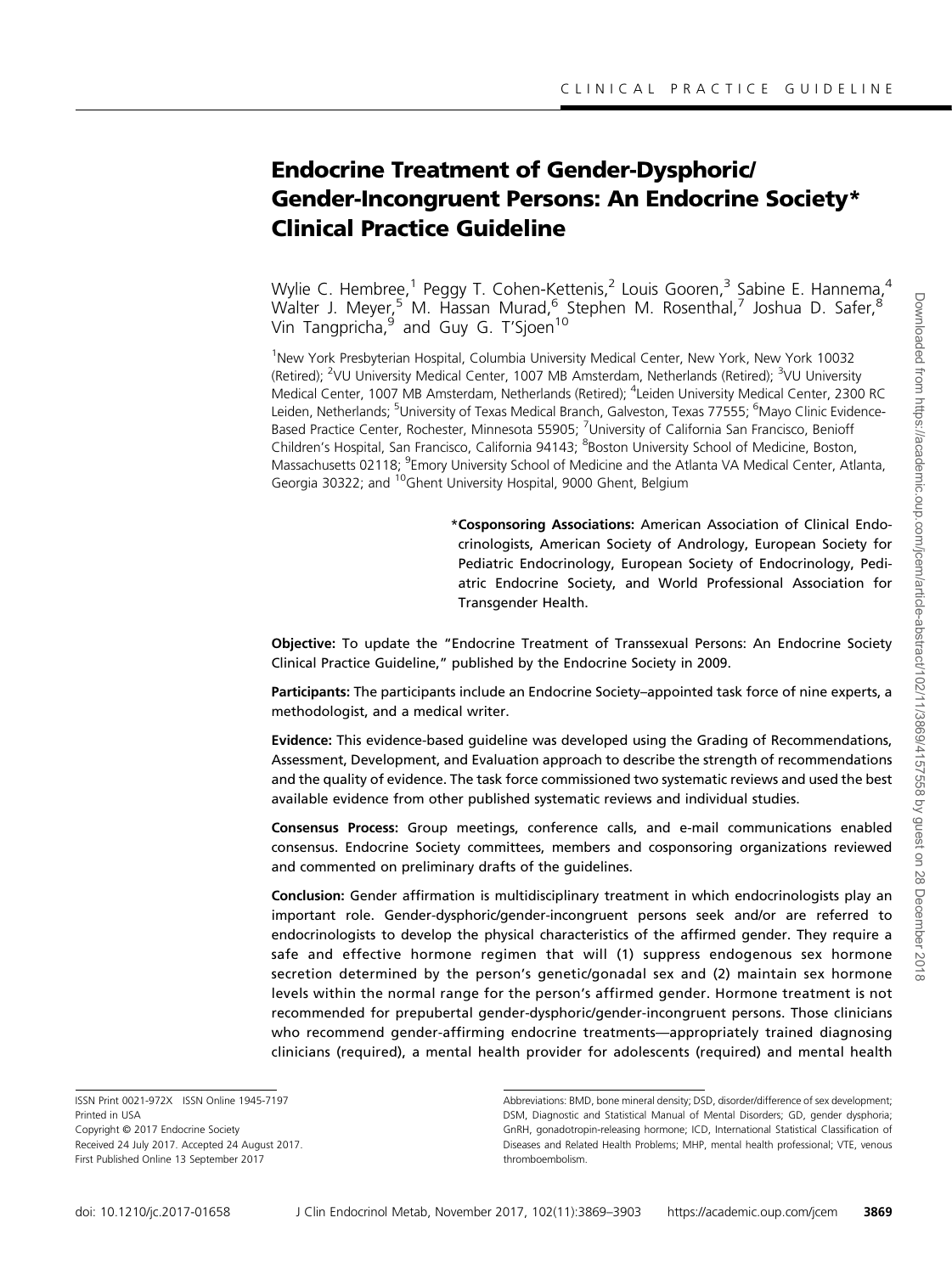professional for adults (recommended)—should be knowledgeable about the diagnostic criteria and criteria for gender-affirming treatment, have sufficient training and experience in assessing psychopathology, and be willing to participate in the ongoing care throughout the endocrine transition. We recommend treating gender-dysphoric/gender-incongruent adolescents who have entered puberty at Tanner Stage G2/B2 by suppression with gonadotropin-releasing hormone agonists. Clinicians may add gender-affirming hormones after a multidisciplinary team has confirmed the persistence of gender dysphoria/gender incongruence and sufficient mental capacity to give informed consent to this partially irreversible treatment. Most adolescents have this capacity by age 16 years old. We recognize that there may be compelling reasons to initiate sex hormone treatment prior to age 16 years, although there is minimal published experience treating prior to 13.5 to 14 years of age. For the care of peripubertal youths and older adolescents, we recommend that an expert multidisciplinary team comprised of medical professionals and mental health professionals manage this treatment. The treating physician must confirm the criteria for treatment used by the referring mental health practitioner and collaborate with them in decisions about gender-affirming surgery in older adolescents. For adult gender-dysphoric/gender-incongruent persons, the treating clinicians (collectively) should have expertise in transgender-specific diagnostic criteria, mental health, primary care, hormone treatment, and surgery, as needed by the patient. We suggest maintaining physiologic levels of gender-appropriate hormones and monitoring for known risks and complications. When high doses of sex steroids are required to suppress endogenous sex steroids and/or in advanced age, clinicians may consider surgically removing natal gonads along with reducing sex steroid treatment. Clinicians should monitor both transgender males (female to male) and transgender females (male to female) for reproductive organ cancer risk when surgical removal is incomplete. Additionally, clinicians should persistently monitor adverse effects of sex steroids. For gender-affirming surgeries in adults, the treating physician must collaborate with and confirm the criteria for treatment used by the referring physician. Clinicians should avoid harming individuals (via hormone treatment) who have conditions other than gender dysphoria/gender incongruence and who may not benefit from the physical changes associated with this treatment. *(J Clin Endocrinol* Metab 102: 3869–3903, 2017)

### Summary of Recommendations

#### 1.0 Evaluation of youth and adults

- 1.1. We advise that only trained mental health professionals (MHPs) who meet the following criteria should diagnose gender dysphoria (GD)/ gender incongruence in adults: (1) competence in using the Diagnostic and Statistical Manual of Mental Disorders (DSM) and/or the International Statistical Classification of Diseases and Related Health Problems (ICD) for diagnostic purposes, (2) the ability to diagnose GD/ gender incongruence and make a distinction between GD/gender incongruence and conditions that have similar features (e.g., body dysmorphic disorder), (3) training in diagnosing psychiatric conditions, (4) the ability to undertake or refer for appropriate treatment, (5) the ability to psychosocially assess the person's understanding, mental health, and social conditions that can impact gender-affirming hormone therapy, and (6) a practice of regularly attending relevant professional meetings. (Ungraded Good Practice Statement)
- 1.2. We advise that only MHPs who meet the following criteria should diagnose GD/gender incongruence in children and adolescents: (1) training in child and adolescent developmental psychology and psychopathology, (2) competence in using the DSM and/or the ICD for diagnostic purposes, (3) the ability to make a distinction between GD/gender incongruence and conditions that have similar features (e.g., body dysmorphic disorder), (4) training in diagnosing psychiatric conditions, (5) the ability to undertake or refer for appropriate treatment, (6) the ability to psychosocially assess the person's understanding and social conditions that can impact gender-affirming hormone therapy, (7) a practice of regularly attending relevant professional meetings, and (8) knowledge of the criteria for puberty blocking and gender-affirming hormone treatment in adolescents. (Ungraded Good Practice Statement)
- 1.3. We advise that decisions regarding the social transition of prepubertal youths with GD/gender incongruence are made with the assistance of an MHP or another experienced professional. (Ungraded Good Practice Statement).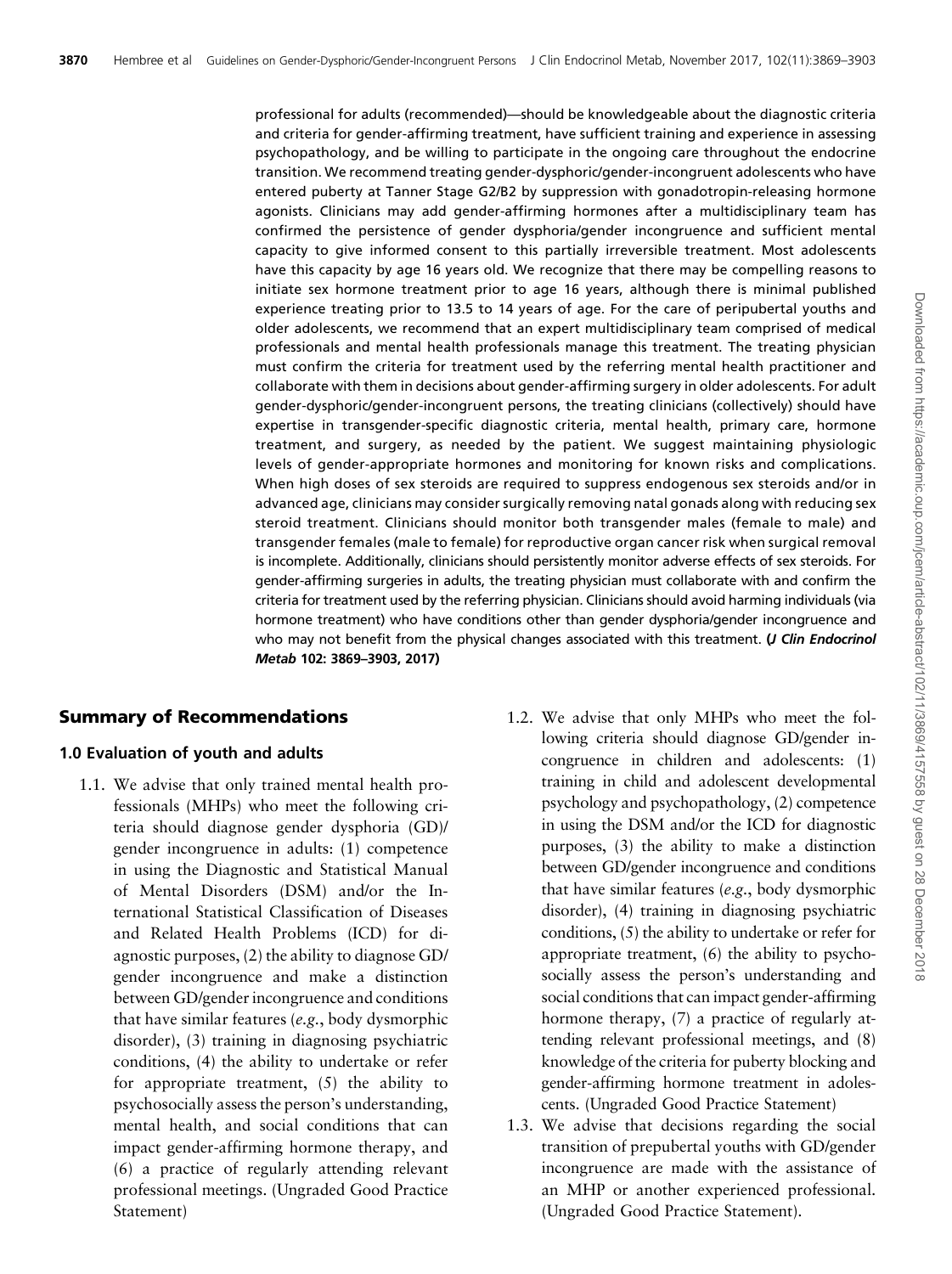- 1.4. We recommend against puberty blocking and gender-affirming hormone treatment in prepubertal children with GD/gender incongruence.  $(1 \oplus \oplus \odot \odot)$
- 1.5. We recommend that clinicians inform and counsel all individuals seeking gender-affirming medical treatment regarding options for fertility preservation prior to initiating puberty suppression in adolescents and prior to treating with hormonal therapy of the affirmed gender in both adolescents and adults. (1  $|\oplus \oplus \oplus \odot$ )

# 2.0 Treatment of adolescents

- 2.1. We suggest that adolescents who meet diagnostic criteria for GD/gender incongruence, fulfill criteria for treatment, and are requesting treatment should initially undergo treatment to suppress pubertal development. (2  $\ket{\oplus \oplus \odot \odot}$ )
- 2.2. We suggest that clinicians begin pubertal hormone suppression after girls and boys first exhibit physical changes of puberty.  $(2 \text{ }|\oplus \oplus \text{ }O)$
- 2.3. We recommend that, where indicated, GnRH analogues are used to suppress pubertal hormones.  $(1 | \oplus \oplus \odot \odot)$
- 2.4. In adolescents who request sex hormone treatment (given this is a partly irreversible treatment), we recommend initiating treatment using a gradually increasing dose schedule after a multidisciplinary team of medical and MHPs has confirmed the persistence of GD/gender incongruence and sufficient mental capacity to give informed consent, which most adolescents have by age 16 years. (1  $\oplus \oplus \odot \odot$ ).
- 2.5. We recognize that there may be compelling reasons to initiate sex hormone treatment prior to the age of 16 years in some adolescents with GD/ gender incongruence, even though there are minimal published studies of gender-affirming hormone treatments administered before age 13.5 to 14 years. As with the care of adolescents  $\geq$ 16 years of age, we recommend that an expert multidisciplinary team of medical and MHPs manage this treatment.  $(1 \text{ } | \oplus \text{OOO})$
- 2.6. We suggest monitoring clinical pubertal development every 3 to 6 months and laboratory parameters every 6 to 12 months during sex hormone treatment.  $(2 | \oplus \oplus \odot \odot)$

# 3.0 Hormonal therapy for transgender adults

3.1. We recommend that clinicians confirm the diagnostic criteria of GD/gender incongruence and the criteria for the endocrine phase of gender transition before beginning treatment.  $(1 | \oplus \oplus \oplus \odot)$ 

- 3.2. We recommend that clinicians evaluate and address medical conditions that can be exacerbated by hormone depletion and treatment with sex hormones of the affirmed gender before beginning treatment. (1  $\oplus \oplus \oplus \odot$ )
- 3.3. We suggest that clinicians measure hormone levels during treatment to ensure that endogenous sex steroids are suppressed and administered sex steroids are maintained in the normal physiologic range for the affirmed gender.  $(2 | \oplus \oplus \odot \odot)$
- 3.4. We suggest that endocrinologists provide education to transgender individuals undergoing treatment about the onset and time course of physical changes induced by sex hormone treatment.  $(2 \text{ } | \oplus \text{OOO} )$

# 4.0 Adverse outcome prevention and long-term care

- 4.1. We suggest regular clinical evaluation for physical changes and potential adverse changes in response to sex steroid hormones and laboratory monitoring of sex steroid hormone levels every 3 months during the first year of hormone therapy for transgender males and females and then once or twice yearly.  $(2 \text{ }|\oplus \oplus \text{ }| \odot)$
- 4.2. We suggest periodically monitoring prolactin levels in transgender females treated with estrogens.  $(2 \mid \oplus \oplus \bigcirc \bigcirc)$
- 4.3. We suggest that clinicians evaluate transgender persons treated with hormones for cardiovascular risk factors using fasting lipid profiles, diabetes screening, and/or other diagnostic tools.  $(2 \text{H} \oplus \text{H} \oplus \text{H} \oplus \text{H} \oplus \text{H} \oplus \text{H} \oplus \text{H} \oplus \text{H} \oplus \text{H} \oplus \text{H} \oplus \text{H} \oplus \text{H} \oplus \text{H} \oplus \text{H} \oplus \text{H} \oplus \text{H} \oplus \text{H} \oplus \text{H} \oplus \text{H} \oplus \text{H} \oplus \text{H} \oplus \text{H} \oplus \text{H} \oplus \text{H} \oplus \text{H} \oplus \text{H} \oplus \text{H} \oplus \text$
- 4.4. We recommend that clinicians obtain bone mineral density (BMD) measurements when risk factors for osteoporosis exist, specifically in those who stop sex hormone therapy after gonadectomy.  $(1 \oplus \oplus \odot \odot)$
- 4.5. We suggest that transgender females with no known increased risk of breast cancer follow breast-screening guidelines recommended for non-transgender females.  $(2 | \oplus \oplus \odot \odot)$
- 4.6. We suggest that transgender females treated with estrogens follow individualized screening according to personal risk for prostatic disease and prostate cancer.  $(2 | \oplus \odot \odot)$
- 4.7. We advise that clinicians determine the medical necessity of including a total hysterectomy and oophorectomy as part of gender-affirming surgery. (Ungraded Good Practice Statement)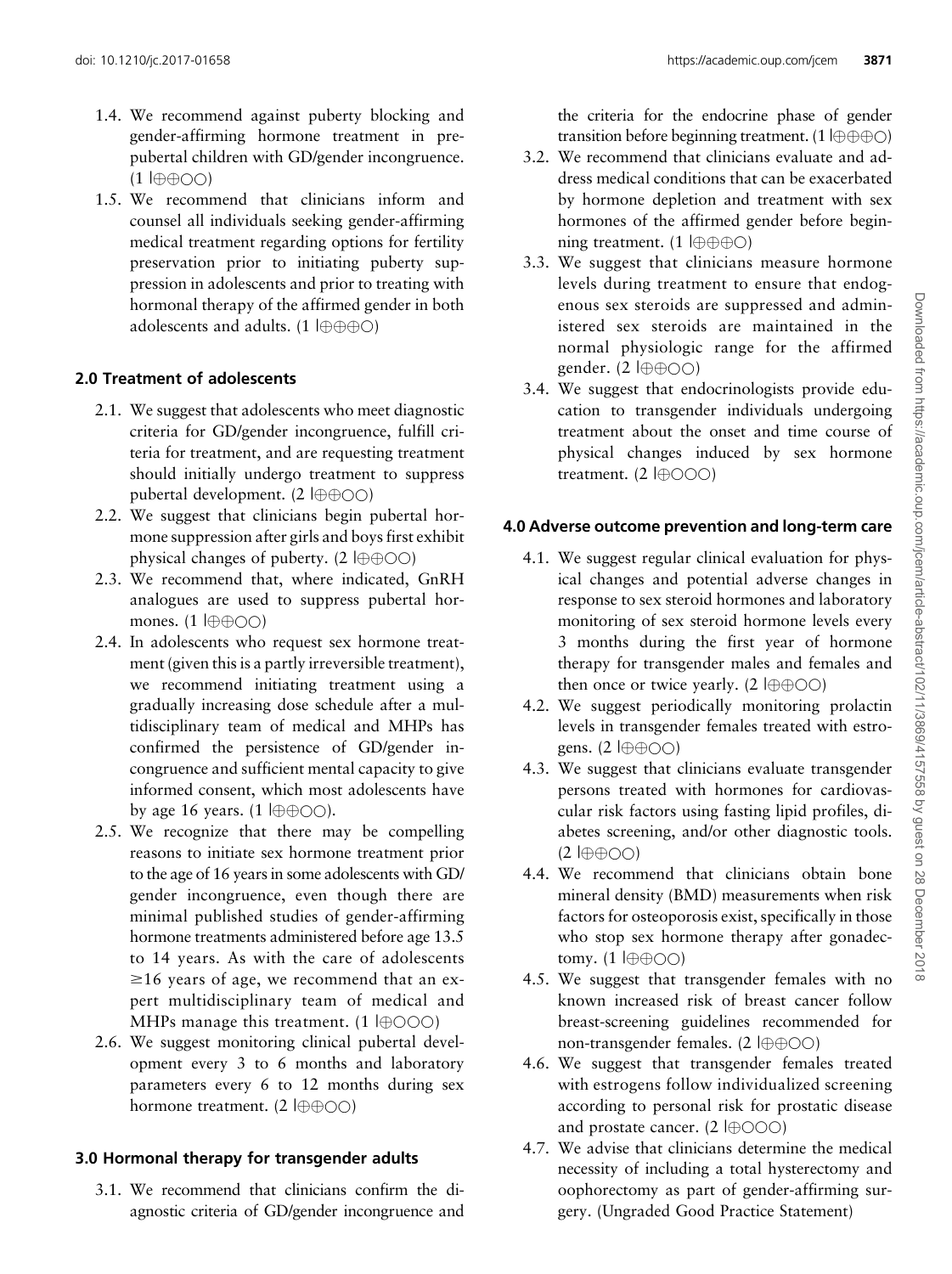# 5.0 Surgery for sex reassignment and gender confirmation

- 5.1. We recommend that a patient pursue genital gender-affirming surgery only after the MHP and the clinician responsible for endocrine transition therapy both agree that surgery is medically necessary and would benefit the patient's overall health and/or well-being.  $(1 \oplus \oplus \odot \odot)$
- 5.2. We advise that clinicians approve genital genderaffirming surgery only after completion of at least 1 year of consistent and compliant hormone treatment, unless hormone therapy is not desired or medically contraindicated. (Ungraded Good Practice Statement)
- 5.3. We advise that the clinician responsible for endocrine treatment and the primary care provider ensure appropriate medical clearance of transgender individuals for genital gender-affirming surgery and collaborate with the surgeon regarding hormone use during and after surgery. (Ungraded Good Practice Statement)
- 5.4. We recommend that clinicians refer hormonetreated transgender individuals for genital surgery when: (1) the individual has had a satisfactory social role change, (2) the individual is satisfied about the hormonal effects, and (3) the individual desires definitive surgical changes.  $(1 \oplus \odot \odot)$
- 5.5. We suggest that clinicians delay gender-affirming genital surgery involving gonadectomy and/or hysterectomy until the patient is at least 18 years old or legal age of majority in his or her country.  $(2 \text{ }|\oplus \oplus \text{ }O)$ .
- 5.6. We suggest that clinicians determine the timing of breast surgery for transgender males based upon the physical and mental health status of the individual. There is insufficient evidence to recommend a specific age requirement.  $(2 \text{ } | \oplus \text{} \odot \text{ } \odot)$

### Changes Since the Previous Guideline

Both the current guideline and the one published in 2009 contain similar sections. Listed here are the sections contained in the current guideline and the corresponding number of recommendations: Introduction, Evaluation of Youth and Adults (5), Treatment of Adolescents (6), Hormonal Therapy for Transgender Adults (4), Adverse Outcomes Prevention and Long-term Care (7), and Surgery for Sex Reassignment and Gender Confirmation (6). The current introduction updates the diagnostic classification of "gender dysphoria/gender incongruence." It also reviews the development of "gender identity" and summarizes its natural development. The section on clinical evaluation of both youth and adults, defines in detail the professional qualifications required of those who diagnose and treat both adolescents and adults. We advise that decisions regarding the social transition of prepubertal youth are made with the assistance of a mental health professional or similarly experienced professional. We recommend against puberty blocking followed by gender-affirming hormone treatment of prepubertal children. Clinicians should inform pubertal children, adolescents, and adults seeking genderconfirming treatment of their options for fertility preservation. Prior to treatment, clinicians should evaluate the presence of medical conditions that may be worsened by hormone depletion and/or treatment. A multidisciplinary team, preferably composed of medical and mental health professionals, should monitor treatments. Clinicians evaluating transgender adults for endocrine treatment should confirm the diagnosis of persistent gender dysphoria/gender incongruence. Physicians should educate transgender persons regarding the time course of steroid-induced physical changes. Treatment should include periodic monitoring of hormone levels and metabolic parameters, as well as assessments of bone density and the impact upon prostate, gonads, and uterus. We also make recommendations for transgender persons who plan genital gender-affirming surgery.

# Method of Development of Evidence-Based Clinical Practice Guidelines

The Clinical Guidelines Subcommittee (CGS) of the Endocrine Society deemed the diagnosis and treatment of individuals with GD/gender incongruence a priority area for revision and appointed a task force to formulate evidence-based recommendations. The task force followed the approach recommended by the Grading of Recommendations, Assessment, Development, and Evaluation group, an international group with expertise in the development and implementation of evidence-based guidelines ([1\)](#page-27-0). A detailed description of the grading scheme has been published elsewhere [\(2](#page-27-0)). The task force used the best available research evidence to develop the recommendations. The task force also used consistent language and graphical descriptions of both the strength of a recommendation and the quality of evidence. In terms of the strength of the recommendation, strong recommendations use the phrase "we recommend" and the number 1, and weak recommendations use the phrase "we suggest" and the number 2. Cross-filled circles indicate the quality of the evidence, such that  $\bigoplus$ OOO denotes very low-quality evidence;  $\oplus \oplus \odot \odot$ , low quality;  $\oplus$  $\oplus$  $\oplus$  $\odot$ , moderate quality; and  $\oplus$  $\oplus$  $\oplus$ , high quality. The task force has confidence that persons who receive care according to the strong recommendations will derive, on average, more benefit than harm. Weak recommendations require more careful consideration of the person's circumstances, values, and preferences to determine the best course of action. Linked to each recommendation is a description of the evidence and the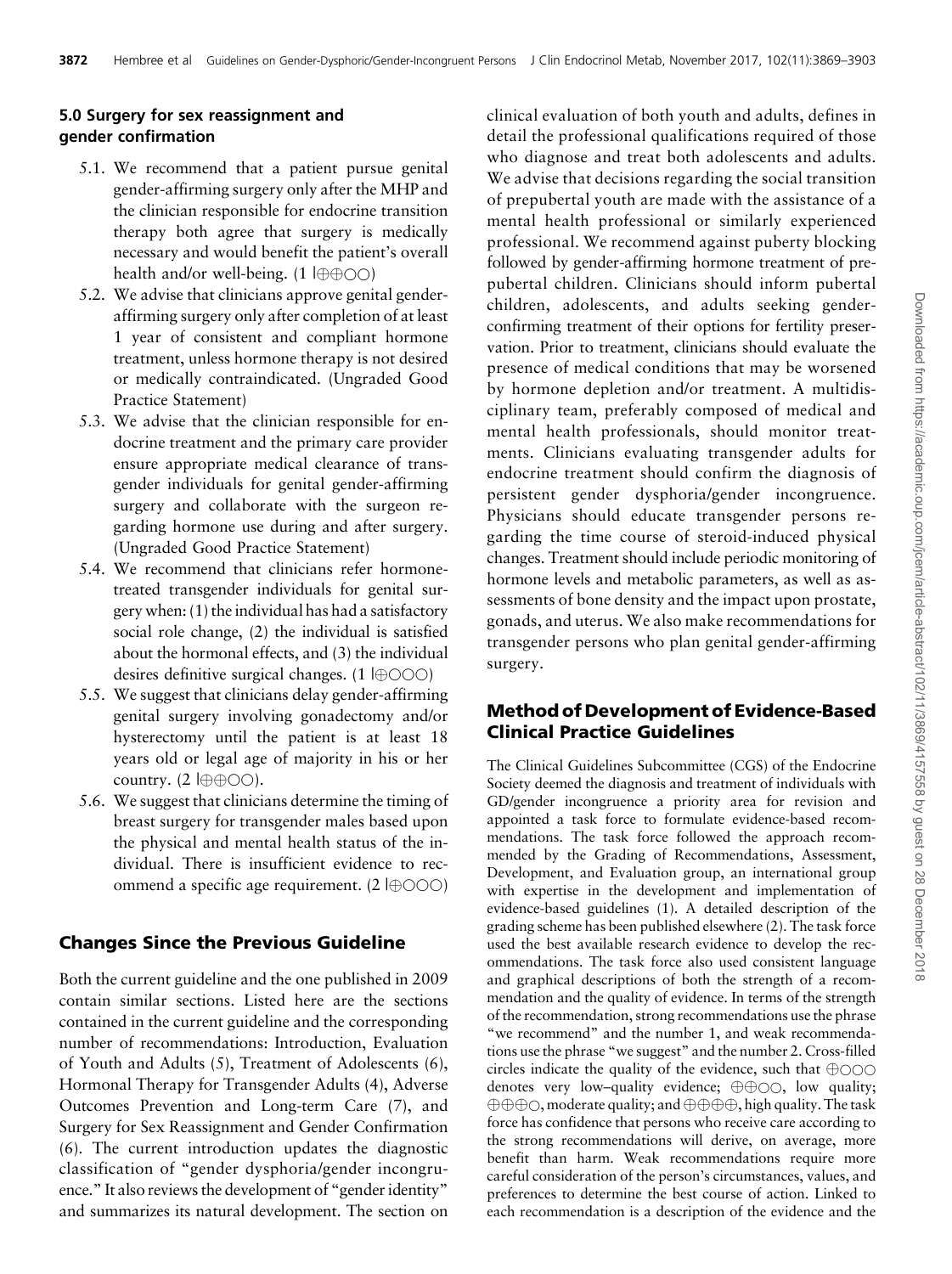values that the task force considered in making the recommendation. In some instances, there are remarks in which the task force offers technical suggestions for testing conditions, dosing, and monitoring. These technical comments reflect the best available evidence applied to a typical person being treated. Often this evidence comes from the unsystematic observations of the task force and their preferences; therefore, one should consider these remarks as suggestions.

In this guideline, the task force made several statements to emphasize the importance of shared decision-making, general preventive care measures, and basic principles of the treatment of transgender persons. They labeled these "Ungraded Good Practice Statement." Direct evidence for these statements was either unavailable or not systematically appraised and considered out of the scope of this guideline. The intention of these statements is to draw attention to these principles.

The Endocrine Society maintains a rigorous conflict-ofinterest review process for developing clinical practice guidelines. All task force members must declare any potential conflicts of interest by completing a conflict-of-interest form. The CGS reviews all conflicts of interest before the Society's Council approves the members to participate on the task force and periodically during the development of the guideline. All others participating in the guideline's development must also disclose any conflicts of interest in the matter under study, and most of these participants must be without any conflicts of interest. The CGS and the task force have reviewed all disclosures for this guideline and resolved or managed all identified conflicts of interest.

Conflicts of interest are defined as remuneration in any amount from commercial interests; grants; research support; consulting fees; salary; ownership interests [e.g., stocks and stock options (excluding diversified mutual funds)]; honoraria and other payments for participation in speakers' bureaus, advisory boards, or boards of directors; and all other financial benefits. Completed forms are available through the Endocrine Society office.

The Endocrine Society provided the funding for this guideline; the task force received no funding or remuneration from commercial or other entities.

### Commissioned Systematic Review

The task force commissioned two systematic reviews to support this guideline. The first one aimed to summarize the available evidence on the effect of sex steroid use in transgender individuals on lipids and cardiovascular outcomes. The review identified 29 eligible studies at moderate risk of bias. In transgender males (female to male), sex steroid therapy was associated with a statistically significant increase in serum triglycerides and low-density lipoprotein cholesterol levels. High-density lipoprotein cholesterol levels decreased significantly across all follow-up time periods. In transgender females (male to female), serum triglycerides were significantly higher without any changes in other parameters. Few myocardial infarction, stroke, venous thromboembolism (VTE), and death events were reported. These events were more frequent in transgender females. However, the

quality of the evidence was low. The second review summarized the available evidence regarding the effect of sex steroids on bone health in transgender individuals and identified 13 studies. In transgender males, there was no statistically significant difference in the lumbar spine, femoral neck, or total hip BMD at 12 and 24 months compared with baseline values before initiating masculinizing hormone therapy. In transgender females, there was a statistically significant increase in lumbar spine BMD at 12 months and 24 months compared with baseline values before initiation of feminizing hormone therapy. There was minimal information on fracture rates. The quality of evidence was also low.

### Introduction

Throughout recorded history (in the absence of an endocrine disorder) some men and women have experienced confusion and anguish resulting from rigid, forced conformity to sexual dimorphism. In modern history, there have been numerous ongoing biological, psychological, cultural, political, and sociological debates over various aspects of gender variance. The 20th century marked the emergence of a social awakening for men and women with the belief that they are "trapped" in the wrong body [\(3\)](#page-27-0). Magnus Hirschfeld and Harry Benjamin, among others, pioneered the medical responses to those who sought relief from and a resolution to their profound discomfort. Although the term transsexual became widely known after Benjamin wrote "The Transsexual Phenomenon" ([4](#page-27-0)), it was Hirschfeld who coined the term "transsexual" in 1923 to describe people who want to live a life that corresponds with their experienced gender vs their designated gender ([5](#page-27-0)). Magnus Hirschfeld ([6](#page-27-0)) and others [\(4, 7\)](#page-27-0) have described other types of trans phenomena besides transsexualism. These early researchers proposed that the gender identity of these people was located somewhere along a unidimensional continuum. This continuum ranged from all male through "something in between" to all female. Yet such a classification does not take into account that people may have gender identities outside this continuum. For instance, some experience themselves as having both a male and female gender identity, whereas others completely renounce any gender classification [\(8, 9\)](#page-27-0). There are also reports of individuals experiencing a continuous and rapid involuntary alternation between a male and female identity ([10\)](#page-27-0) or men who do not experience themselves as men but do not want to live as women [\(11](#page-27-0), [12\)](#page-27-0). In some countries, (e.g., Nepal, Bangladesh, and Australia), these nonmale or nonfemale genders are officially recognized ([13\)](#page-27-0). Specific treatment protocols, however, have not yet been developed for these groups.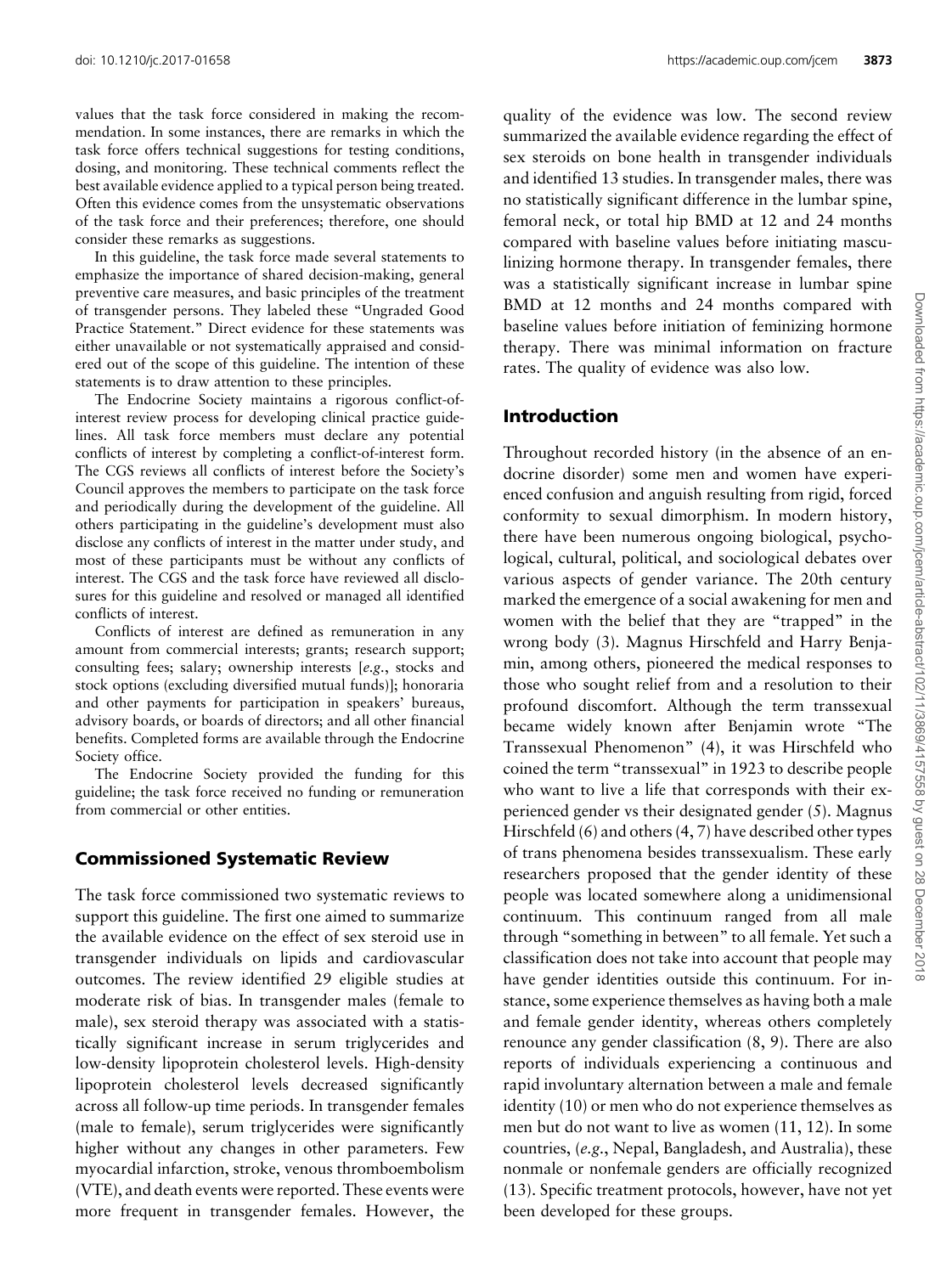Instead of the term transsexualism, the current classification system of the American Psychiatric Association uses the term gender dysphoria in its diagnosis of persons who are not satisfied with their designated gender [\(14\)](#page-27-0). The current version of the World Health Organization's ICD-10 still uses the term transsexualism when diagnosing adolescents and adults. However, for the ICD-11, the World Health Organization has proposed using the term "gender incongruence" ([15](#page-27-0)).

Treating persons with GD/gender incongruence ([15](#page-27-0)) was previously limited to relatively ineffective elixirs or creams. However, more effective endocrinology-based treatments became possible with the availability of testosterone in 1935 and diethylstilbestrol in 1938. Reports of individuals with GD/gender incongruence who were treated with hormones and gender-affirming surgery appeared in the press during the second half of the 20th century. The Harry Benjamin International Gender Dysphoria Association was founded in September 1979 and is now called the World Professional Association for Transgender Health (WPATH). WPATH published its first Standards of Care in 1979. These standards have since been regularly updated, providing guidance for treating persons with GD/gender incongruence [\(16\)](#page-27-0).

Prior to 1975, few peer-reviewed articles were published concerning endocrine treatment of transgender persons. Since then, more than two thousand articles about various aspects of transgender care have appeared.

It is the purpose of this guideline to make detailed recommendations and suggestions, based on existing medical literature and clinical experience, that will enable treating physicians to maximize benefit and minimize risk when caring for individuals diagnosed with GD/gender incongruence.

In the future, we need more rigorous evaluations of the effectiveness and safety of endocrine and surgical protocols. Specifically, endocrine treatment protocols for GD/gender incongruence should include the careful assessment of the following: (1) the effects of prolonged delay of puberty in adolescents on bone health, gonadal function, and the brain (including effects on cognitive, emotional, social, and sexual development); (2) the effects of treatment in adults on sex hormone levels; (3) the requirement for and the effects of progestins and other agents used to suppress endogenous sex steroids during treatment; and (4) the risks and benefits of gender-affirming hormone treatment in older transgender people.

To successfully establish and enact these protocols, a commitment of mental health and endocrine investigators is required to collaborate in long-term, large-scale studies across countries that use the same diagnostic and inclusion criteria, medications, assay methods, and response assessment tools (e.g., the European Network for the Investigation of Gender Incongruence) ([17, 18\)](#page-27-0).

Terminology and its use vary and continue to evolve. [Table 1](#page-6-0) contains the definitions of terms as they are used throughout this guideline.

# Biological Determinants of Gender Identity Development

One's self-awareness as male or female changes gradually during infant life and childhood. This process of cognitive and affective learning evolves with interactions with parents, peers, and environment. A fairly accurate timetable exists outlining the steps in this process ([19\)](#page-27-0). Normative psychological literature, however, does not address if and when gender identity becomes crystallized and what factors contribute to the development of a gender identity that is not congruent with the gender of rearing. Results of studies from a variety of biomedical disciplines—genetic, endocrine, and neuroanatomic—support the concept that gender identity and/or gender expression ([20](#page-27-0)) likely reflect a complex interplay of biological, environmental, and cultural factors ([21, 22](#page-27-0)).

With respect to endocrine considerations, studies have failed to find differences in circulating levels of sex steroids between transgender and nontransgender individuals ([23\)](#page-27-0). However, studies in individuals with a disorder/difference of sex development (DSD) have informed our understanding of the role that hormones may play in gender identity outcome, even though most persons with GD/gender incongruence do not have a DSD. For example, although most 46,XX adult individuals with virilizing congenital adrenal hyperplasia caused by mutations in CYP21A2 reported a female gender identity, the prevalence of GD/gender incongruence was much greater in this group than in the general population without a DSD. This supports the concept that there is a role for prenatal/postnatal androgens in gender development [\(24](#page-27-0)–[26\)](#page-27-0), although some studies indicate that prenatal androgens are more likely to affect gender behavior and sexual orientation rather than gender identity per se ([27](#page-27-0), [28](#page-27-0)).

Researchers have made similar observations regarding the potential role of androgens in the development of gender identity in other individuals with DSD. For example, a review of two groups of 46,XY persons, each with androgen synthesis deficiencies and female raised, reported transgender male (female-to-male) gender role changes in 56% to 63% and 39% to 64% of patients, respectively [\(29\)](#page-27-0). Also, in 46,XY female-raised individuals with cloacal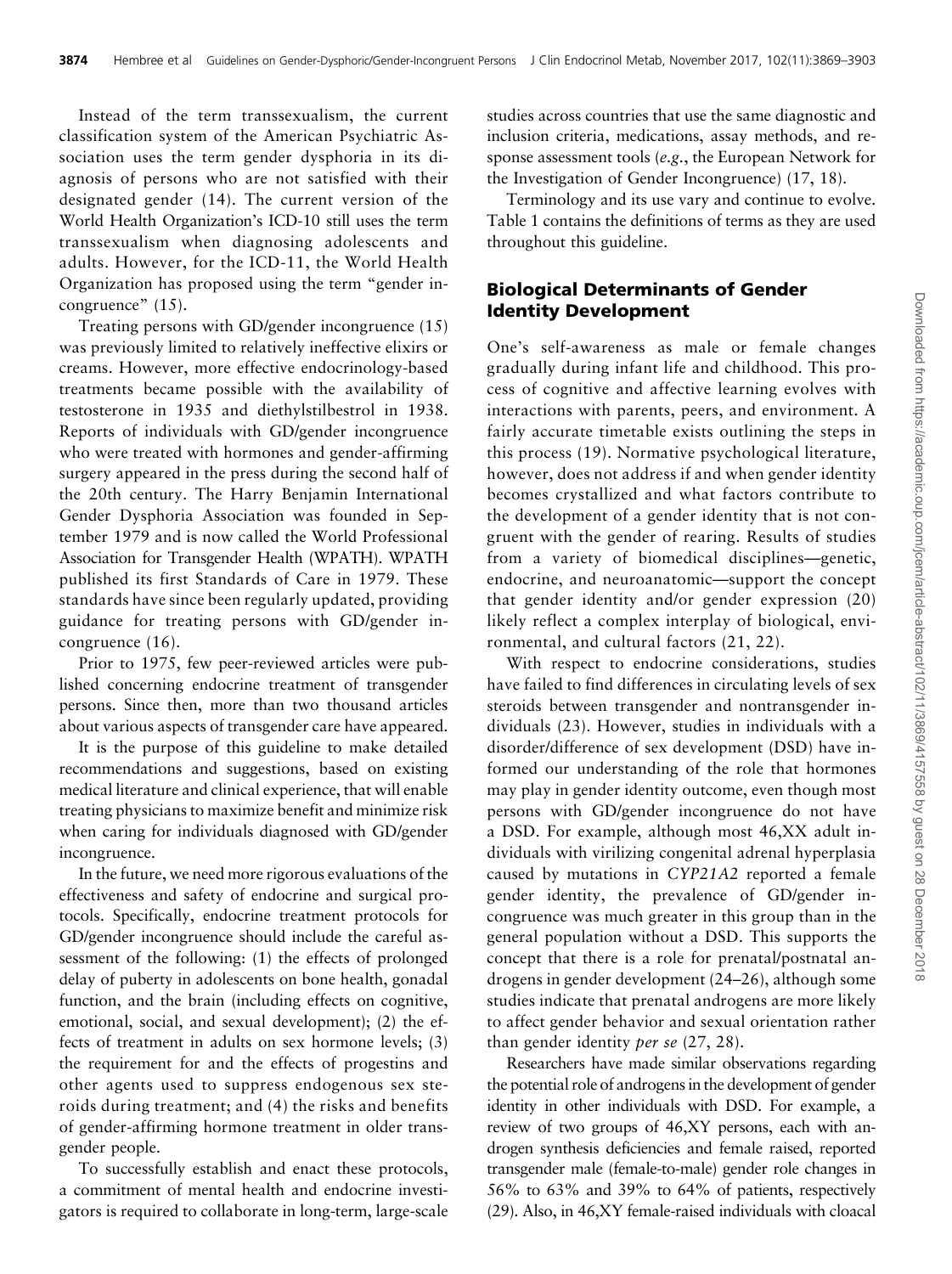### <span id="page-6-0"></span>Table 1. Definitions of Terms Used in This Guideline

- Biological sex, biological male or female: These terms refer to physical aspects of maleness and femaleness. As these may not be in line with each other (e.g., a person with XY chromosomes may have female-appearing genitalia), the terms biological sex and biological male or female are imprecise and should be avoided.
- Cisgender: This means not transgender. An alternative way to describe individuals who are not transgender is "non-transgender people."

Gender-affirming (hormone) treatment: See "gender reassignment"

- Gender dysphoria: This is the distress and unease experienced if gender identity and designated gender are not completely congruent (see Table 2). In 2013, the American Psychiatric Association released the fifth edition of the DSM-5, which replaced "gender identity disorder" with "gender dysphoria" and changed the criteria for diagnosis.
- Gender expression: This refers to external manifestations of gender, expressed through one's name, pronouns, clothing, haircut, behavior, voice, or body characteristics. Typically, transgender people seek to make their gender expression align with their gender identity, rather than their designated gender.
- Gender identity/experienced gender: This refers to one's internal, deeply held sense of gender. For transgender people, their gender identity does not match their sex designated at birth. Most people have a gender identity of man or woman (or boy or girl). For some people, their gender identity does not fit neatly into one of those two choices. Unlike gender expression (see below), gender identity is not visible to others.
- Gender identity disorder: This is the term used for GD/gender incongruence in previous versions of DSM (see "gender dysphoria"). The ICD-10 still uses the term for diagnosing child diagnoses, but the upcoming ICD-11 has proposed using "gender incongruence of childhood."
- Gender incongruence: This is an umbrella term used when the gender identity and/or gender expression differs from what is typically associated with the designated gender. Gender incongruence is also the proposed name of the gender identity–related diagnoses in ICD-11. Not all individuals with gender incongruence have gender dysphoria or seek treatment.

Gender variance: See "gender incongruence"

Gender reassignment: This refers to the treatment procedure for those who want to adapt their bodies to the experienced gender by means of hormones and/or surgery. This is also called gender-confirming or gender-affirming treatment.

- Gender-reassignment surgery (gender-confirming/gender-affirming surgery): These terms refer only to the surgical part of genderconfirming/gender-affirming treatment.
- Gender role: This refers to behaviors, attitudes, and personality traits that a society (in a given culture and historical period) designates as masculine or feminine and/or that society associates with or considers typical of the social role of men or women.

Sex designated at birth: This refers to sex assigned at birth, usually based on genital anatomy.

- Sex: This refers to attributes that characterize biological maleness or femaleness. The best known attributes include the sex-determining genes, the sex chromosomes, the H-Y antigen, the gonads, sex hormones, internal and external genitalia, and secondary sex characteristics.
- Sexual orientation: This term describes an individual's enduring physical and emotional attraction to another person. Gender identity and sexual orientation are not the same. Irrespective of their gender identity, transgender people may be attracted to women (gynephilic), attracted to men (androphilic), bisexual, asexual, or queer.
- Transgender: This is an umbrella term for people whose gender identity and/or gender expression differs from what is typically associated with their sex designated at birth. Not all transgender individuals seek treatment.
- Transgender male (also: trans man, female-to-male, transgender male): This refers to individuals assigned female at birth but who identify and live as men.
- Transgender woman (also: trans woman, male-to female, transgender female): This refers to individuals assigned male at birth but who identify and live as women.
- Transition: This refers to the process during which transgender persons change their physical, social, and/or legal characteristics consistent with the affirmed gender identity. Prepubertal children may choose to transition socially.

Transsexual: This is an older term that originated in the medical and psychological communities to refer to individuals who have permanently transitioned through medical interventions or desired to do so.

exstrophy and penile agenesis, the occurrence of transgender male changes was significantly more prevalent than in the general population ([30, 31](#page-27-0)). However, the fact that a high percentage of individuals with the same conditions did not change gender suggests that cultural factors may play a role as well.

With respect to genetics and gender identity, several studies have suggested heritability of GD/gender incongruence ([32, 33](#page-27-0)). In particular, a study by Heylens et al. ([33\)](#page-27-0) demonstrated a 39.1% concordance rate for gender identity disorder (based on the DSM-IV criteria) in 23 monozygotic twin pairs but no concordance in 21 same-sex dizygotic or seven opposite-sex twin pairs. Although numerous investigators have sought to identify specific genes associated with GD/gender incongruence, such studies have been inconsistent and without strong statistical significance [\(34](#page-27-0)–[38](#page-28-0)).

Studies focusing on brain structure suggest that the brain phenotypes of people with GD/gender incongruence differ in various ways from control males and females, but that there is not a complete sex reversal in brain structures [\(39](#page-28-0)).

In summary, although there is much that is still unknown with respect to gender identity and its expression, compelling studies support the concept that biologic factors, in addition to environmental factors, contribute to this fundamental aspect of human development.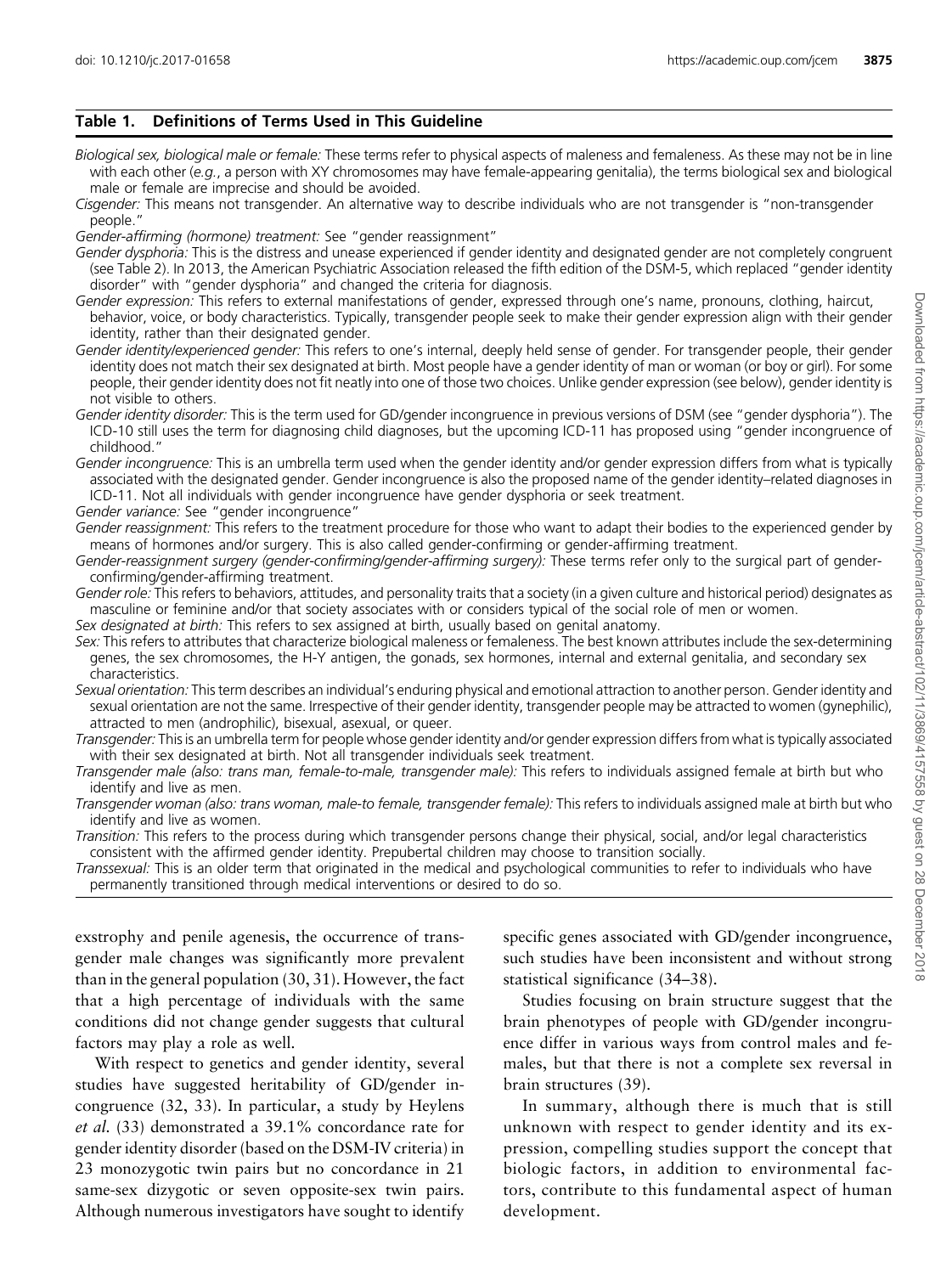# <span id="page-7-0"></span>Natural History of Children With GD/Gender Incongruence

With current knowledge, we cannot predict the psychosexual outcome for any specific child. Prospective follow-up studies show that childhood GD/gender incongruence does not invariably persist into adolescence and adulthood (so-called "desisters"). Combining all outcome studies to date, the GD/gender incongruence of a minority of prepubertal children appears to persist in adolescence [\(20,](#page-27-0) [40](#page-28-0)). In adolescence, a significant number of these desisters identify as homosexual or bisexual. It may be that children who only showed some gender nonconforming characteristics have been included in the follow-up studies, because the DSM-IV text revision criteria for a diagnosis were rather broad. However, the persistence of GD/gender incongruence into adolescence is more likely if it had been extreme in childhood ([41, 42](#page-28-0)). With the newer, stricter criteria of the DSM-5 (Table 2), persistence rates may well be different in future studies.

# 1.0 Evaluation of Youth and Adults

Gender-affirming treatment is a multidisciplinary effort. After evaluation, education, and diagnosis, treatment may include mental health care, hormone therapy, and/or surgical therapy. Together with an MHP, hormoneprescribing clinicians should examine the psychosocial impact of the potential changes on people's lives, including mental health, friends, family, jobs, and their role in society. Transgender individuals should be encouraged to experience living in the new gender role and assess whether this improves their quality of life. Although the focus of this guideline is gender-affirming hormone therapy, collaboration with appropriate professionals responsible for each aspect of treatment maximizes a successful outcome.

#### Diagnostic assessment and mental health care

GD/gender incongruence may be accompanied with psychological or psychiatric problems ([43](#page-28-0)–[51](#page-28-0)). It is therefore necessary that clinicians who prescribe hormones and are involved in diagnosis and psychosocial assessment meet the following criteria: (1) are competent in using the DSM and/or the ICD for diagnostic purposes, (2) are able to diagnose GD/gender incongruence and make a distinction between GD/gender incongruence and conditions that have similar features (e.g., body dysmorphic disorder), (3) are trained in diagnosing psychiatric conditions, (4) undertake or refer for appropriate treatment, (5) are able to do a psychosocial assessment of the patient's understanding, mental health, and social conditions that can impact genderaffirming hormone therapy, and (6) regularly attend relevant professional meetings.

Because of the psychological vulnerability of many individuals with GD/gender incongruence, it is important that mental health care is available before, during, and sometimes also after transitioning. For children and adolescents, an MHP who has training/experience in child and adolescent gender development (as well as child and adolescent psychopathology) should make the diagnosis, because assessing GD/gender incongruence in children and adolescents is often extremely complex.

During assessment, the clinician obtains information from the individual seeking gender-affirming treatment. In the case

#### Table 2. DSM-5 Criteria for Gender Dysphoria in Adolescents and Adults

- A. A marked incongruence between one's experienced/expressed gender and natal gender of at least 6 mo in duration, as manifested by at least two of the following:
	- 1. A marked incongruence between one's experienced/expressed gender and primary and/or secondary sex characteristics (or in young adolescents, the anticipated secondary sex characteristics)
	- 2. A strong desire to be rid of one's primary and/or secondary sex characteristics because of a marked incongruence with one's experienced/expressed gender (or in young adolescents, a desire to prevent the development of the anticipated secondary sex characteristics)
	- 3. A strong desire for the primary and/or secondary sex characteristics of the other gender
	- 4. A strong desire to be of the other gender (or some alternative gender different from one's designated gender)
	- 5. A strong desire to be treated as the other gender (or some alternative gender different from one's designated gender)
	- 6. A strong conviction that one has the typical feelings and reactions of the other gender (or some alternative gender different from one's designated gender)
- B. The condition is associated with clinically significant distress or impairment in social, occupational, or other important areas of functioning.

Specify if:

- 1. The condition exists with a disorder of sex development.
- 2. The condition is posttransitional, in that the individual has transitioned to full-time living in the desired gender (with or without legalization of gender change) and has undergone (or is preparing to have) at least one sex-related medical procedure or treatment regimen—namely, regular sex hormone treatment or gender reassignment surgery confirming the desired gender (e.g., penectomy, vaginoplasty in natal males; mastectomy or phalloplasty in natal females).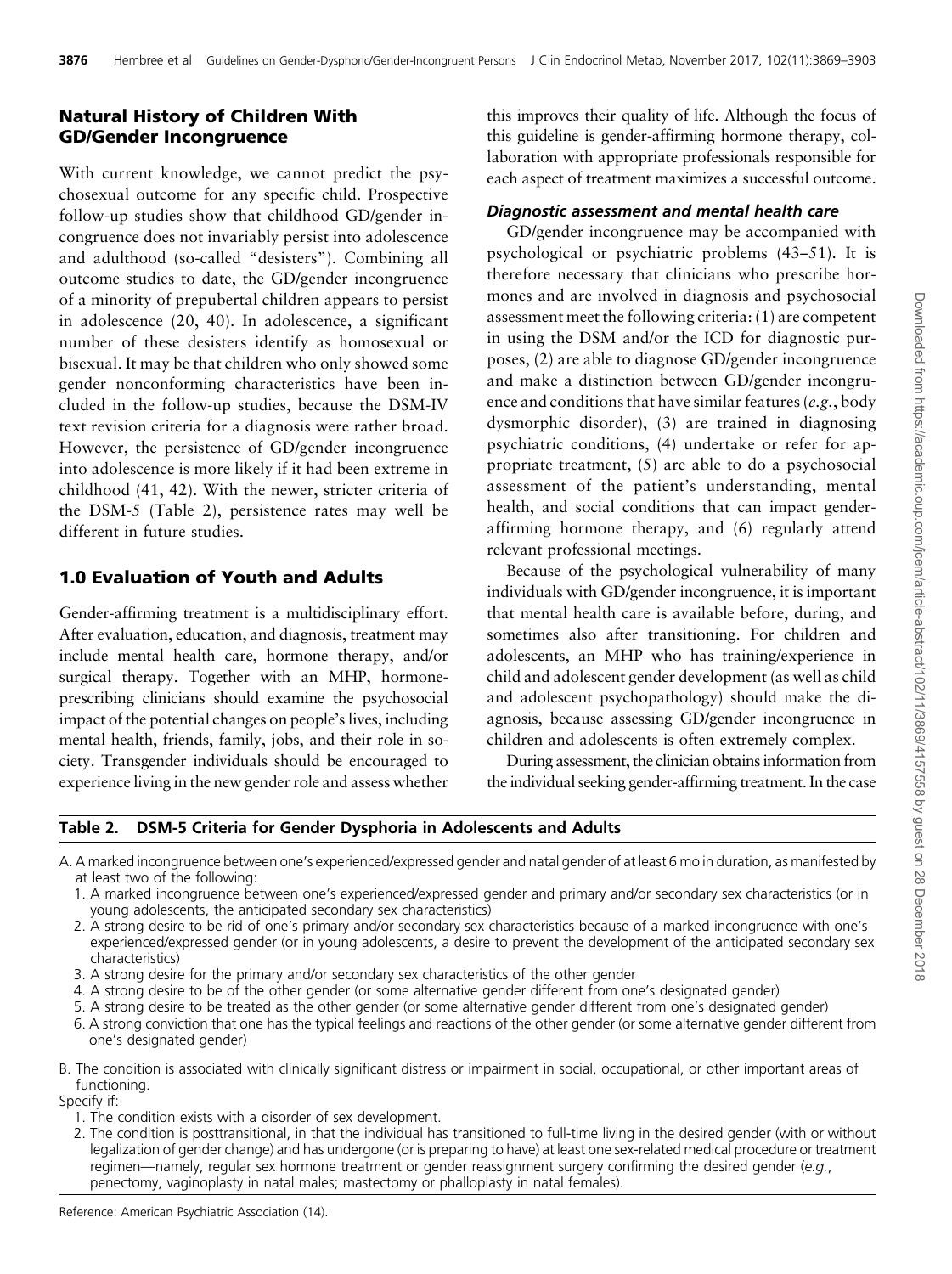of adolescents, the clinician also obtains information from the parents or guardians regarding various aspects of the child's general and psychosexual development and current functioning. On the basis of this information, the clinician:

- · decides whether the individual fulfills criteria for treatment (see [Tables 2](#page-7-0) and 3) for GD/gender incongruence (DSM-5) or transsexualism (DSM-5 and/or ICD-10);
- ·informs the individual about the possibilities and limitations of various kinds of treatment (hormonal/ surgical and nonhormonal), and if medical treatment is desired, provides correct information to prevent unrealistically high expectations;
- · assesses whether medical interventions may result in unfavorable psychological and social outcomes.

In cases in which severe psychopathology, circumstances, or both seriously interfere with the diagnostic work or make satisfactory treatment unlikely, clinicians should assist the adolescent in managing these other issues. Literature on postoperative regret suggests that besides poor quality of surgery, severe psychiatric comorbidity and lack of support may interfere with positive outcomes [\(52](#page-28-0)–[56](#page-28-0)).

For adolescents, the diagnostic procedure usually includes a complete psychodiagnostic assessment [\(57](#page-28-0)) and an assessment of the decision-making capability of the youth. An evaluation to assess the family's ability to endure stress, give support, and deal with the complexities of the adolescent's situation should be part of the diagnostic phase ([58\)](#page-28-0).

### Social transitioning

A change in gender expression and role (which may involve living part time or full time in another gender role that is consistent with one's gender identity) may test the person's resolve, the capacity to function in the affirmed gender, and the adequacy of social, economic, and psychological supports. It assists both the individual and the clinician in their judgments about how to proceed [\(16](#page-27-0)). During social transitioning, the person's feelings about the social transformation (including coping with the responses of others) is a major focus of the counseling. The optimal timing for social transitioning may differ between individuals. Sometimes people wait until they start gender-affirming hormone treatment to make social transitioning easier, but individuals increasingly start social transitioning long before they receive medically supervised, gender-affirming hormone treatment.

# Criteria

Adolescents and adults seeking gender-affirming hormone treatment and surgery should satisfy certain criteria before proceeding [\(16\)](#page-27-0). Criteria for genderaffirming hormone therapy for adults are in [Table 4,](#page-9-0) and criteria for gender-affirming hormone therapy for adolescents are in [Table 5.](#page-9-0) Follow-up studies in adults meeting these criteria indicate a high satisfaction rate with treatment ([59\)](#page-28-0). However, the quality of evidence is usually low. A few follow-up studies on adolescents who fulfilled these criteria also indicated good treatment results ([60](#page-28-0)–[63](#page-28-0)).

# Recommendations for Those Involved in the Gender-Affirming Hormone Treatment of Individuals With GD/Gender Incongruence

- 1.1. We advise that only trained MHPs who meet the following criteria should diagnose GD/gender incongruence in adults: (1) competence in using the DSM and/or the ICD for diagnostic purposes, (2) the ability to diagnose GD/gender incongruence and make a distinction between GD/gender incongruence and conditions that have similar features (e.g., body dysmorphic disorder), (3) training in diagnosing psychiatric conditions, (4) the ability to undertake or refer for appropriate treatment, (5) the ability to psychosocially assess the person's understanding, mental health, and social conditions that can impact gender-affirming hormone therapy, and (6) a practice of regularly attending relevant professional meetings. (Ungraded Good Practice Statement)
- 1.2. We advise that only MHPs who meet the following criteria should diagnose GD/gender incongruence in children and adolescents: (1) training in child and adolescent developmental psychology and psychopathology, (2) competence in using the DSM and/or ICD for diagnostic

### Table 3. ICD-10 Criteria for Transsexualism

### Transsexualism (F64.0) has three criteria:

- 2. The transsexual identity has been present persistently for at least 2 y.
- 3. The disorder is not a symptom of another mental disorder or a genetic, DSD, or chromosomal abnormality.

<sup>1.</sup> The desire to live and be accepted as a member of the opposite sex, usually accompanied by the wish to make his or her body as congruent as possible with the preferred sex through surgery and hormone treatments.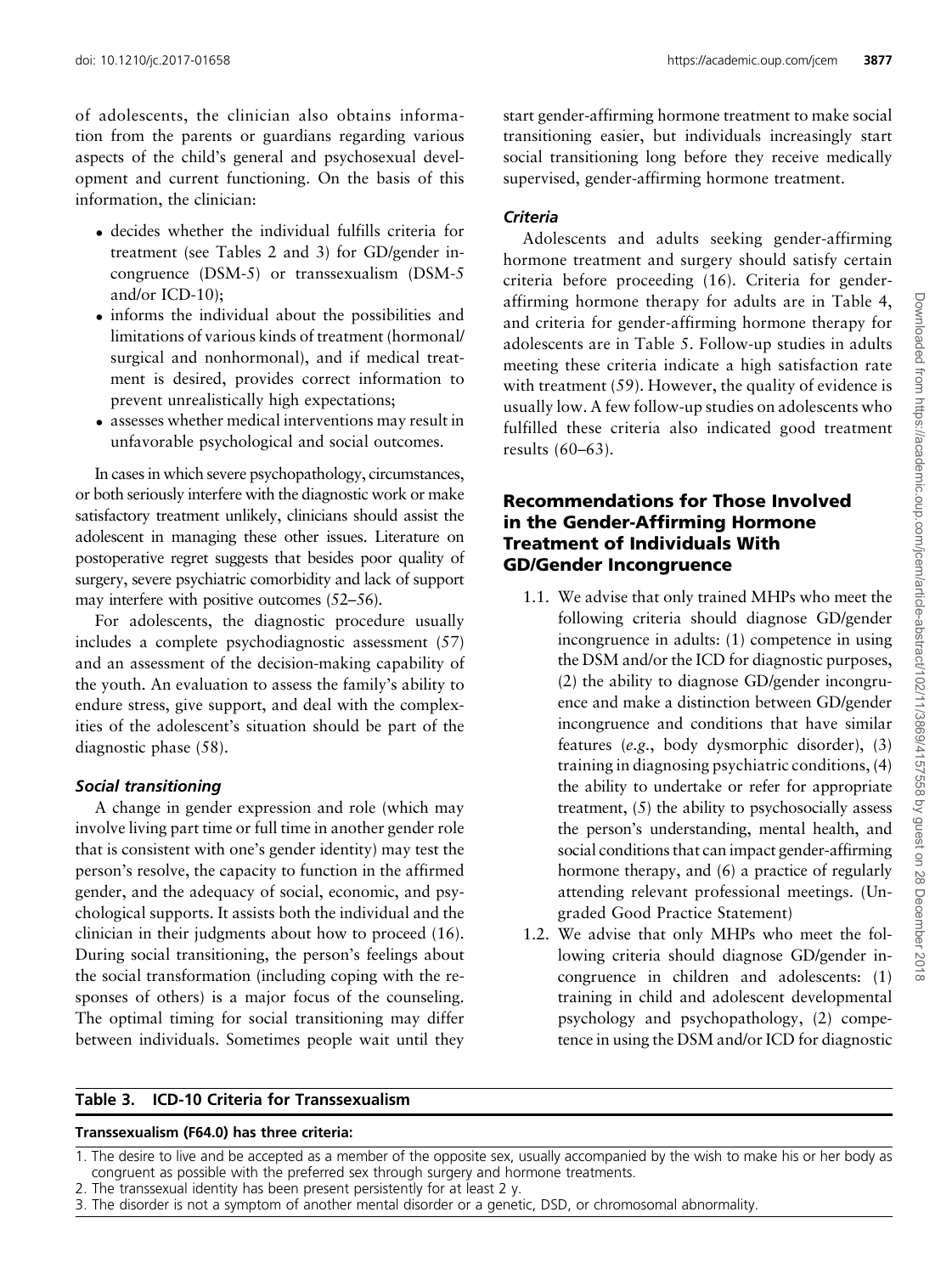### <span id="page-9-0"></span>Table 4. Criteria for Gender-Affirming Hormone Therapy for Adults

- 1. Persistent, well-documented gender dysphoria/gender incongruence
- 2. The capacity to make a fully informed decision and to consent for treatment
- 3. The age of majority in a given country (if younger, follow the criteria for adolescents)
- 4. Mental health concerns, if present, must be reasonably well controlled

Reproduced from World Professional Association for Transgender Health ([16\)](#page-27-0).

purposes, (3) the ability to make a distinction between GD/gender incongruence and conditions that have similar features (e.g., body dysmorphic disorder), (4) training in diagnosing psychiatric conditions, (5) the ability to undertake or refer for appropriate treatment, (6) the ability to psychosocially assess the person's understanding and social conditions that can impact gender-affirming hormone therapy, (7) a practice of regularly attending relevant professional meetings, and (8) knowledge of the criteria for puberty blocking and gender-affirming hormone treatment in adolescents. (Ungraded Good Practice Statement)

#### Evidence

Individuals with gender identity issues may have psychological or psychiatric problems [\(43](#page-28-0)–[48](#page-28-0), [50, 51](#page-28-0), [64,](#page-28-0) [65](#page-28-0)). It is therefore necessary that clinicians making the diagnosis are able to make a distinction between GD/ gender incongruence and conditions that have similar features. Examples of conditions with similar features are body dysmorphic disorder, body identity integrity disorder (a condition in which individuals have a sense that their anatomical configuration as an able-bodied person is somehow wrong or inappropriate) [\(66](#page-28-0)), or certain forms of eunuchism (in which a person is preoccupied with or engages in castration and/or penectomy for

### Table 5. Criteria for Gender-Affirming Hormone Therapy for Adolescents

#### Adolescents are eligible for GnRH agonist treatment if:

- 1. A qualified MHP has confirmed that:
- ·the adolescent has demonstrated a long-lasting and intense pattern of gender nonconformity or gender dysphoria (whether suppressed or expressed),
- suppressed or expressed),<br>•gender dysphoria worsened with the onset of puberty,<br>•any coexisting psychological, medical, or social problems
- •gender dyspnoria worsened with the onset of puberty,<br>•any coexisting psychological, medical, or social problems that could interfere with treatment (e.g., that may compromise treatment<br>adherence) have been addressed, such adherence) have been addressed, such that the adolescent's situation and functioning are stable enough to start treatment,
- ·the adolescent has sufficient mental capacity to give informed consent to this (reversible) treatment,
- 2. And the adolescent:
- ·has been informed of the effects and side effects of treatment (including potential loss of fertility if the individual subsequently continues with sex hormone treatment) and options to preserve fertility,
- ·has given informed consent and (particularly when the adolescent has not reached the age of legal medical consent, depending on applicable legislation) the parents or other caretakers or guardians have consented to the treatment and are involved in supporting the adolescent throughout the treatment process,
- 3. And a pediatric endocrinologist or other clinician experienced in pubertal assessment
- ·agrees with the indication for GnRH agonist treatment,
- agrees with the indication for GnRH agonist treatment,<br>• has confirmed that puberty has started in the adolescent (Tanner stage ≥G2/B2),<br>• has confirmed that there are no medical contraindications to GnRH agonist treati
- ·has confirmed that there are no medical contraindications to GnRH agonist treatment.

#### Adolescents are eligible for subsequent sex hormone treatment if:

- 1. A qualified MHP has confirmed:
- ·the persistence of gender dysphoria,
- ·any coexisting psychological, medical, or social problems that could interfere with treatment (e.g., that may compromise treatment adherence) have been addressed, such that the adolescent's situation and functioning are stable enough to start sex hormone treatment,
- ·the adolescent has sufficient mental capacity (which most adolescents have by age 16 years) to estimate the consequences of this (partly) irreversible treatment, weigh the benefits and risks, and give informed consent to this (partly) irreversible treatment,
- 2. And the adolescent:
- ·has been informed of the (irreversible) effects and side effects of treatment (including potential loss of fertility and options to preserve fertility),
- ·has given informed consent and (particularly when the adolescent has not reached the age of legal medical consent, depending on applicable legislation) the parents or other caretakers or guardians have consented to the treatment and are involved in supporting the adolescent throughout the treatment process,
- 3. And a pediatric endocrinologist or other clinician experienced in pubertal induction:
- ·agrees with the indication for sex hormone treatment,
- ·has confirmed that there are no medical contraindications to sex hormone treatment.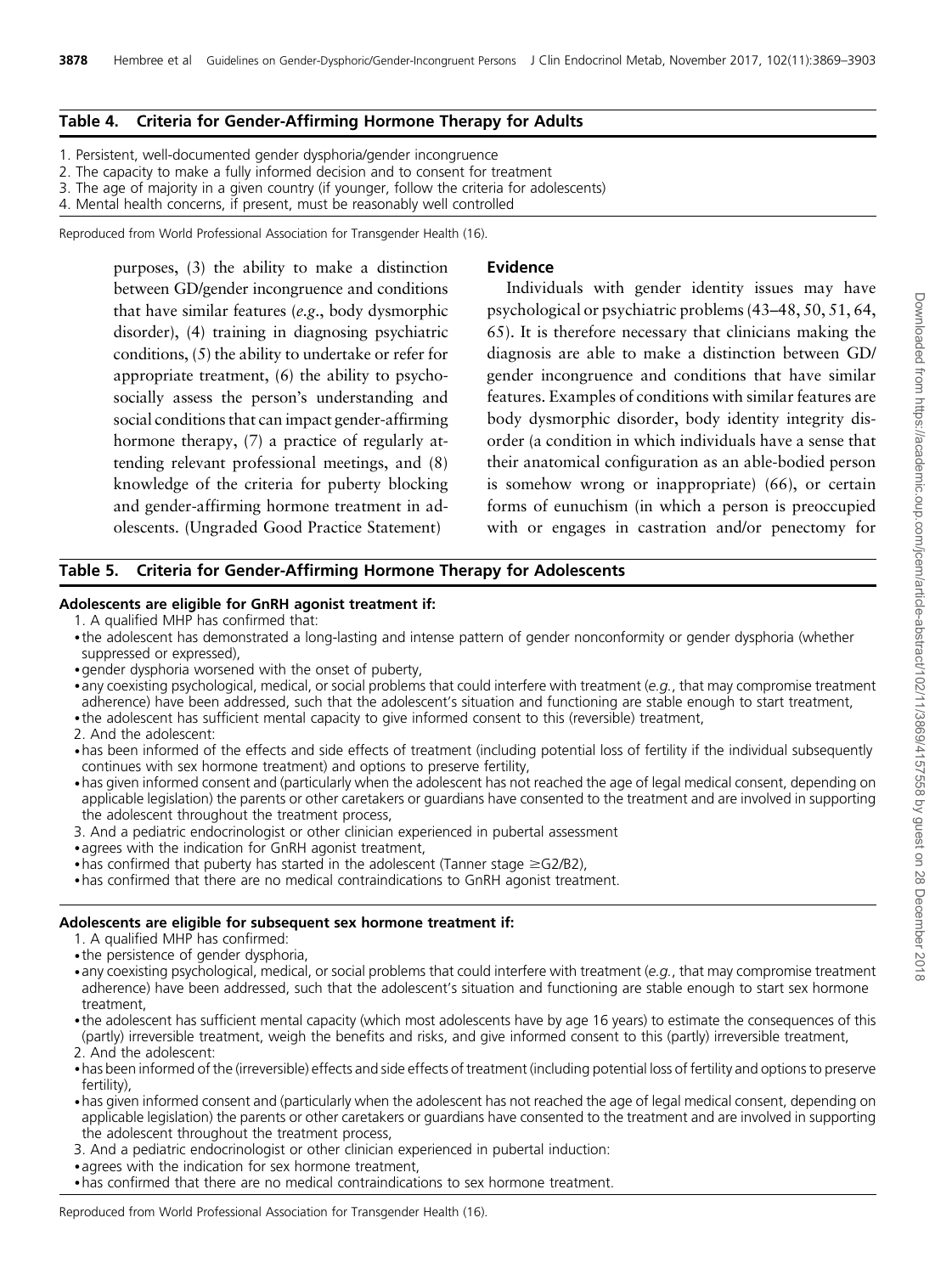reasons that are not gender identity related) [\(11](#page-27-0)). Clinicians should also be able to diagnose psychiatric conditions accurately and ensure that these conditions are treated appropriately, particularly when the conditions may complicate treatment, affect the outcome of genderaffirming treatment, or be affected by hormone use.

#### Values and preferences

The task force placed a very high value on avoiding harm from hormone treatment in individuals who have conditions other than GD/gender incongruence and who may not benefit from the physical changes associated with this treatment and placed a low value on any potential benefit these persons believe they may derive from hormone treatment. This justifies the good practice statement.

- 1.3. We advise that decisions regarding the social transition of prepubertal youths with GD/gender incongruence are made with the assistance of an MHP or another experienced professional. (Ungraded Good Practice Statement).
- 1.4. We recommend against puberty blocking and gender-affirming hormone treatment in prepubertal children with GD/gender incongruence.  $(1 \mid \oplus \oplus \bigcirc \bigcirc)$

#### Evidence

In most children diagnosed with GD/gender incongruence, it did not persist into adolescence. The percentages differed among studies, probably dependent on which version of the DSM clinicians used, the patient's age, the recruitment criteria, and perhaps cultural factors. However, the large majority (about 85%) of prepubertal children with a childhood diagnosis did not remain GD/ gender incongruent in adolescence ([20\)](#page-27-0). If children have completely socially transitioned, they may have great difficulty in returning to the original gender role upon entering puberty ([40\)](#page-28-0). Social transition is associated with the persistence of GD/gender incongruence as a child progresses into adolescence. It may be that the presence of GD/gender incongruence in prepubertal children is the earliest sign that a child is destined to be transgender as an adolescent/adult [\(20](#page-27-0)). However, social transition (in addition to GD/gender incongruence) has been found to contribute to the likelihood of persistence.

This recommendation, however, does not imply that children should be discouraged from showing gendervariant behaviors or should be punished for exhibiting such behaviors. In individual cases, an early complete social transition may result in a more favorable outcome, but there are currently no criteria to identify the

GD/gender-incongruent children to whom this applies. At the present time, clinical experience suggests that persistence of GD/gender incongruence can only be reliably assessed after the first signs of puberty.

### Values and preferences

The task force placed a high value on avoiding harm with gender-affirming hormone therapy in prepubertal children with GD/gender incongruence. This justifies the strong recommendation in the face of low-quality evidence.

1.5. We recommend that clinicians inform and counsel all individuals seeking gender-affirming medical treatment regarding options for fertility preservation prior to initiating puberty suppression in adolescents and prior to treating with hormonal therapy of the affirmed gender in both adolescents and adults. (1  $|\oplus \oplus \oplus \odot$ )

### Remarks

Persons considering hormone use for gender affirmation need adequate information about this treatment in general and about fertility effects of hormone treatment in particular to make an informed and balanced decision ([67, 68\)](#page-28-0). Because young adolescents may not feel qualified to make decisions about fertility and may not fully understand the potential effects of hormonal interventions, consent and protocol education should include parents, the referring MHP(s), and other members of the adolescent's support group. To our knowledge, there are no formally evaluated decision aids available to assist in the discussion and decision regarding the future fertility of adolescents or adults beginning gender-affirming treatment.

Treating early pubertal youth with GnRH analogs will temporarily impair spermatogenesis and oocyte maturation. Given that an increasing number of transgender youth want to preserve fertility potential, delaying or temporarily discontinuing GnRH analogs to promote gamete maturation is an option. This option is often not preferred, because mature sperm production is associated with later stages of puberty and with the significant development of secondary sex characteristics.

For those designated male at birth with GD/gender incongruence and who are in early puberty, sperm production and the development of the reproductive tract are insufficient for the cryopreservation of sperm. However, prolonged pubertal suppression using GnRH analogs is reversible and clinicians should inform these individuals that sperm production can be initiated following prolonged gonadotropin suppression. This can be accomplished by spontaneous gonadotropin recovery after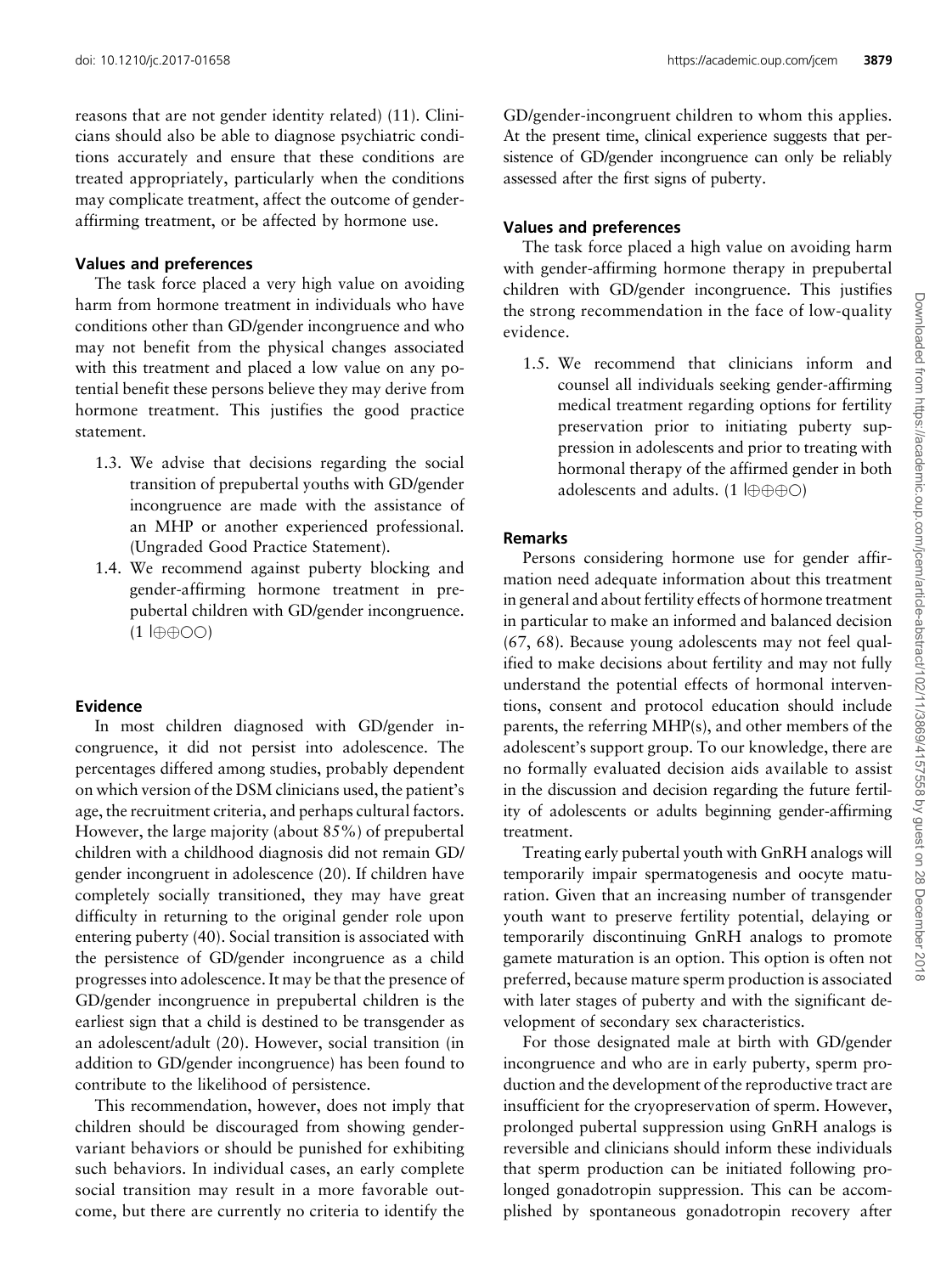cessation of GnRH analogs or by gonadotropin treatment and will probably be associated with physical manifestations of testosterone production, as stated above. Note that there are no data in this population concerning the time required for sufficient spermatogenesis to collect enough sperm for later fertility. In males treated for precocious puberty, spermarche was reported 0.7 to 3 years after cessation of GnRH analogs ([69\)](#page-28-0). In adult men with gonadotropin deficiency, sperm are noted in seminal fluid by 6 to 12 months of gonadotropin treatment. However, sperm numbers when partners of these patients conceive are far below the "normal range" ([70, 71\)](#page-28-0).

In girls, no studies have reported long-term, adverse effects of pubertal suppression on ovarian function after treatment cessation ([72, 73\)](#page-28-0). Clinicians should inform adolescents that no data are available regarding either time to spontaneous ovulation after cessation of GnRH analogs or the response to ovulation induction following prolonged gonadotropin suppression.

In males with GD/gender incongruence, when medical treatment is started in a later phase of puberty or in adulthood, spermatogenesis is sufficient for cryopreservation and storage of sperm. In vitro spermatogenesis is currently under investigation. Restoration of spermatogenesis after prolonged estrogen treatment has not been studied.

In females with GD/gender incongruence, the effect of prolonged treatment with exogenous testosterone on ovarian function is uncertain. There have been reports of an increased incidence of polycystic ovaries in transgender males, both prior to and as a result of androgen treatment ([74](#page-29-0)–[77\)](#page-29-0), although these reports were not confirmed by others ([78\)](#page-29-0). Pregnancy has been reported in transgender males who have had prolonged androgen treatment and have discontinued testosterone but have not had genital surgery ([79, 80](#page-29-0)). A reproductive endocrine gynecologist can counsel patients before genderaffirming hormone treatment or surgery regarding potential fertility options ([81\)](#page-29-0). Techniques for cryopreservation of oocytes, embryos, and ovarian tissue continue to improve, and oocyte maturation of immature tissue is being studied [\(82](#page-29-0)).

### 2.0 Treatment of Adolescents

During the past decade, clinicians have progressively acknowledged the suffering of young adolescents with GD/gender incongruence. In some forms of GD/gender incongruence, psychological interventions may be useful and sufficient. However, for many adolescents with GD/ gender incongruence, the pubertal physical changes are unbearable. As early medical intervention may prevent psychological harm, various clinics have decided to start treating young adolescents with GD/gender incongruence with puberty-suppressing medication (a GnRH analog). As compared with starting gender-affirming treatment long after the first phases of puberty, a benefit of pubertal suppression at early puberty may be a better psychological and physical outcome.

In girls, the first physical sign of puberty is the budding of the breasts followed by an increase in breast and fat tissue. Breast development is also associated with the pubertal growth spurt, and menarche occurs  $\sim$ 2 years later. In boys, the first physical change is testicular growth. A testicular volume  $\geq$ 4 mL is seen as consistent with the initiation of physical puberty. At the beginning of puberty, estradiol and testosterone levels are still low and are best measured in the early morning with an ultrasensitive assay. From a testicular volume of 10 mL, daytime testosterone levels increase, leading to virilization [\(83](#page-29-0)). Note that pubic hair and/or axillary hair/odor may not reflect the onset of gonadarche; instead, it may reflect adrenarche alone.

- 2.1. We suggest that adolescents who meet diagnostic criteria for GD/gender incongruence, fulfill criteria for treatment ([Table 5](#page-9-0)), and are requesting treatment should initially undergo treatment to suppress pubertal development. (2  $\bigoplus \oplus \bigcirc \bigcirc$ )
- 2.2. We suggest that clinicians begin pubertal hormone suppression after girls and boys first exhibit physical changes of puberty (Tanner stages G2/B2). (2  $\oplus \oplus \odot \odot$ )

#### Evidence

Pubertal suppression can expand the diagnostic phase by a long period, giving the subject more time to explore options and to live in the experienced gender before making a decision to proceed with gender-affirming sex hormone treatments and/or surgery, some of which is irreversible [\(84](#page-29-0), [85\)](#page-29-0). Pubertal suppression is fully reversible, enabling full pubertal development in the natal gender, after cessation of treatment, if appropriate. The experience of full endogenous puberty is an undesirable condition for the GD/gender-incongruent individual and may seriously interfere with healthy psychological functioning and well-being. Treating GD/gender-incongruent adolescents entering puberty with GnRH analogs has been shown to improve psychological functioning in several domains [\(86\)](#page-29-0).

Another reason to start blocking pubertal hormones early in puberty is that the physical outcome is improved compared with initiating physical transition after puberty has been completed ([60, 62](#page-28-0)). Looking like a man or woman when living as the opposite sex creates difficult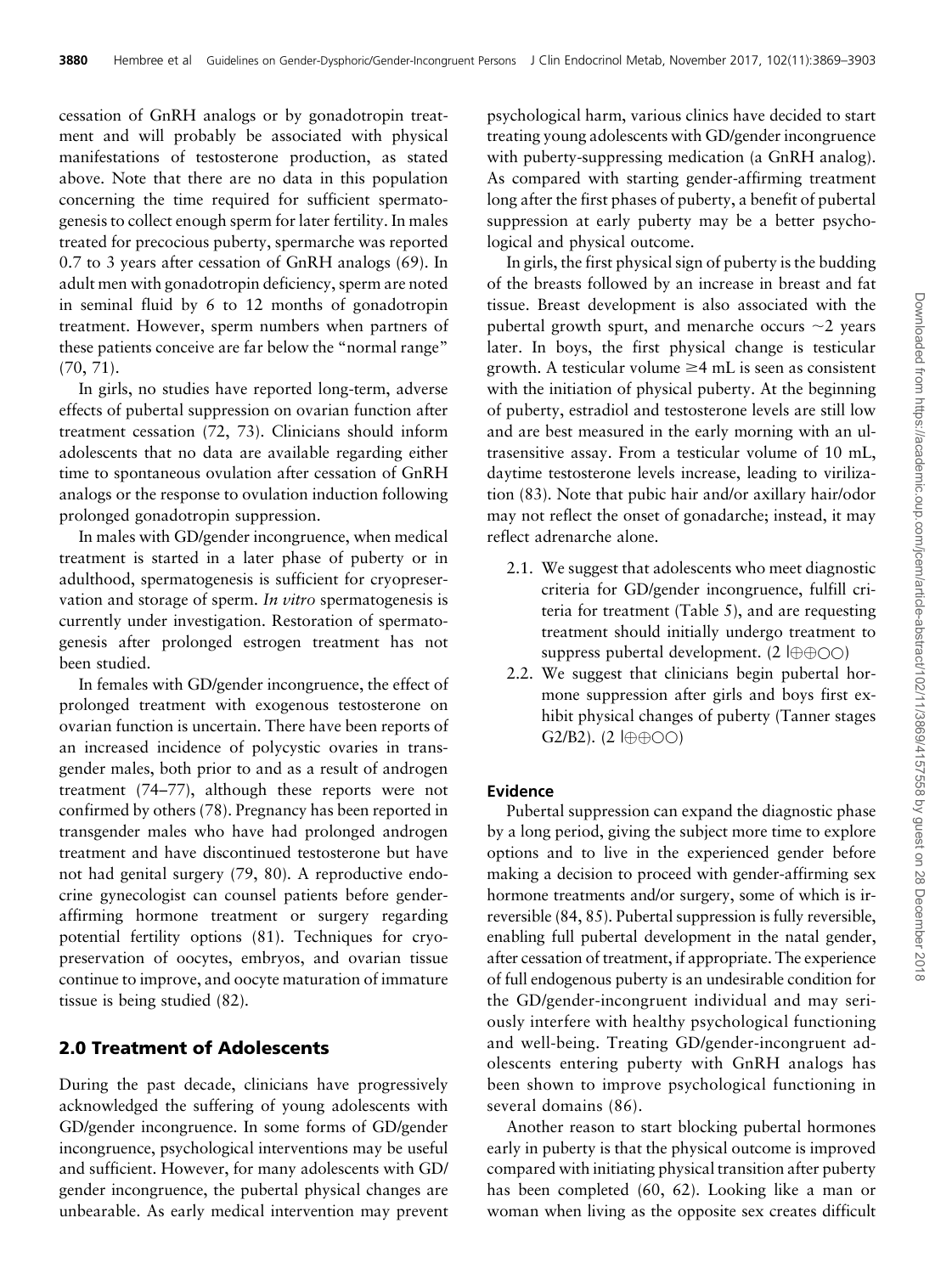barriers with enormous life-long disadvantages. We therefore advise starting suppression in early puberty to prevent the irreversible development of undesirable secondary sex characteristics. However, adolescents with GD/gender incongruence should experience the first changes of their endogenous spontaneous puberty, because their emotional reaction to these first physical changes has diagnostic value in establishing the persistence of GD/gender incongruence ([85\)](#page-29-0). Thus, Tanner stage 2 is the optimal time to start pubertal suppression. However, pubertal suppression treatment in early puberty will limit the growth of the penis and scrotum, which will have a potential effect on future surgical treatments ([87\)](#page-29-0).

Clinicians can also use pubertal suppression in adolescents in later pubertal stages to stop menses in transgender males and prevent facial hair growth in transgender females. However, in contrast to the effects in early pubertal adolescents, physical sex characteristics (such as more advanced breast development in transgender boys and lowering of the voice and outgrowth of the jaw and brow in transgender girls) are not reversible.

### Values and preferences

These recommendations place a high value on avoiding an unsatisfactory physical outcome when secondary sex characteristics have become manifest and irreversible, a higher value on psychological well-being, and a lower value on avoiding potential harm from early pubertal suppression.

#### Remarks

Table 6 lists the Tanner stages of breast and male genital development. Careful documentation of hallmarks of pubertal development will ensure precise timing when initiating pubertal suppression once puberty has started. Clinicians can use pubertal LH and sex steroid levels to confirm that puberty has progressed sufficiently before starting pubertal suppression [\(88](#page-29-0)). Reference ranges for sex steroids by Tanner stage may vary depending on the assay used. Ultrasensitive sex steroid and gonadotropin assays will help clinicians document early pubertal changes.

Irreversible and, for GD/gender-incongruent adolescents, undesirable sex characteristics in female puberty are breasts, female body habitus, and, in some cases, relative short stature. In male puberty, they are a prominent Adam's apple; low voice; male bone configuration, such as a large jaw, big feet and hands, and tall stature; and male hair pattern on the face and extremities.

2.3. We recommend that, where indicated, GnRH analogues are used to suppress pubertal hormones. (1 $\ket{\oplus \oplus \odot}$ )

### Evidence

Clinicians can suppress pubertal development and gonadal function most effectively via gonadotropin suppression using GnRH analogs. GnRH analogs are long-acting agonists that suppress gonadotropins by GnRH receptor desensitization after an initial increase of gonadotropins during  $\sim$ 10 days after the first and (to a lesser degree) the second injection ([89\)](#page-29-0). Antagonists immediately suppress pituitary gonadotropin secretion ([90, 91](#page-29-0)). Long-acting GnRH analogs are the currently preferred treatment option. Clinicians may consider longacting GnRH antagonists when evidence on their safety and efficacy in adolescents becomes available.

During GnRH analog treatment, slight development of secondary sex characteristics may regress, and in a later phase of pubertal development, it will stop. In girls, breast tissue will become atrophic, and menses will stop. In boys, virilization will stop, and testicular volume may decrease [\(92](#page-29-0)).

An advantage of using GnRH analogs is the reversibility of the intervention. If, after extensive exploration of his/her transition wish, the individual no longer desires transition, they can discontinue pubertal suppression. In subjects with

Table 6. Tanner Stages of Breast Development and Male External Genitalia

The description of Tanner stages for breast development:

- 1. Prepubertal
- 2. Breast and papilla elevated as small mound; areolar diameter increased
- 3. Breast and areola enlarged, no contour separation
- 4. Areola and papilla form secondary mound
- 5. Mature; nipple projects, areola part of general breast contour
- For penis and testes:
	- 1. Prepubertal, testicular volume  $<$ 4 mL
	- 2. Slight enlargement of penis; enlarged scrotum, pink, texture altered, testes 4–6 mL
	- 3. Penis longer, testes larger (8–12 mL)
	- 4. Penis and glans larger, including increase in breadth; testes larger (12–15 mL), scrotum dark
	- 5. Penis adult size; testicular volume  $> 15$  ml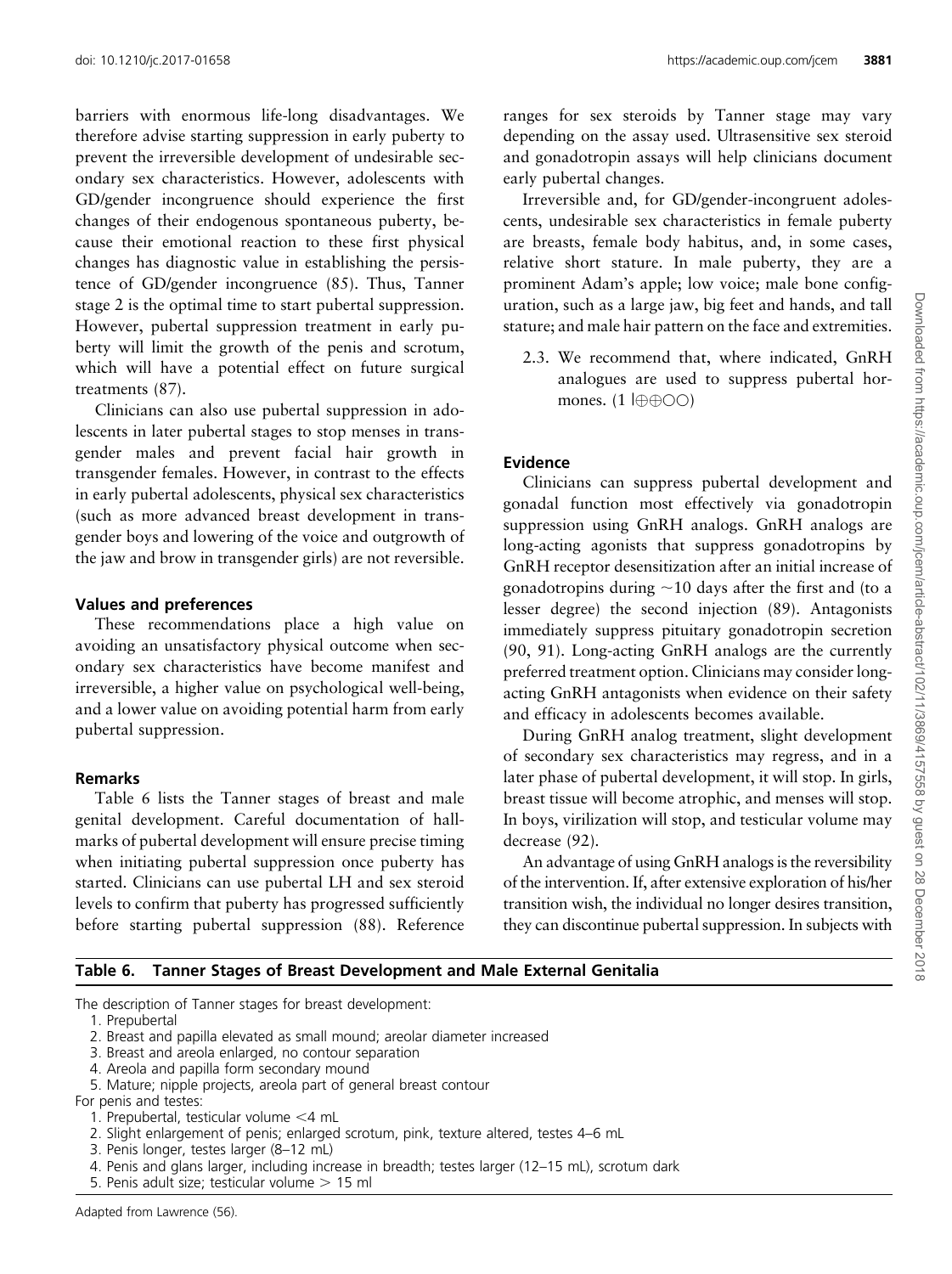precocious puberty, spontaneous pubertal development has been shown to resume after patients discontinue taking GnRH analogs [\(93](#page-29-0)).

Recommendations 2.1 to 2.3 are supported by a prospective follow-up study from The Netherlands. This report assessed mental health outcomes in 55 transgender adolescents/young adults (22 transgender females and 33 transgender males) at three time points: (1) before the start of GnRH agonist (average age of 14.8 years at start of treatment), (2) at initiation of gender-affirming hormones (average age of 16.7 years at start of treatment), and (3) 1 year after "gender-reassignment surgery" (average age of 20.7 years) [\(63](#page-28-0)). Despite a decrease in depression and an improvement in general mental health functioning, GD/gender incongruence persisted through pubertal suppression, as previously reported ([86\)](#page-29-0). However, following sex hormone treatment and genderreassignment surgery, GD/gender incongruence was resolved and psychological functioning steadily improved [\(63](#page-28-0)). Furthermore, well-being was similar to or better than that reported by age-matched young adults from the general population, and none of the study participants regretted treatment. This study represents the first longterm follow-up of individuals managed according to currently existing clinical practice guidelines for transgender youth, and it underscores the benefit of the multidisciplinary approach pioneered in The Netherlands; however, further studies are needed.

#### Side effects

The primary risks of pubertal suppression in GD/ gender-incongruent adolescents may include adverse effects on bone mineralization (which can theoretically be reversed with sex hormone treatment), compromised fertility if the person subsequently is treated with sex hormones, and unknown effects on brain development. Few data are available on the effect of GnRH analogs on BMD in adolescents with GD/gender incongruence. Initial data in GD/gender-incongruent subjects demonstrated no change of absolute areal BMD during 2 years of GnRH analog therapy but a decrease in BMD z scores ([85\)](#page-29-0). A recent study also suggested suboptimal bone mineral accrual during GnRH analog treatment. The study reported a decrease in areal BMD z scores and of bone mineral apparent density z scores (which takes the size of the bone into account) in 19 transgender males treated with GnRH analogs from a mean age of 15.0 years (standard deviation = 2.0 years) for a median duration of 1.5 years (0.3 to 5.2 years) and in 15 transgender females treated from 14.9 ( $\pm$ 1.9) years for 1.3 years (0.5) to 3.8 years), although not all changes were statistically significant [\(94](#page-29-0)). There was incomplete catch-up at age 22 years after sex hormone treatment from age 16.6 ( $\pm$ 1.4) years for a median duration of 5.8 years (3.0 to 8.0 years) in transgender females and from age 16.4 ( $\pm$ 2.3) years for 5.4 years (2.8 to 7.8 years) in transgender males. Little is known about more prolonged use of GnRH analogs. Researchers reported normal BMD z scores at age 35 years in one individual who used GnRH analogs from age 13.7 years until age 18.6 years before initiating sex hormone treatment [\(65](#page-28-0)).

Additional data are available from individuals with late puberty or GnRH analog treatment of other indications. Some studies reported that men with constitutionally delayed puberty have decreased BMD in adulthood [\(95](#page-29-0)). However, other studies reported that these men have normal BMD ([96, 97](#page-29-0)). Treating adults with GnRH analogs results in a decrease of BMD ([98\)](#page-29-0). In children with central precocious puberty, treatment with GnRH analogs has been found to result in a decrease of BMD during treatment by some ([99\)](#page-29-0) but not others ([100\)](#page-29-0). Studies have reported normal BMD after discontinuing therapy [\(69](#page-28-0), [72](#page-28-0), [73](#page-28-0), [101, 102](#page-29-0)). In adolescents treated with growth hormone who are small for gestational age and have normal pubertal timing, 2-year GnRH analog treatments did not adversely affect BMD ([103](#page-29-0)). Calcium supplementation may be beneficial in optimizing bone health in GnRH analog–treated individuals ([104](#page-29-0)). There are no studies of vitamin D supplementation in this context, but clinicians should offer supplements to vitamin D–deficient adolescents. Physical activity, especially during growth, is important for bone mass in healthy individuals [\(103\)](#page-29-0) and is therefore likely to be beneficial for bone health in GnRH analog–treated subjects.

GnRH analogs did not induce a change in body mass index standard deviation score in GD/genderincongruent adolescents ([94\)](#page-29-0) but caused an increase in fat mass and decrease in lean body mass percentage ([92\)](#page-29-0). Studies in girls treated for precocious puberty also reported a stable body mass index standard deviation score during treatment ([72\)](#page-28-0) and body mass index and body composition comparable to controls after treatment [\(73](#page-28-0)).

Arterial hypertension has been reported as an adverse effect in a few girls treated with GnRH analogs for precocious/early puberty [\(105, 106](#page-29-0)). Blood pressure monitoring before and during treatment is recommended.

Individuals may also experience hot flashes, fatigue, and mood alterations as a consequence of pubertal suppression. There is no consensus on treatment of these side effects in this context.

It is recommended that any use of pubertal blockers (and subsequent use of sex hormones, as detailed below) include a discussion about implications for fertility (see recommendation 1.3). Transgender adolescents may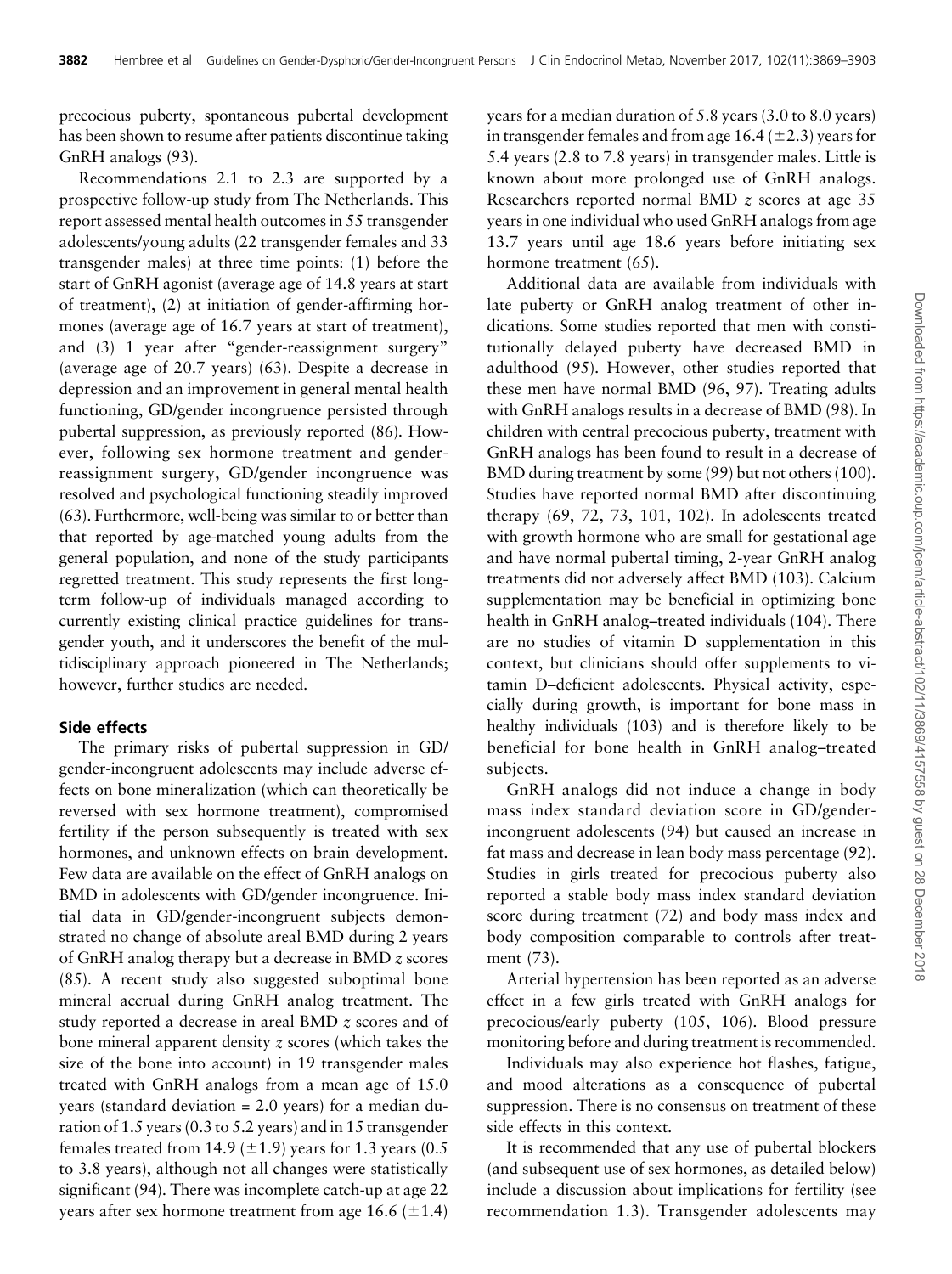want to preserve fertility, which may be otherwise compromised if puberty is suppressed at an early stage and the individual completes phenotypic transition with the use of sex hormones.

Limited data are available regarding the effects of GnRH analogs on brain development. A single crosssectional study demonstrated no compromise of executive function ([107](#page-29-0)), but animal data suggest there may be an effect of GnRH analogs on cognitive function [\(108](#page-30-0)).

### Values and preferences

Our recommendation of GnRH analogs places a higher value on the superior efficacy, safety, and reversibility of the pubertal hormone suppression achieved (as compared with the alternatives) and a relatively lower value on limiting the cost of therapy. Of the available alternatives, depot and oral progestin preparations are effective. Experience with this treatment dates back prior to the emergence of GnRH analogs for treating precocious puberty in papers from the 1960s and early 1970s [\(109](#page-30-0)–[112\)](#page-30-0). These compounds are usually safe, but some side effects have been reported ([113](#page-30-0)-[115](#page-30-0)). Only two recent studies involved transgender youth [\(116](#page-30-0), [117\)](#page-30-0). One of these studies described the use of oral lynestrenol monotherapy followed by the addition of testosterone treatment in transgender boys who were at Tanner stage B4 or further at the start of treatment [\(117\)](#page-30-0). They found lynestrenol safe, but gonadotropins were not fully suppressed. The study reported metrorrhagia in approximately half of the individuals, mainly in the first 6 months. Acne, headache, hot flashes, and fatigue were other frequent side effects. Another progestin that has been studied in the United States is medroxyprogesterone. This agent is not as effective as GnRH analogs in lowering endogenous sex hormones either and may be associated with other side effects ([116\)](#page-30-0). Progestin preparations may be an acceptable treatment for persons without access to GnRH analogs or with a needle phobia. If GnRH analog treatment is not available (insurance denial, prohibitive cost, or other reasons), postpubertal, transgender female adolescents may be treated with an antiandrogen that directly suppresses androgen synthesis or action (see adult section).

### Remarks

Measurements of gonadotropin and sex steroid levels give precise information about gonadal axis suppression, although there is insufficient evidence for any specific short-term monitoring scheme in children treated with GnRH analogs [\(88\)](#page-29-0). If the gonadal axis is not completely suppressed—as evidenced by (for example) menses, erections, or progressive hair growth—the interval of GnRH analog treatment can be shortened or the dose increased. During treatment, adolescents should be monitored for negative effects of delaying puberty, including a halted growth spurt and impaired bone mineral accretion. Table 7 illustrates a suggested clinical protocol.

Anthropometric measurements and X-rays of the left hand to monitor bone age are informative for evaluating growth. To assess BMD, clinicians can perform dualenergy X-ray absorptiometry scans.

- 2.4. In adolescents who request sex hormone treatment (given this is a partly irreversible treatment), we recommend initiating treatment using a gradually increasing dose schedule (see [Table 8\)](#page-15-0) after a multidisciplinary team of medical and MHPs has confirmed the persistence of GD/ gender incongruence and sufficient mental capacity to give informed consent, which most adolescents have by age 16 years [\(Table 5](#page-9-0)).  $(1 \Leftrightarrow \oplus \odot \odot)$
- 2.5. We recognize that there may be compelling reasons to initiate sex hormone treatment prior to the age of 16 years in some adolescents with GD/ gender incongruence, even though there are minimal published studies of gender-affirming hormone treatments administered before age 13.5 to 14 years. As with the care of adolescents  $\geq 16$  years of age, we recommend that an expert multidisciplinary team of medical and MHPs manage this treatment.  $(1 | \bigoplus \bigcirc \bigcirc)$
- 2.6. We suggest monitoring clinical pubertal development every 3 to 6 months and laboratory parameters every 6 to 12 months during sex hormone treatment ([Table 9\)](#page-15-0). (2  $\ket{\oplus \oplus \odot}$ )

### Table 7. Baseline and Follow-Up Protocol During Suppression of Puberty

Every 3–6 mo Anthropometry: height, weight, sitting height, blood pressure, Tanner stages Every 6–12 mo Laboratory: LH, FSH, E2/T, 25OH vitamin D Every 1–2 y Bone density using DXA Bone age on X-ray of the left hand (if clinically indicated)

Adapted from Hembree et al. [\(118\)](#page-30-0).

Abbreviations: DXA, dual-energy X-ray absorptiometry; E2, estradiol; FSH, follicle stimulating hormone; LH, luteinizing hormone; T, testosterone;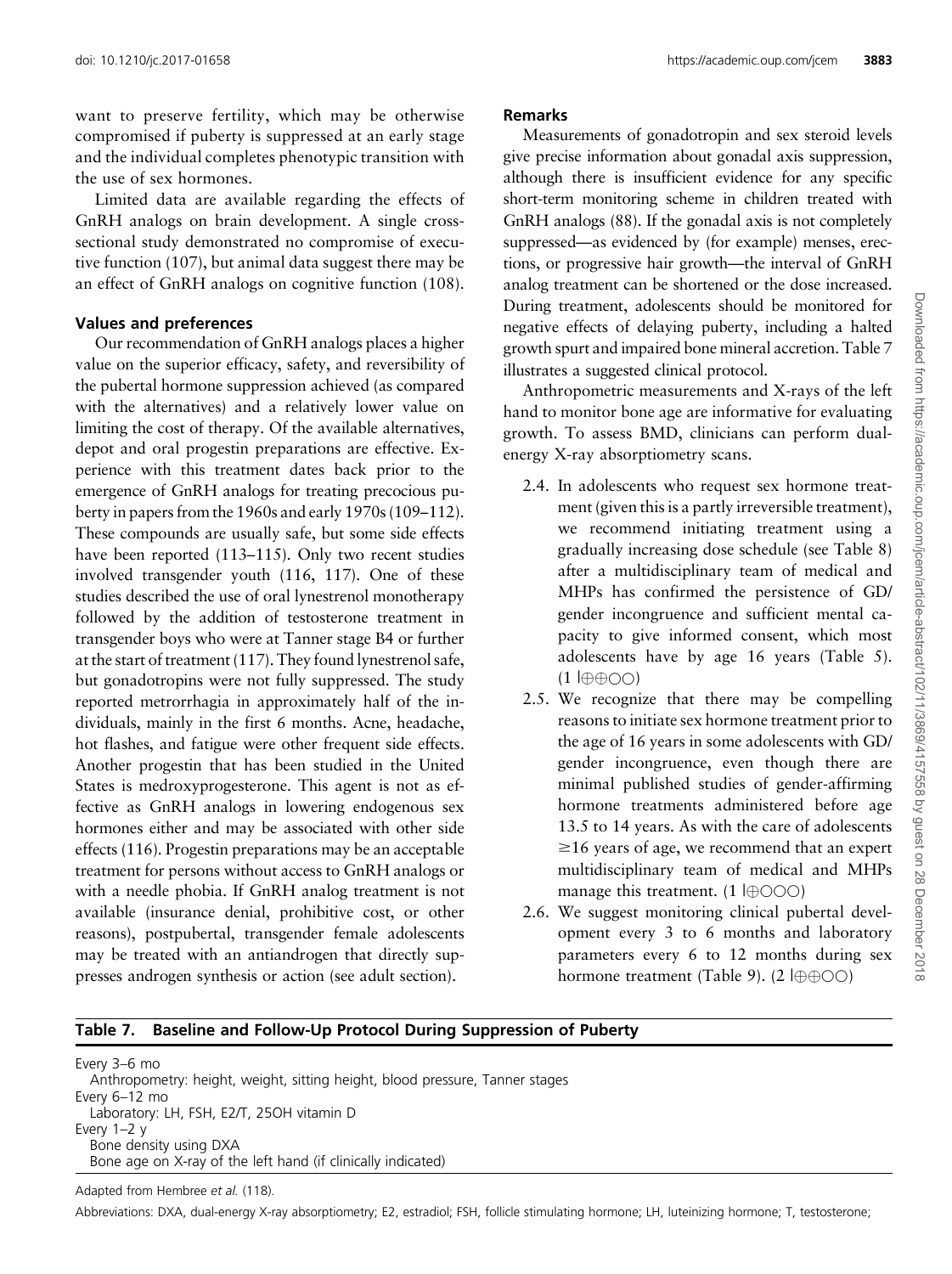#### <span id="page-15-0"></span>Table 8. Protocol Induction of Puberty

Induction of female puberty with oral  $17\beta$ -estradiol, increasing the dose every 6 mo: 5 mg/kg/d  $10 \mu g/kg/d$  $15 \mu g/kg/d$  $20 \mu g/kg/d$ Adult dose  $= 2-6$  mg/d In postpubertal transgender female adolescents, the dose of 17<sub>B</sub>-estradiol can be increased more rapidly: 1 mg/d for 6 mo 2 mg/d Induction of female puberty with transdermal 17 $\beta$ -estradiol, increasing the dose every 6 mo (new patch is placed every 3.5 d): 6.25–12.5  $\mu$ g/24 h (cut 25- $\mu$ g patch into quarters, then halves) 25 μg/24 h 37.5 μg/24 h Adult dose =  $50-200 \mu g/24$  h For alternatives once at adult dose, see Table 11. Adjust maintenance dose to mimic physiological estradiol levels (see Table 15). Induction of male puberty with testosterone esters increasing the dose every 6 mo (IM or SC): 25 mg/m<sup>2</sup>/2 wk (or alternatively, half this dose weekly, or double the dose every 4 wk) 50  $mg/m^2/2$  wk 75 mg/m<sup>2</sup>/2 wk 100 mg/m<sup>2</sup>/2 wk Adult dose  $= 100 - 200$  mg every 2 wk In postpubertal transgender male adolescents the dose of testosterone esters can be increased more rapidly: 75 mg/2 wk for 6 mo 125 mg/2 wk For alternatives once at adult dose, see Table 11. Adjust maintenance dose to mimic physiological testosterone levels (see Table 14).

Adapted from Hembree et al. [\(118\)](#page-30-0).

Abbreviations: IM, intramuscularly; SC, subcutaneously.

#### Evidence

Adolescents develop competence in decision making at their own pace. Ideally, the supervising medical professionals should individually assess this competence, although no objective tools to make such an assessment are currently available.

Many adolescents have achieved a reasonable level of competence by age 15 to 16 years ([119](#page-30-0)), and in many countries 16-year-olds are legally competent with regard to medical decision making [\(120\)](#page-30-0). However, others believe that although some capacities are generally achieved before age 16 years, other abilities (such as good risk assessment) do not develop until well after 18 years [\(121\)](#page-30-0). They suggest that health care procedures should be divided along a matrix of relative risk, so that younger adolescents can be allowed to decide about low-risk procedures, such as most diagnostic tests and common therapies, but not about high-risk procedures, such as most surgical procedures ([121](#page-30-0)).

Currently available data from transgender adolescents support treatment with sex hormones starting at age 16 years ([63,](#page-28-0) [122](#page-30-0)). However, some patients may incur potential risks by waiting until age 16 years. These include the potential risk to bone health if puberty is suppressed

#### Table 9. Baseline and Follow-up Protocol During Induction of Puberty

Every 3–6 mo

·Anthropometry: height, weight, sitting height, blood pressure, Tanner stages Every 6–12 mo

·In transgender males: hemoglobin/hematocrit, lipids, testosterone, 25OH vitamin D

·In transgender females: prolactin, estradiol, 25OH vitamin D

Every  $1-2$  y

•BMD using DXA<br>•Bone age on X-ray of the left hand (if clinically indicated)

·Bone age on X-ray of the left hand (if clinically indicated) BMD should be monitored into adulthood (until the age of 25–30 y or until peak bone mass has been reached). For recommendations on monitoring once pubertal induction has been completed, see Tables 14 and 15.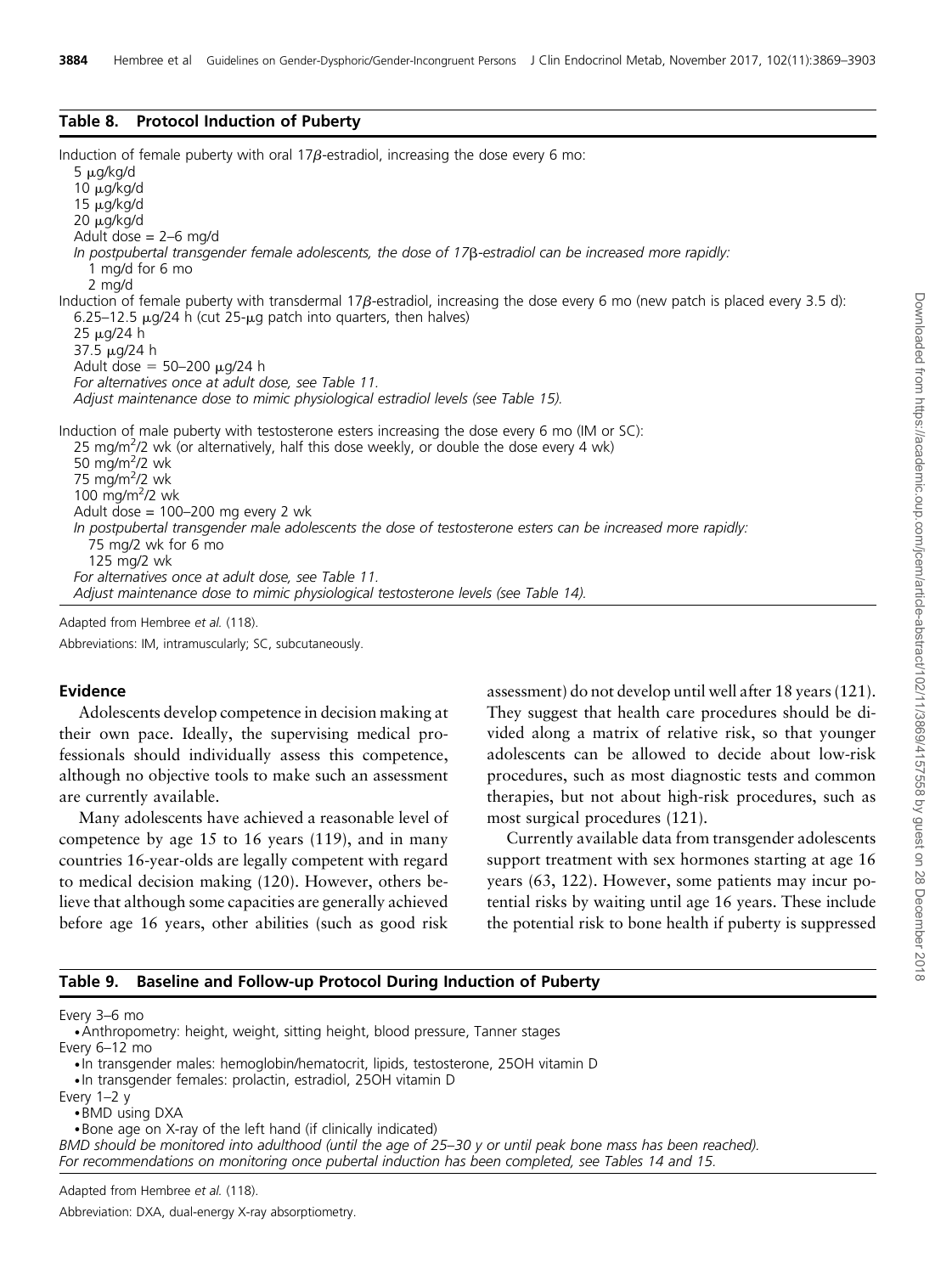for 6 to 7 years before initiating sex hormones (e.g., if someone reached Tanner stage 2 at age 9-10 years old). Additionally, there may be concerns about inappropriate height and potential harm to mental health (emotional and social isolation) if initiation of secondary sex characteristics must wait until the person has reached 16 years of age. However, only minimal data supporting earlier use of gender-affirming hormones in transgender adolescents currently exist [\(63](#page-28-0)). Clearly, long-term studies are needed to determine the optimal age of sex hormone treatment in GD/gender-incongruent adolescents.

The MHP who has followed the adolescent during GnRH analog treatment plays an essential role in assessing whether the adolescent is eligible to start sex hormone therapy and capable of consenting to this treatment [\(Table 5](#page-9-0)). Support of the family/environment is essential. Prior to the start of sex hormones, clinicians should discuss the implications for fertility (see recommendation 1.5). Throughout pubertal induction, an MHP and a pediatric endocrinologist (or other clinician competent in the evaluation and induction of pubertal development) should monitor the adolescent. In addition to monitoring therapy, it is also important to pay attention to general adolescent health issues, including healthy life style choices, such as not smoking, contraception, and appropriate vaccinations (e.g., human papillomavirus).

For the induction of puberty, clinicians can use a similar dose scheme for hypogonadal adolescents with GD/gender incongruence as they use in other individuals with hypogonadism, carefully monitoring for desired and undesired effects ([Table 8](#page-15-0)). In transgender female adolescents, transdermal  $17\beta$ -estradiol may be an alternative for oral  $17\beta$ -estradiol. It is increasingly used for pubertal induction in hypogonadal females. However, the absence of low-dose estrogen patches may be a problem. As a result, individuals may need to cut patches to size themselves to achieve appropriate dosing [\(123](#page-30-0)). In transgender male adolescents, clinicians can give testosterone injections intramuscularly or subcutaneously ([124, 125\)](#page-30-0).

When puberty is initiated with a gradually increasing schedule of sex steroid doses, the initial levels will not be high enough to suppress endogenous sex steroid secretion. Gonadotropin secretion and endogenous production of testosterone may resume and interfere with the effectiveness of estrogen treatment, in transgender female adolescents [\(126, 127\)](#page-30-0). Therefore, continuation of GnRH analog treatment is advised until gonadectomy. Given that GD/gender-incongruent adolescents may opt not to have gonadectomy, long-term studies are necessary to examine the potential risks of prolonged GnRH analog treatment. Alternatively, in transgender male adolescents, GnRH analog treatment can be discontinued once an

adult dose of testosterone has been reached and the individual is well virilized. If uterine bleeding occurs, a progestin can be added. However, the combined use of a GnRH analog (for ovarian suppression) and testosterone may enable phenotypic transition with a lower dose of testosterone in comparison with testosterone alone. If there is a wish or need to discontinue GnRH analog treatment in transgender female adolescents, they may be treated with an antiandrogen that directly suppresses androgen synthesis or action (see section 3.0 "Hormonal Therapy for Transgender Adults").

#### Values and preferences

The recommendation to initiate pubertal induction only when the individual has sufficient mental capacity (roughly age 16 years) to give informed consent for this partly irreversible treatment places a higher value on the ability of the adolescent to fully understand and oversee the partially irreversible consequences of sex hormone treatment and to give informed consent. It places a lower value on the possible negative effects of delayed puberty. We may not currently have the means to weigh adequately the potential benefits of waiting until around age 16 years to initiate sex hormones vs the potential risks/ harm to BMD and the sense of social isolation from having the timing of puberty be so out of sync with peers ([128](#page-30-0)).

#### Remarks

Before starting sex hormone treatment, effects on fertility and options for fertility preservation should be discussed. Adult height may be a concern in transgender adolescents. In a transgender female adolescent, clinicians may consider higher doses of estrogen or a more rapid tempo of dose escalation during pubertal induction. There are no established treatments yet to augment adult height in a transgender male adolescent with open epiphyses during pubertal induction. It is not uncommon for transgender adolescents to present for clinical services after having completed or nearly completed puberty. In such cases, induction of puberty with sex hormones can be done more rapidly (see [Table 8\)](#page-15-0). Additionally, an adult dose of testosterone in transgender male adolescents may suffice to suppress the gonadal axis without the need to use a separate agent. At the appropriate time, the multidisciplinary team should adequately prepare the adolescent for transition to adult care.

### 3.0 Hormonal Therapy for Transgender Adults

The two major goals of hormonal therapy are (1) to reduce endogenous sex hormone levels, and thus reduce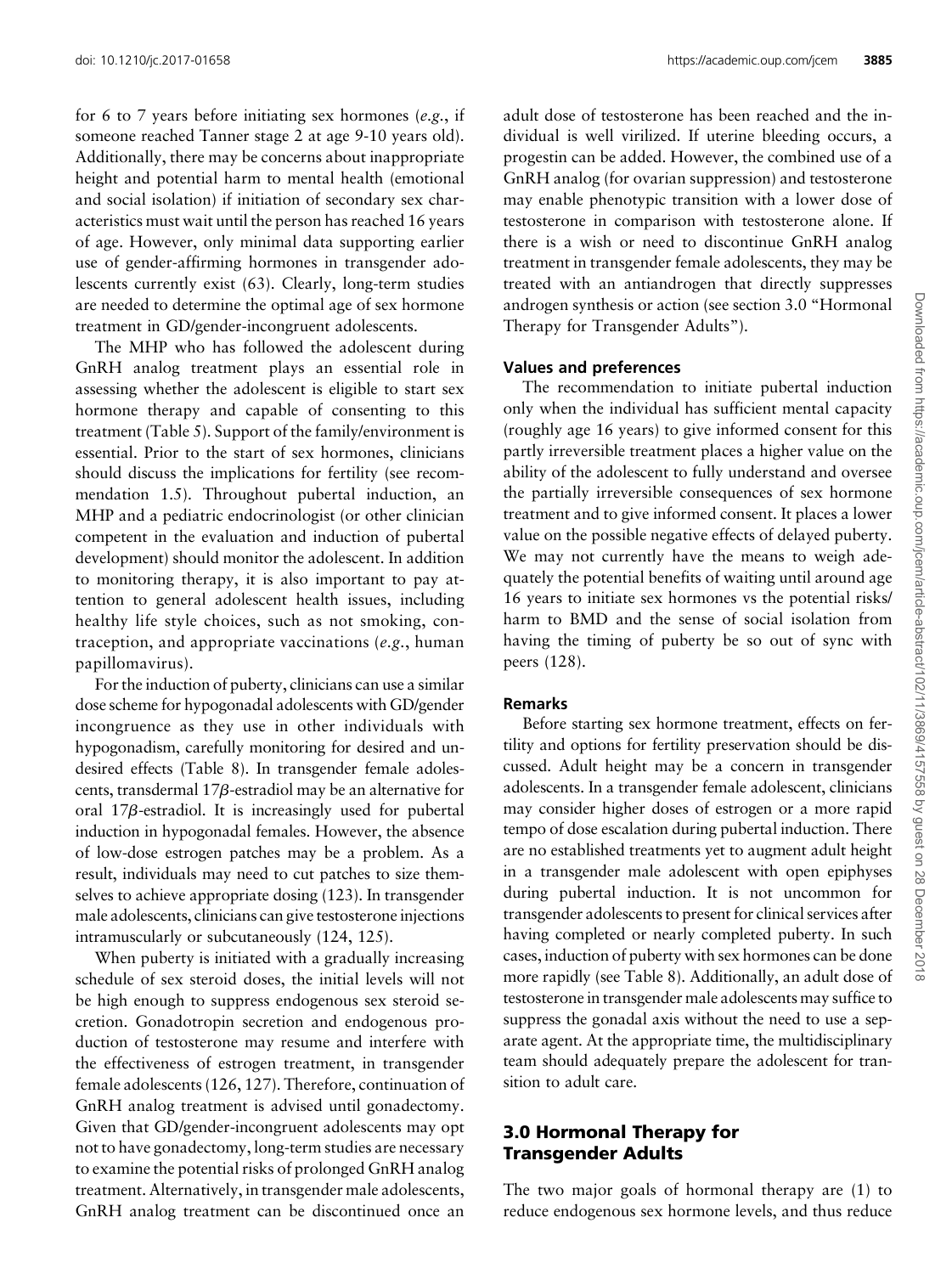the secondary sex characteristics of the individual's designated gender, and (2) to replace endogenous sex hormone levels consistent with the individual's gender identity by using the principles of hormone replacement treatment of hypogonadal patients. The timing of these two goals and the age at which to begin treatment with the sex hormones of the chosen gender is codetermined in collaboration with both the person pursuing transition and the health care providers. The treatment team should include a medical provider knowledgeable in transgender hormone therapy, an MHP knowledgeable in GD/gender incongruence and the mental health concerns of transition, and a primary care provider able to provide care appropriate for transgender individuals. The physical changes induced by this sex hormone transition are usually accompanied by an improvement in mental well-being ([129](#page-30-0), [130\)](#page-30-0).

- 3.1. We recommend that clinicians confirm the diagnostic criteria of GD/gender incongruence and the criteria for the endocrine phase of gender transition before beginning treatment.  $(1 \mid \oplus \oplus \oplus \odot)$
- 3.2. We recommend that clinicians evaluate and address medical conditions that can be exacerbated by hormone depletion and treatment with sex hormones of the affirmed gender before beginning treatment (Table 10). (1  $\oplus \oplus \oplus \odot$ )
- 3.3. We suggest that clinicians measure hormone levels during treatment to ensure that endogenous sex steroids are suppressed and administered sex steroids are maintained in the normal physiologic range for the affirmed gender.  $(2 \text{ } \oplus \oplus \text{ } \odot \text{ } \odot)$

#### Evidence

It is the responsibility of the treating clinician to confirm that the person fulfills criteria for treatment. The treating clinician should become familiar with the terms and criteria presented in [Tables 1](#page-6-0)–[5](#page-6-0) and take a thorough history from the patient in collaboration with the other members of the treatment team. The treating clinician must ensure that the desire for transition is appropriate; the consequences, risks, and benefits of treatment are well understood; and the desire for transition persists. They also need to discuss fertility preservation options (see recommendation 1.3) ([67](#page-28-0), [68\)](#page-28-0).

### Transgender males

Clinical studies have demonstrated the efficacy of several different androgen preparations to induce masculinization in transgender males (Appendix A) [\(113,](#page-30-0) [114, 131](#page-30-0)–[134](#page-30-0)). Regimens to change secondary sex characteristics follow the general principle of hormone replacement treatment of male hypogonadism [\(135\)](#page-30-0). Clinicians can use either parenteral or transdermal preparations to achieve testosterone values in the normal male range (this is dependent on the specific assay, but is typically 320 to 1000 ng/dL) [\(Table 11\)](#page-18-0) ([136](#page-30-0)). Sustained supraphysiologic levels of testosterone increase the risk of adverse reactions (see section 4.0 "Adverse Outcome Prevention and Long-Term Care") and should be avoided.

Similar to androgen therapy in hypogonadal men, testosterone treatment in transgender males results in increased muscle mass and decreased fat mass, increased facial hair and acne, male pattern baldness in those genetically predisposed, and increased sexual desire ([137\)](#page-30-0).

### Table 10. Medical Risks Associated With Sex Hormone Therapy

Transgender female: estrogen Very high risk of adverse outcomes: very nigh risk of adverse outcomes:<br>Thromboembolic disease<br>Moderate risk of adverse outcomes: ·Macroprolactinoma •Macroprolact<br>•Breast cancer<br>•Coronary arte •Breast cancer<br>•Coronary artery disease<br>•Cerebrovascular disease ·Cerebrovascular disease ·Cholelithiasis ·Hypertriglyceridemia Transgender male: testosterone Very high risk of adverse outcomes: • Erythrocytosis (hematocrit  $>$  50%)

Moderate risk of adverse outcomes:

- Severe liver dysfunction (transaminases  $>$  threefold upper limit of normal)
- ·Coronary artery disease
- ·Cerebrovascular disease
- 
- •Cerebrovascu<br>•Hypertension<br>•Breast or ute •Hypertension<br>•Breast or uterine cancer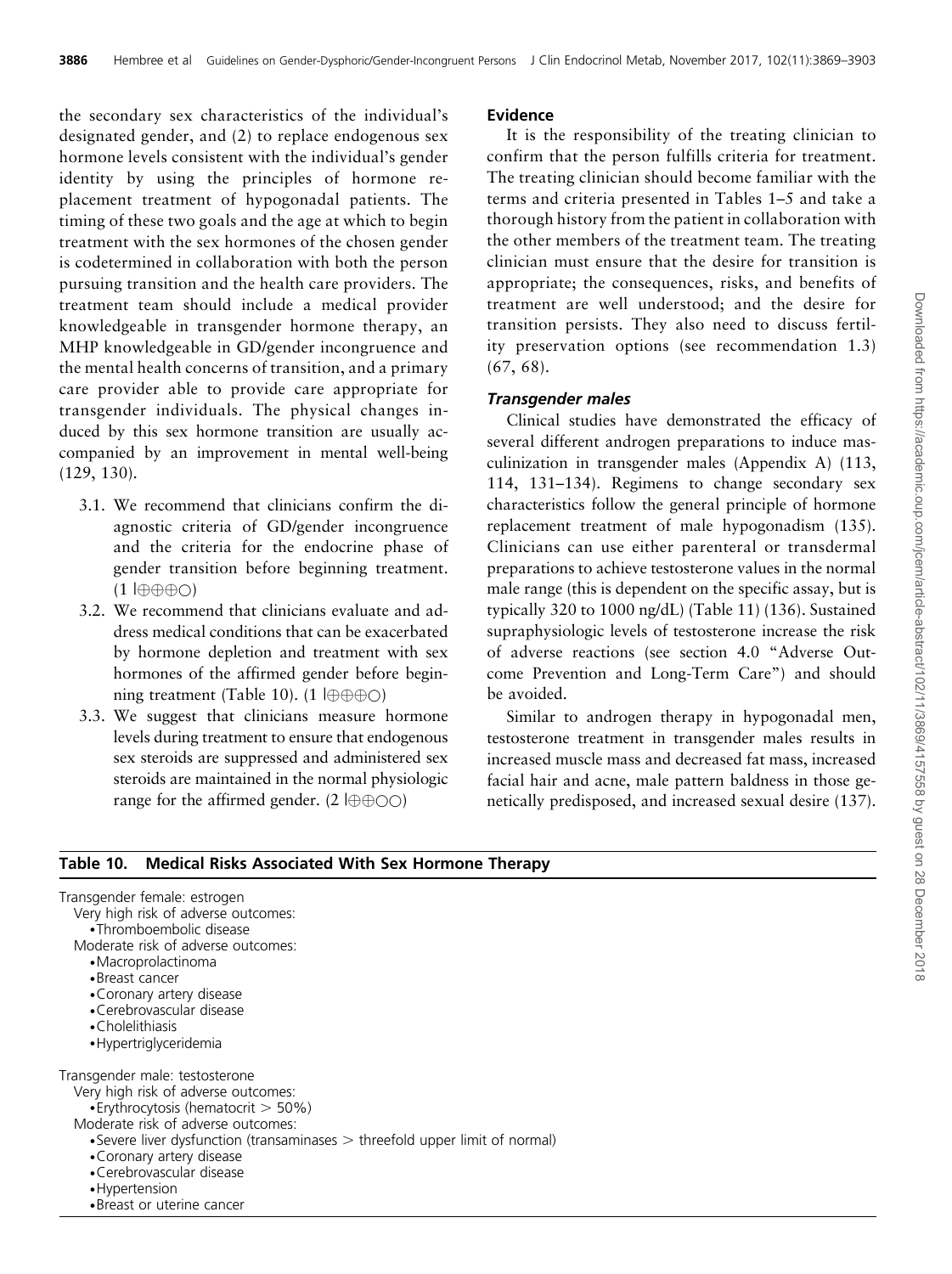### <span id="page-18-0"></span>Table 11. Hormone Regimens in Transgender Persons

| Transgender females <sup>a</sup>      |                                                       |  |  |
|---------------------------------------|-------------------------------------------------------|--|--|
| Estrogen                              |                                                       |  |  |
| Oral                                  |                                                       |  |  |
| Estradiol                             | $2.0 - 6.0$ mg/d                                      |  |  |
| Transdermal                           |                                                       |  |  |
| Estradiol transdermal patch           | $0.025 - 0.2$ mg/d                                    |  |  |
| (New patch placed every 3-5 d)        |                                                       |  |  |
| Parenteral                            |                                                       |  |  |
| Estradiol valerate or cypionate       | 5-30 mg IM every 2 wk                                 |  |  |
|                                       | 2-10 mg IM every week                                 |  |  |
| Anti-androgens                        |                                                       |  |  |
| Spironolactone                        | 100-300 mg/d                                          |  |  |
| Cyproterone acetate <sup>b</sup>      | 25-50 mg/d                                            |  |  |
| GnRH agonist                          | 3.75 mg SQ (SC) monthly                               |  |  |
|                                       | 11.25 mg SQ (SC) 3-monthly                            |  |  |
| Transgender males                     |                                                       |  |  |
| Testosterone                          |                                                       |  |  |
| Parenteral testosterone               |                                                       |  |  |
| Testosterone enanthate or cypionate   | 100–200 mg SQ (IM) every 2 wk or SQ (SC) 50% per week |  |  |
| Testosterone undecanoate <sup>c</sup> | 1000 mg every 12 wk                                   |  |  |
| Transdermal testosterone              |                                                       |  |  |
| Testosterone gel 1.6% <sup>d</sup>    | 50-100 mg/d                                           |  |  |
| Testosterone transdermal patch        | $2.5 - 7.5$ mg/d                                      |  |  |
|                                       |                                                       |  |  |

Abbreviations: IM, intramuscularly; SQ, sequentially; SC, subcutaneously.

<sup>a</sup> Estrogens used with or without antiandrogens or GnRH agonist.

 $<sup>b</sup>$ Not available in the United States.</sup>

<sup>c</sup>One thousand milligrams initially followed by an injection at 6 wk then at 12-wk intervals.

 $d$ Avoid cutaneous transfer to other individuals.

In transgender males, testosterone will result in clitoromegaly, temporary or permanent decreased fertility, deepening of the voice, cessation of menses (usually), and a significant increase in body hair, particularly on the face, chest, and abdomen. Cessation of menses may occur within a few months with testosterone treatment alone, although high doses of testosterone may be required. If uterine bleeding continues, clinicians may consider the addition of a progestational agent or endometrial ablation [\(138\)](#page-30-0). Clinicians may also administer GnRH analogs or depot medroxyprogesterone to stop menses prior to testosterone treatment.

### Transgender females

The hormone regimen for transgender females is more complex than the transgender male regimen (Appendix B). Treatment with physiologic doses of estrogen alone is insufficient to suppress testosterone levels into the normal range for females [\(139\)](#page-30-0). Most published clinical studies report the need for adjunctive therapy to achieve testosterone levels in the female range [\(21](#page-27-0), [113](#page-30-0), [114,](#page-30-0) [132](#page-30-0)–[134](#page-30-0), [139, 140](#page-30-0)).

Multiple adjunctive medications are available, such as progestins with antiandrogen activity and GnRH agonists ([141](#page-30-0)). Spironolactone works by directly blocking androgens during their interaction with the androgen

receptor [\(114, 133](#page-30-0), [142\)](#page-31-0). It may also have estrogenic activity ([143](#page-31-0)). Cyproterone acetate, a progestational compound with antiandrogenic properties ([113](#page-30-0), [132,](#page-30-0) [144\)](#page-31-0), is widely used in Europe.  $5\alpha$ -Reductase inhibitors do not reduce testosterone levels and have adverse effects ([145](#page-31-0)).

Dittrich *et al.* [\(141\)](#page-30-0) reported that monthly doses of the GnRH agonist goserelin acetate in combination with estrogen were effective in reducing testosterone levels with a low incidence of adverse reactions in 60 transgender females. Leuprolide and transdermal estrogen were as effective as cyproterone and transdermal estrogen in a comparative retrospective study ([146](#page-31-0)).

Patients can take estrogen as oral conjugated estrogens, oral 17 $\beta$ -estradiol, or transdermal 17 $\beta$ -estradiol. Among estrogen options, the increased risk of thromboembolic events associated with estrogens in general seems most concerning with ethinyl estradiol specifically ([134](#page-30-0), [140](#page-30-0), [141\)](#page-30-0), which is why we specifically suggest that it not be used in any transgender treatment plan. Data distinguishing among other estrogen options are less well established although there is some thought that oral routes of administration are more thrombogenic due to the "first pass effect" than are transdermal and parenteral routes, and that the risk of thromboembolic events is dose-dependent. Injectable estrogen and sublingual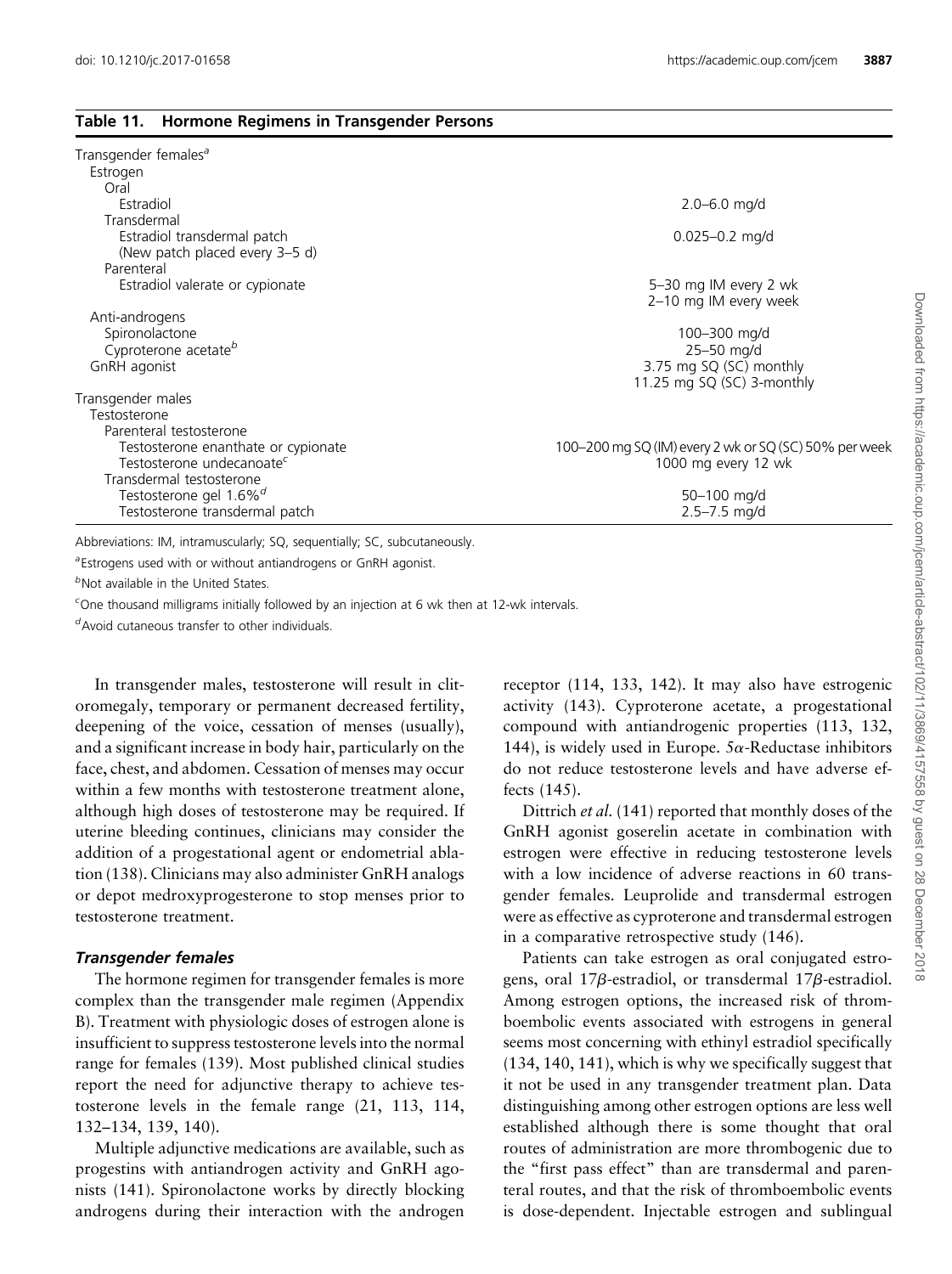estrogen may benefit from avoiding the first pass effect, but they can result in more rapid peaks with greater overall periodicity and thus are more difficult to monitor ([147](#page-31-0), [148](#page-31-0)). However, there are no data demonstrating that increased periodicity is harmful otherwise.

Clinicians can use serum estradiol levels to monitor oral, transdermal, and intramuscular estradiol. Blood tests cannot monitor conjugated estrogens or synthetic estrogen use. Clinicians should measure serum estradiol and serum testosterone and maintain them at the level for premenopausal females (100 to 200 pg/mL and  $\leq$ 50 ng/dL, respectively). The transdermal preparations and injectable estradiol cypionate or valerate preparations may confer an advantage in older transgender females who may be at higher risk for thromboembolic disease ([149](#page-31-0)).

#### Values

Our recommendation to maintain levels of genderaffirming hormones in the normal adult range places a high value on the avoidance of the long-term complications of pharmacologic doses. Those patients receiving endocrine treatment who have relative contraindications to hormones should have an in-depth discussion with their physician to balance the risks and benefits of therapy.

#### Remarks

Clinicians should inform all endocrine-treated individuals of all risks and benefits of gender-affirming hormones prior to initiating therapy. Clinicians should strongly encourage tobacco use cessation in transgender females to avoid increased risk of VTE and cardiovascular complications. We strongly discourage the unsupervised use of hormone therapy  $(150)$ .

Not all individuals with GD/gender incongruence seek treatment as described (e.g., male-to-eunuchs and individuals seeking partial transition). Tailoring current protocols to the individual may be done within the context of accepted safety guidelines using a multidisciplinary approach including mental health. No evidencebased protocols are available for these groups [\(151\)](#page-31-0). We need prospective studies to better understand treatment options for these persons.

3.4. We suggest that endocrinologists provide education to transgender individuals undergoing treatment about the onset and time course of physical changes induced by sex hormone treatment.  $(2 \text{ } | \oplus \text{} \odot \text{)}$ 

#### Evidence

### Transgender males

Physical changes that are expected to occur during the first 1 to 6 months of testosterone therapy include cessation of menses, increased sexual desire, increased facial and body hair, increased oiliness of skin, increased muscle, and redistribution of fat mass. Changes that occur within the first year of testosterone therapy include deepening of the voice ([152](#page-31-0), [153\)](#page-31-0), clitoromegaly, and male pattern hair loss (in some cases) ([114](#page-30-0), [144, 154,](#page-31-0) [155\)](#page-31-0) (Table 12).

#### Transgender females

Physical changes that may occur in transgender females in the first 3 to 12 months of estrogen and antiandrogen therapy include decreased sexual desire, decreased spontaneous erections, decreased facial and body hair (usually mild), decreased oiliness of skin, increased breast tissue growth, and redistribution of fat mass ([114](#page-30-0), [139,](#page-30-0) [149, 154](#page-31-0), [155, 161](#page-31-0)) ([Table 13](#page-20-0)). Breast development is generally maximal at 2 years after initiating hormones ([114](#page-30-0), [139,](#page-30-0) [149, 155](#page-31-0)). Over a long period of time, the prostate gland and testicles will undergo atrophy.

Although the time course of breast development in transgender females has been studied ([150](#page-31-0)), precise information about other changes induced by sex hormones is lacking ([141](#page-30-0)). There is a great deal of variability among individuals, as evidenced during pubertal development. We all know that a major concern for transgender females is breast development. If we work with estrogens, the result will be often not what the transgender female expects.

Alternatively, there are transgender females who report an anecdotal improved breast development, mood, or sexual desire with the use of progestogens. However, there have been no well-designed studies of the role of progestogens in feminizing hormone regimens, so the question is still open.

Our knowledge concerning the natural history and effects of different cross-sex hormone therapies on breast

|              | Table 12. Masculinizing Effects in Transgender |
|--------------|------------------------------------------------|
| <b>Males</b> |                                                |
|              |                                                |

| Onset       | <b>Maximum</b> |
|-------------|----------------|
| $1-6$ mo    | $1 - 2y$       |
| $6 - 12$ mo | $4-5y$         |
| $6-12$ mo   | $\overline{a}$ |
| $6-12$ mo   | $2 - 5y$       |
| $1-6$ mo    | $2 - 5y$       |
| $1-6$ mo    |                |
| $1-6$ mo    | $1 - 2y$       |
| $1-6$ mo    | $1 - 2y$       |
| $6-12$ mo   | $1 - 2$ $v$    |
|             |                |

Estimates represent clinical observations: Toorians et al. ([149\)](#page-31-0), Asscheman et al. [\(156\)](#page-31-0), Gooren et al. [\(157](#page-31-0)), Wierckx et al. ([158](#page-31-0)).

<sup>a</sup> Prevention and treatment as recommended for biological men.

 $<sup>b</sup>$ Menorrhagia requires diagnosis and treatment by a gynecologist.</sup>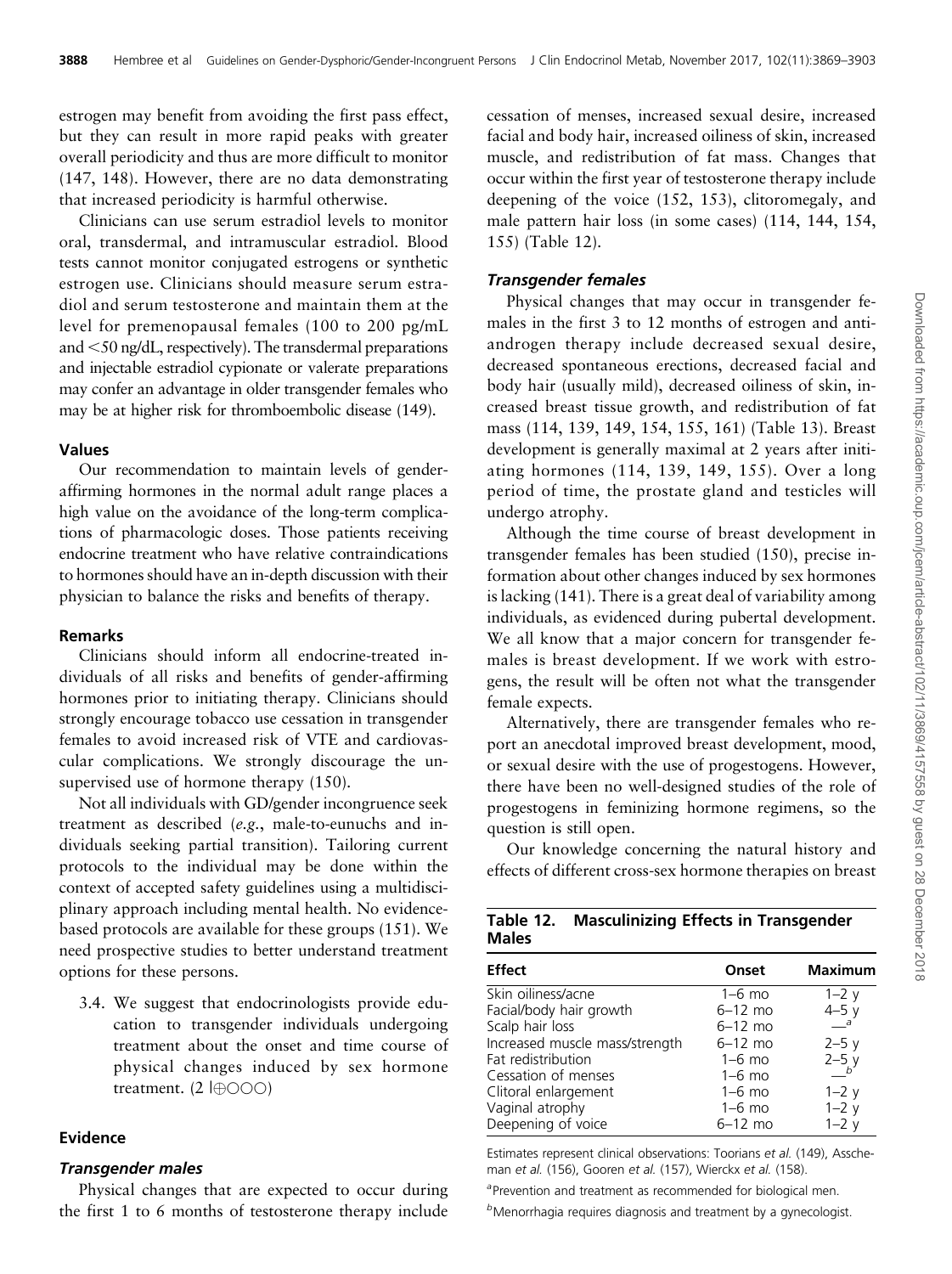### <span id="page-20-0"></span>Table 13. Feminizing Effects in Transgender Females

| <b>Effect</b>                        | Onset       | <b>Maximum</b>     |
|--------------------------------------|-------------|--------------------|
| Redistribution of body fat           | $3-6$ mo    | $2 - 3y$           |
| Decrease in muscle mass and strength | $3-6$ mo    | $1 - 2y$           |
| Softening of skin/decreased oiliness | $3-6$ mo    | Unknown            |
| Decreased sexual desire              | $1-3$ mo    | $3-6$ mo           |
| Decreased spontaneous erections      | $1-3$ mo    | $3-6$ mo           |
| Male sexual dysfunction              | Variable    | Variable           |
| Breast growth                        | $3-6$ mo    | $2 - 3y$           |
| Decreased testicular volume          | $3-6$ mo    | $2 - 3y$           |
| Decreased sperm production           | Unknown     | >3v                |
| Decreased terminal hair growth       | $6 - 12$ mo | $\sum_{b}^{3} y^a$ |
| Scalp hair                           | Variable    |                    |
| Voice changes                        | None        | C                  |

Estimates represent clinical observations: Toorians et al. ([149](#page-31-0)), Asscheman et al. ([156](#page-31-0)), Gooren et al. ([157](#page-31-0)).

<sup>a</sup>Complete removal of male sexual hair requires electrolysis or laser treatment or both.

<sup>b</sup>Familial scalp hair loss may occur if estrogens are stopped.

<sup>c</sup>Treatment by speech pathologists for voice training is most effective.

development in transgender females is extremely sparse and based on the low quality of evidence. Current evidence does not indicate that progestogens enhance breast development in transgender females, nor does evidence prove the absence of such an effect. This prevents us from drawing any firm conclusion at this moment and demonstrates the need for further research to clarify these important clinical questions ([162](#page-31-0)).

### Values and preferences

Transgender persons have very high expectations regarding the physical changes of hormone treatment and are aware that body changes can be enhanced by surgical procedures (e.g., breast, face, and body habitus). Clear expectations for the extent and timing of sex hormone–induced changes may prevent the potential harm and expense of unnecessary procedures.

# 4.0 Adverse Outcome Prevention and Long-Term Care

Hormone therapy for transgender males and females confers many of the same risks associated with sex hormone replacement therapy in nontransgender persons. The risks arise from and are worsened by inadvertent or intentional use of supraphysiologic doses of sex hormones, as well as use of inadequate doses of sex hormones to maintain normal physiology [\(131, 139](#page-30-0)).

4.1. We suggest regular clinical evaluation for physical changes and potential adverse changes in response to sex steroid hormones and laboratory monitoring of sex steroid hormone levels every 3 months during the first year of hormone therapy for transgender males and females and then once or twice yearly.  $(2 \text{ }|\oplus \oplus \text{ }O)$ 

# Evidence

Pretreatment screening and appropriate regular medical monitoring are recommended for both transgender males and females during the endocrine transition and periodically thereafter [\(26](#page-27-0), [155](#page-31-0)). Clinicians should monitor weight and blood pressure, conduct physical exams, and assess routine health questions, such as tobacco use, symptoms of depression, and risk of adverse events such as deep vein thrombosis/pulmonary embolism and other adverse effects of sex steroids.

# Transgender males

[Table 14](#page-21-0) contains a standard monitoring plan for transgender males on testosterone therapy [\(154, 159](#page-31-0)). Key issues include maintaining testosterone levels in the physiologic normal male range and avoiding adverse events resulting from excess testosterone therapy, particularly erythrocytosis, sleep apnea, hypertension, excessive weight gain, salt retention, lipid changes, and excessive or cystic acne ([135](#page-30-0)).

Because oral 17-alkylated testosterone is not recommended, serious hepatic toxicity is not anticipated with parenteral or transdermal testosterone use [\(163, 164](#page-31-0)). Past concerns regarding liver toxicity with testosterone have been alleviated with subsequent reports that indicate the risk of serious liver disease is minimal ([144](#page-31-0), [165, 166](#page-31-0)).

# Transgender females

[Table 15](#page-21-0) contains a standard monitoring plan for transgender females on estrogens, gonadotropin suppression, or antiandrogens [\(160\)](#page-31-0). Key issues include avoiding supraphysiologic doses or blood levels of estrogen that may lead to increased risk for thromboembolic disease, liver dysfunction, and hypertension. Clinicians should monitor serum estradiol levels using laboratories participating in external quality control, as measurements of estradiol in blood can be very challenging [\(167\)](#page-31-0).

VTE may be a serious complication. A study reported a 20-fold increase in venous thromboembolic disease in a large cohort of Dutch transgender subjects [\(161\)](#page-31-0). This increase may have been associated with the use of the synthetic estrogen, ethinyl estradiol [\(149\)](#page-31-0). The incidence decreased when clinicians stopped administering ethinyl estradiol ([161\)](#page-31-0). Thus, the use of synthetic estrogens and conjugated estrogens is undesirable because of the inability to regulate doses by measuring serum levels and the risk of thromboembolic disease. In a German gender clinic, deep vein thrombosis occurred in 1 of 60 of transgender females treated with a GnRH analog and oral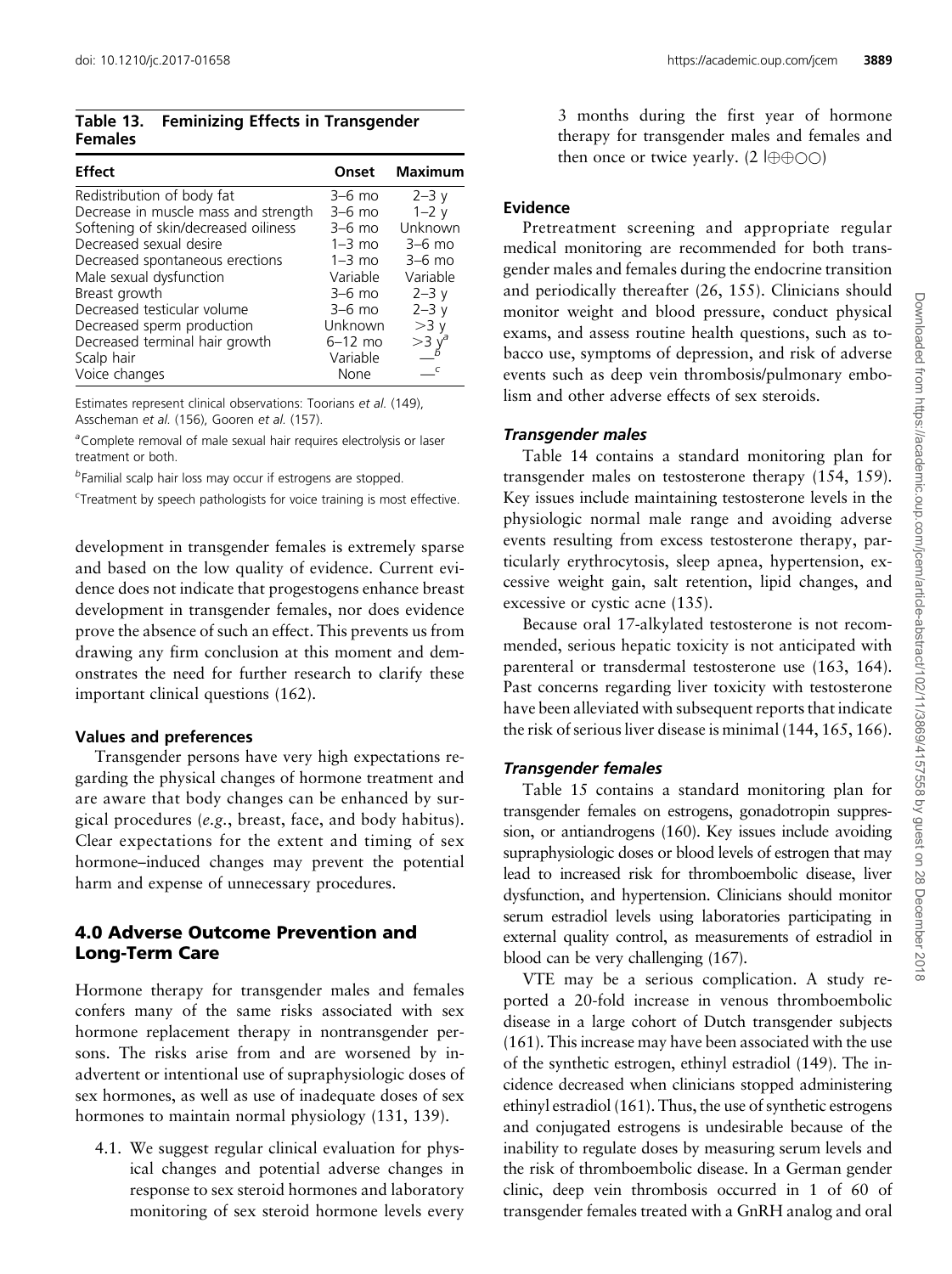### <span id="page-21-0"></span>Table 14. Monitoring of Transgender Persons on Gender-Affirming Hormone Therapy: Transgender Male

- 1. Evaluate patient every 3 mo in the first year and then one to two times per year to monitor for appropriate signs of virilization and for development of adverse reactions.
- 2. Measure serum testosterone every 3 mo until levels are in the normal physiologic male range:<sup>a</sup>
	- a. For testosterone enanthate/cypionate injections, the testosterone level should be measured midway between injections. The target level is 400–700 ng/dL to 400 ng/dL. Alternatively, measure peak and trough levels to ensure levels remain in the normal male range. b. For parenteral testosterone undecanoate, testosterone should be measured just before the following injection. If the level is
	- $<$ 400 ng/dL, adjust dosing interval. c. For transdermal testosterone, the testosterone level can be measured no sooner than after 1 wk of daily application (at least 2 h after
- application). 3. Measure hematocrit or hemoglobin at baseline and every 3 mo for the first year and then one to two times a year. Monitor weight, blood pressure, and lipids at regular intervals.
- 4. Screening for osteoporosis should be conducted in those who stop testosterone treatment, are not compliant with hormone therapy, or who develop risks for bone loss.
- 5. If cervical tissue is present, monitoring as recommended by the American College of Obstetricians and Gynecologists.
- 6. Ovariectomy can be considered after completion of hormone transition.
- 7. Conduct sub- and periareolar annual breast examinations if mastectomy performed. If mastectomy is not performed, then consider mammograms as recommended by the American Cancer Society.

<sup>a</sup> Adapted from Lapauw et al. [\(154\)](#page-31-0) and Ott et al. ([159\)](#page-31-0).

estradiol ([141\)](#page-30-0). The patient who developed a deep vein thrombosis was found to have a homozygous C677 T mutation in the methylenetetrahydrofolate reductase gene. In an Austrian gender clinic, administering genderaffirming hormones to 162 transgender females and 89 transgender males was not associated with VTE, despite an 8.0% and 5.6% incidence of thrombophilia ([159\)](#page-31-0). A more recent multinational study reported only 10 cases of VTE from a cohort of 1073 subjects ([168\)](#page-31-0). Thrombophilia screening of transgender persons initiating hormone treatment should be restricted to those with a personal or family history of VTE ([159](#page-31-0)). Monitoring D-dimer levels during treatment is not recommended [\(169\)](#page-31-0).

4.2. We suggest periodically monitoring prolactin levels in transgender females treated with estrogens. (2  $\ket{\oplus \oplus \odot}$ )

#### Evidence

Estrogen therapy can increase the growth of pituitary lactrotroph cells. There have been several reports of prolactinomas occurring after long-term, high-dose

estrogen therapy [\(170](#page-31-0)–[173](#page-31-0)). Up to 20% of transgender females treated with estrogens may have elevations in prolactin levels associated with enlargement of the pituitary gland [\(156\)](#page-31-0). In most cases, the serum prolactin levels will return to the normal range with a reduction or discontinuation of the estrogen therapy or discontinuation of cyproterone acetate ([157](#page-31-0), [174, 175\)](#page-31-0).

The onset and time course of hyperprolactinemia during estrogen treatment are not known. Clinicians should measure prolactin levels at baseline and then at least annually during the transition period and every 2 years thereafter. Given that only a few case studies reported prolactinomas, and prolactinomas were not reported in large cohorts of estrogen-treated persons, the risk is likely to be very low. Because the major presenting findings of microprolactinomas (hypogonadism and sometimes gynecomastia) are not apparent in transgender females, clinicians may perform radiologic examinations of the pituitary in those patients whose prolactin levels persistently increase despite stable or reduced estrogen levels. Some transgender individuals receive psychotropic medications that can increase prolactin levels ([174](#page-31-0)).

#### Table 15. Monitoring of Transgender Persons on Gender-Affirming Hormone Therapy: Transgender Female

- 1. Evaluate patient every 3 mo in the first year and then one to two times per year to monitor for appropriate signs of feminization and for development of adverse reactions.
- 2. Measure serum testosterone and estradiol every 3 mo.
	- a. Serum testosterone levels should be  $<$  50 ng/dL.
	- b. Serum estradiol should not exceed the peak physiologic range: 100–200 pg/mL.
- 3. For individuals on spironolactone, serum electrolytes, particularly potassium, should be monitored every 3 mo in the first year and annually thereafter.
- 4. Routine cancer screening is recommended, as in nontransgender individuals (all tissues present).
- 5. Consider BMD testing at baseline ([160\)](#page-31-0). In individuals at low risk, screening for osteoporosis should be conducted at age 60 years or in those who are not compliant with hormone therapy.

#### This table presents strong recommendations and does not include lower level recommendations.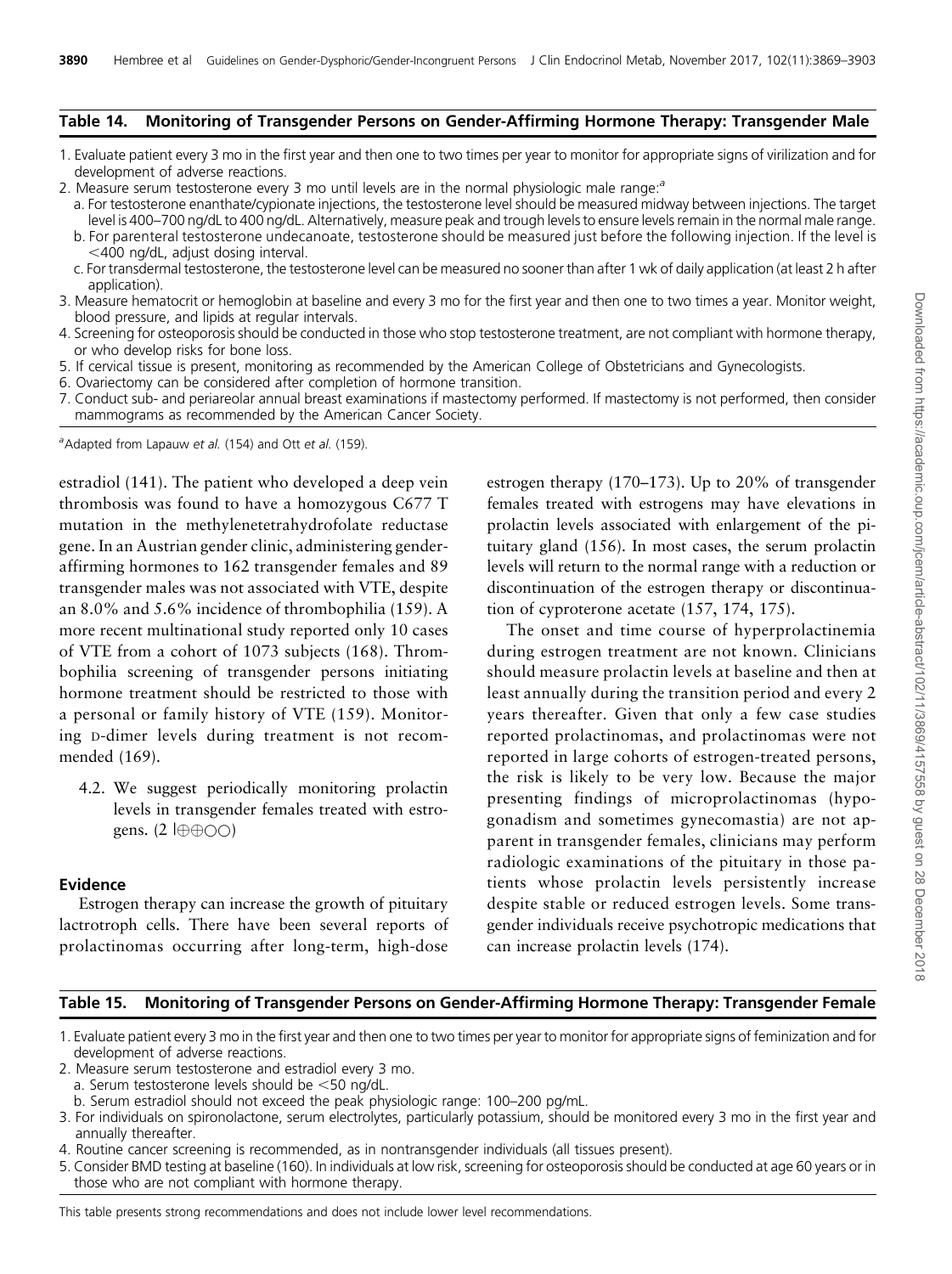4.3. We suggest that clinicians evaluate transgender persons treated with hormones for cardiovascular risk factors using fasting lipid profiles, diabetes screening, and/or other diagnostic tools.  $(2 \text{ }|\oplus \oplus \text{OO})$ 

### Evidence

### Transgender males

Administering testosterone to transgender males results in a more atherogenic lipid profile with lowered high-density lipoprotein cholesterol and higher triglyceride and low-density lipoprotein cholesterol values ([176](#page-31-0)–[179\)](#page-32-0). Studies of the effect of testosterone on insulin sensitivity have mixed results ([178](#page-32-0), [180\)](#page-32-0). A randomized, open-label uncontrolled safety study of transgender males treated with testosterone undecanoate demonstrated no insulin resistance after 1 year ([181](#page-32-0), [182](#page-32-0)). Numerous studies have demonstrated the effects of sex hormone treatment on the cardiovascular system [\(160,](#page-31-0) [179, 183](#page-32-0), [184\)](#page-32-0). Long-term studies from The Netherlands found no increased risk for cardiovascular mortality ([161](#page-31-0)). Likewise, a meta-analysis of 19 randomized trials in nontransgender males on testosterone replacement showed no increased incidence of cardiovascular events ([185](#page-32-0)). A systematic review of the literature found that data were insufficient (due to very low–quality evidence) to allow a meaningful assessment of patient-important outcomes, such as death, stroke, myocardial infarction, or VTE in transgender males [\(176\)](#page-31-0). Future research is needed to ascertain the potential harm of hormonal therapies ([176](#page-31-0)). Clinicians should manage cardiovascular risk factors as they emerge according to established guidelines ([186](#page-32-0)).

### Transgender females

A prospective study of transgender females found favorable changes in lipid parameters with increased high-density lipoprotein and decreased low-density lipoprotein concentrations ([178](#page-32-0)). However, increased weight, blood pressure, and markers of insulin resistance attenuated these favorable lipid changes. In a meta-analysis, only serum triglycerides were higher at  $\geq$ 24 months without changes in other parameters ([187](#page-32-0)). The largest cohort of transgender females (mean age 41 years, followed for a mean of 10 years) showed no increase in cardiovascular mortality despite a 32% rate of tobacco use [\(161\)](#page-31-0).

Thus, there is limited evidence to determine whether estrogen is protective or detrimental on lipid and glucose metabolism in transgender females ([176\)](#page-31-0). With aging, there is usually an increase of body weight. Therefore, as with nontransgender individuals, clinicians should

monitor and manage glucose and lipid metabolism and blood pressure regularly according to established guidelines ([186\)](#page-32-0).

4.4. We recommend that clinicians obtain BMD measurements when risk factors for osteoporosis exist, specifically in those who stop sex hormone therapy after gonadectomy.  $(1 \oplus \oplus \odot)$ 

# Evidence

### Transgender males

Baseline bone mineral measurements in transgender males are generally in the expected range for their pretreatment gender [\(188\)](#page-32-0). However, adequate dosing of testosterone is important to maintain bone mass in transgender males [\(189, 190](#page-32-0)). In one study ([190](#page-32-0)), serum LH levels were inversely related to BMD, suggesting that low levels of sex hormones were associated with bone loss. Thus, LH levels in the normal range may serve as an indicator of the adequacy of sex steroid administration to preserve bone mass. The protective effect of testosterone may be mediated by peripheral conversion to estradiol, both systemically and locally in the bone.

# Transgender females

A baseline study of BMD reported T scores less than  $-2.5$  in 16% of transgender females [\(191\)](#page-32-0). In aging males, studies suggest that serum estradiol more positively correlates with BMD than does testosterone [\(192,](#page-32-0) [193\)](#page-32-0) and is more important for peak bone mass ([194](#page-32-0)). Estrogen preserves BMD in transgender females who continue on estrogen and antiandrogen therapies [\(188,](#page-32-0) [190, 191](#page-32-0), [195, 196](#page-32-0)).

Fracture data in transgender males and females are not available. Transgender persons who have undergone gonadectomy may choose not to continue consistent sex steroid treatment after hormonal and surgical sex reassignment, thereby becoming at risk for bone loss. There have been no studies to determine whether clinicians should use the sex assigned at birth or affirmed gender for assessing osteoporosis (e.g., when using the FRAX tool). Although some researchers use the sex assigned at birth (with the assumption that bone mass has usually peaked for transgender people who initiate hormones in early adulthood), this should be assessed on a case-by-case basis until there are more data available. This assumption will be further complicated by the increasing prevalence of transgender people who undergo hormonal transition at a pubertal age or soon after puberty. Sex for comparison within risk assessment tools may be based on the age at which hormones were initiated and the length of exposure to hormones. In some cases, it may be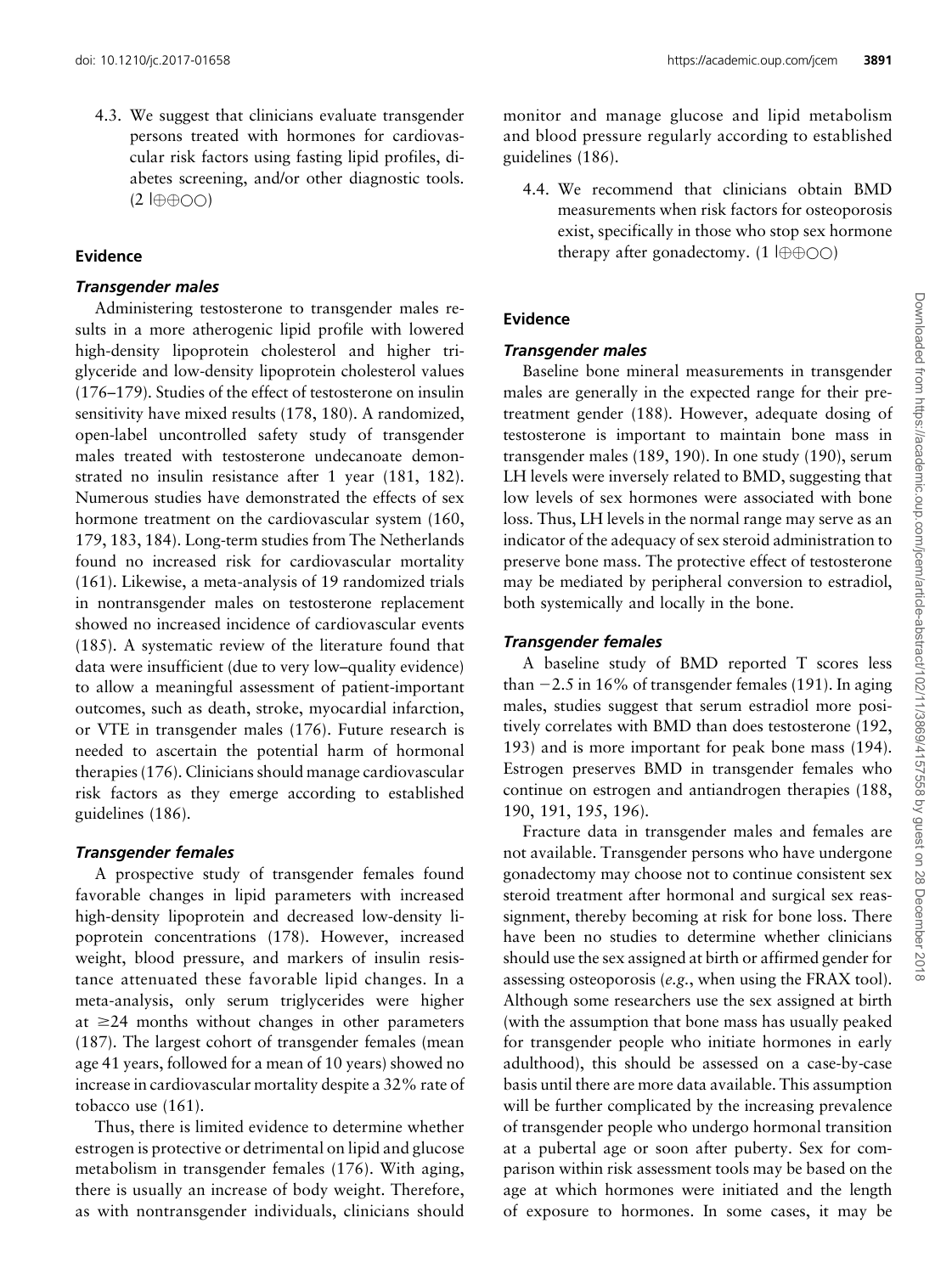reasonable to assess risk using both the male and female calculators and using an intermediate value. Because all subjects underwent normal pubertal development, with known effects on bone size, reference values for birth sex were used for all participants [\(154\)](#page-31-0).

- 4.5. We suggest that transgender females with no known increased risk of breast cancer follow breast-screening guidelines recommended for those designated female at birth.  $(2 | \oplus \oplus \odot \odot)$
- 4.6. We suggest that transgender females treated with estrogens follow individualized screening according to personal risk for prostatic disease and prostate cancer.  $(2 \text{ } | \oplus \text{} \odot \text{ } \odot)$

#### Evidence

Studies have reported a few cases of breast cancer in transgender females ([197](#page-32-0)–[200\)](#page-32-0). A Dutch study of 1800 transgender females followed for a mean of 15 years (range of 1 30 years) found one case of breast cancer. The Women's Health Initiative study reported that females taking conjugated equine estrogen without progesterone for 7 years did not have an increased risk of breast cancer as compared with females taking placebo ([137](#page-30-0)).

In transgender males, a large retrospective study conducted at the U.S. Veterans Affairs medical health system identified seven breast cancers ([194](#page-32-0)). The authors reported that this was not above the expected rate of breast cancers in cisgender females in this cohort. Furthermore, they did report one breast cancer that developed in a transgender male patient after mastectomy, supporting the fact that breast cancer can occur even after mastectomy. Indeed, there have been case reports of breast cancer developing in subareolar tissue in transgender males, which occurred after mastectomy ([201](#page-32-0), [202\)](#page-32-0).

Women with primary hypogonadism (Turner syndrome) treated with estrogen replacement exhibited a significantly decreased incidence of breast cancer as compared with national standardized incidence ratios ([203](#page-32-0), [204\)](#page-32-0). These studies suggest that estrogen therapy does not increase the risk of breast cancer in the short term  $(<20$  to 30 years). We need long-term studies to determine the actual risk, as well as the role of screening mammograms. Regular examinations and gynecologic advice should determine monitoring for breast cancer.

Prostate cancer is very rare before the age of 40, especially with androgen deprivation therapy ([205\)](#page-32-0). Childhood or pubertal castration results in regression of the prostate and adult castration reverses benign prostate hypertrophy [\(206\)](#page-32-0). Although van Kesteren et al. ([207](#page-32-0)) reported that estrogen therapy does not induce hypertrophy or premalignant changes in the prostates of transgender females, studies have reported cases of benign prostatic hyperplasia in transgender females treated with estrogens for 20 to 25 years ([208](#page-32-0), [209](#page-32-0)). Studies have also reported a few cases of prostate carcinoma in transgender females ([210](#page-32-0)–[214\)](#page-33-0).

Transgender females may feel uncomfortable scheduling regular prostate examinations. Gynecologists are not trained to screen for prostate cancer or to monitor prostate growth. Thus, it may be reasonable for transgender females who transitioned after age 20 years to have annual screening digital rectal examinations after age 50 years and prostate-specific antigen tests consistent with U.S. Preventive Services Task Force Guidelines ([215\)](#page-33-0).

4.7. We advise that clinicians determine the medical necessity of including a total hysterectomy and oophorectomy as part of gender-affirming surgery. (Ungraded Good Practice Statement)

#### Evidence

Although aromatization of testosterone to estradiol in transgender males has been suggested as a risk factor for endometrial cancer ([216](#page-33-0)), no cases have been reported. When transgender males undergo hysterectomy, the uterus is small and there is endometrial atrophy [\(217,](#page-33-0) [218\)](#page-33-0). Studies have reported cases of ovarian cancer [\(219,](#page-33-0) [220\)](#page-33-0). Although there is limited evidence for increased risk of reproductive tract cancers in transgender males, health care providers should determine the medical necessity of a laparoscopic total hysterectomy as part of a genderaffirming surgery to prevent reproductive tract cancer [\(221\)](#page-33-0).

#### Values

Given the discomfort that transgender males experience accessing gynecologic care, our recommendation for the medical necessity of total hysterectomy and oophorectomy places a high value on eliminating the risks of female reproductive tract disease and cancer and a lower value on avoiding the risks of these surgical procedures (related to the surgery and to the potential undesirable health consequences of oophorectomy) and their associated costs.

### Remarks

The sexual orientation and type of sexual practices will determine the need and types of gynecologic care required following transition. Additionally, in certain countries, the approval required to change the sex in a birth certificate for transgender males may be dependent on having a complete hysterectomy. Clinicians should help patients research nonmedical administrative criteria and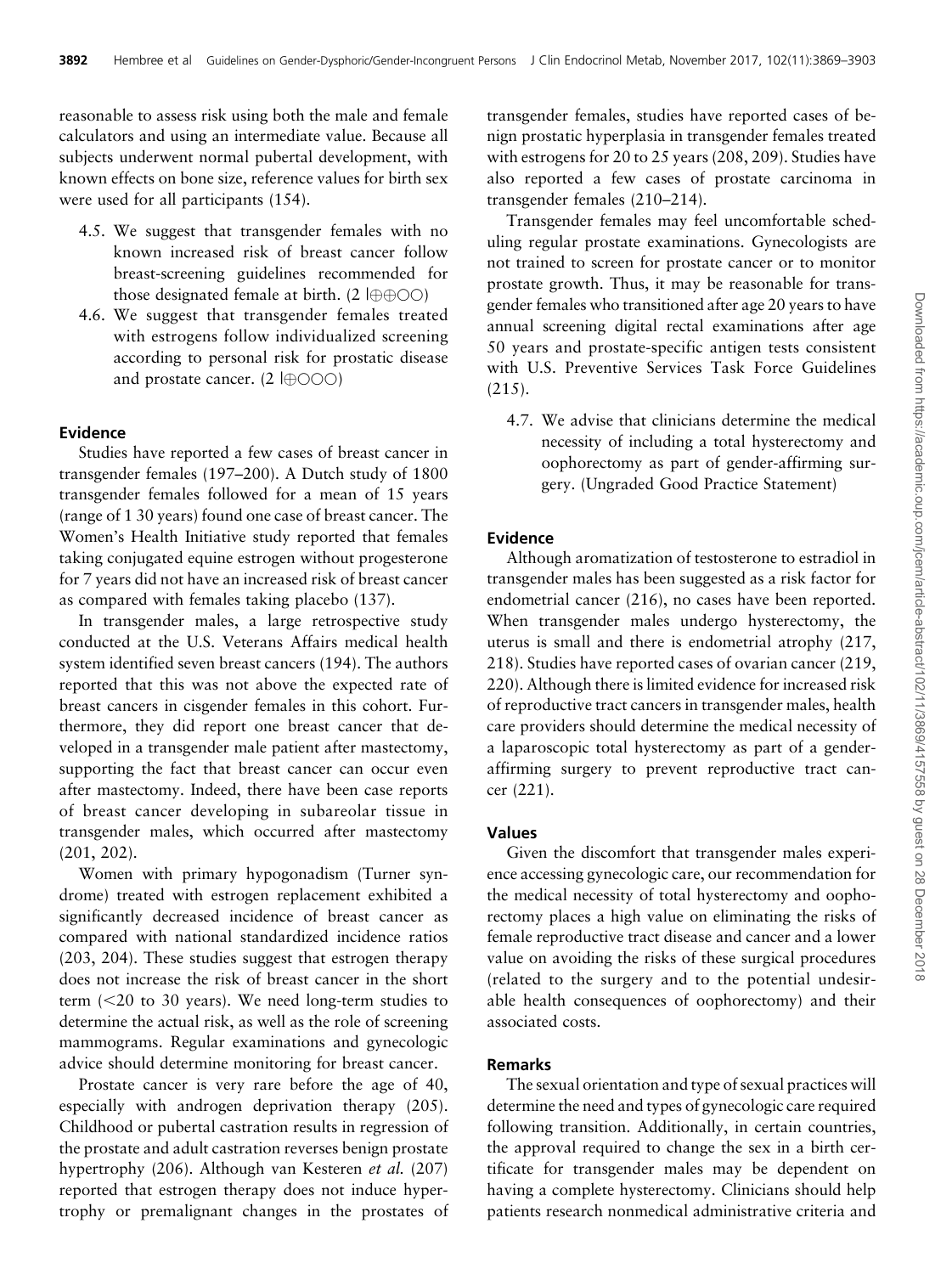<span id="page-24-0"></span>provide counseling. If individuals decide not to undergo hysterectomy, screening for cervical cancer is the same as all other females.

# 5.0 Surgery for Sex Reassignment and Gender Confirmation

For many transgender adults, genital gender-affirming surgery may be the necessary step toward achieving their ultimate goal of living successfully in their desired gender role. The type of surgery falls into two main categories: (1) those that directly affect fertility and (2) those that do not. Those that change fertility (previously called sex reassignment surgery) include genital surgery to remove the penis and gonads in the male and removal of the uterus and gonads in the female. The surgeries that effect fertility are often governed by the legal system of the state or country in which they are performed. Other genderconforming surgeries that do not directly affect fertility are not so tightly governed.

Gender-affirming surgical techniques have improved markedly during the past 10 years. Reconstructive genital surgery that preserves neurologic sensation is now the standard. The satisfaction rate with surgical reassignment of sex is now very high ([187](#page-32-0)). Additionally, the mental health of the individual seems to be improved by participating in a treatment program that defines a pathway of gender-affirming treatment that includes hormones and surgery [\(130,](#page-30-0) [144](#page-31-0)) (Table 16).

Surgery that affects fertility is irreversible. The World Professional Association for Transgender Health Standards of Care [\(222\)](#page-33-0) emphasizes that the "threshold of 18 should not be seen as an indication in itself for active intervention." If the social transition has not been satisfactory, if the person is not satisfied with or is ambivalent about the effects of sex hormone treatment, or if the person is ambivalent about surgery then the individual should not be referred for surgery ([223](#page-33-0), [224\)](#page-33-0).

Gender-affirming genital surgeries for transgender females that affect fertility include gonadectomy, penectomy, and creation of a neovagina ([225](#page-33-0), [226](#page-33-0)). Surgeons often invert the skin of the penis to form the wall of the vagina, and several literatures reviews have

reported on outcomes ([227](#page-33-0)). Sometimes there is inadequate tissue to form a full neovagina, so clinicians have revisited using intestine and found it to be successful ([87,](#page-29-0) [228, 229](#page-33-0)). Some newer vaginoplasty techniques may involve autologuous oral epithelial cells ([230](#page-33-0), [231\)](#page-33-0).

The scrotum becomes the labia majora. Surgeons use reconstructive surgery to fashion the clitoris and its hood, preserving the neurovascular bundle at the tip of the penis as the neurosensory supply to the clitoris. Some surgeons are also creating a sensate pedicled-spot adding a G spot to the neovagina to increase sensation [\(232\)](#page-33-0). Most recently, plastic surgeons have developed techniques to fashion labia minora. To further complete the feminization, uterine transplants have been proposed and even attempted ([233](#page-33-0)).

Neovaginal prolapse, rectovaginal fistula, delayed healing, vaginal stenosis, and other complications do sometimes occur [\(234, 235\)](#page-33-0). Clinicians should strongly remind the transgender person to use their dilators to maintain the depth and width of the vagina throughout the postoperative period. Genital sexual responsivity and other aspects of sexual function are usually preserved following genital gender-affirming surgery ([236, 237\)](#page-33-0).

Ancillary surgeries for more feminine or masculine appearance are not within the scope of this guideline. Voice therapy by a speech language pathologist is available to transform speech patterns to the affirmed gender [\(148\)](#page-31-0). Spontaneous voice deepening occurs during testosterone treatment of transgender males [\(152,](#page-31-0) [238\)](#page-33-0). No studies have compared the effectiveness of speech therapy, laryngeal surgery, or combined treatment.

Breast surgery is a good example of gender-confirming surgery that does not affect fertility. In all females, breast size exhibits a very broad spectrum. For transgender females to make the best informed decision, clinicians should delay breast augmentation surgery until the patient has completed at least 2 years of estrogen therapy, because the breasts continue to grow during that time ([141](#page-30-0), [155](#page-31-0)).

Another major procedure is the removal of facial and masculine-appearing body hair using either electrolysis or

### Table 16. Criteria for Gender-Affirming Surgery, Which Affects Fertility

- 1. Persistent, well-documented gender dysphoria
- 2. Legal age of majority in the given country
- 3. Having continuously and responsibly used gender-affirming hormones for 12 mo (if there is no medical contraindication to receiving such therapy)
- 4. Successful continuous full-time living in the new gender role for 12 mo
- 5. If significant medical or mental health concerns are present, they must be well controlled
- 6. Demonstrable knowledge of all practical aspects of surgery (e.g., cost, required lengths of hospitalizations, likely complications, postsurgical rehabilitation)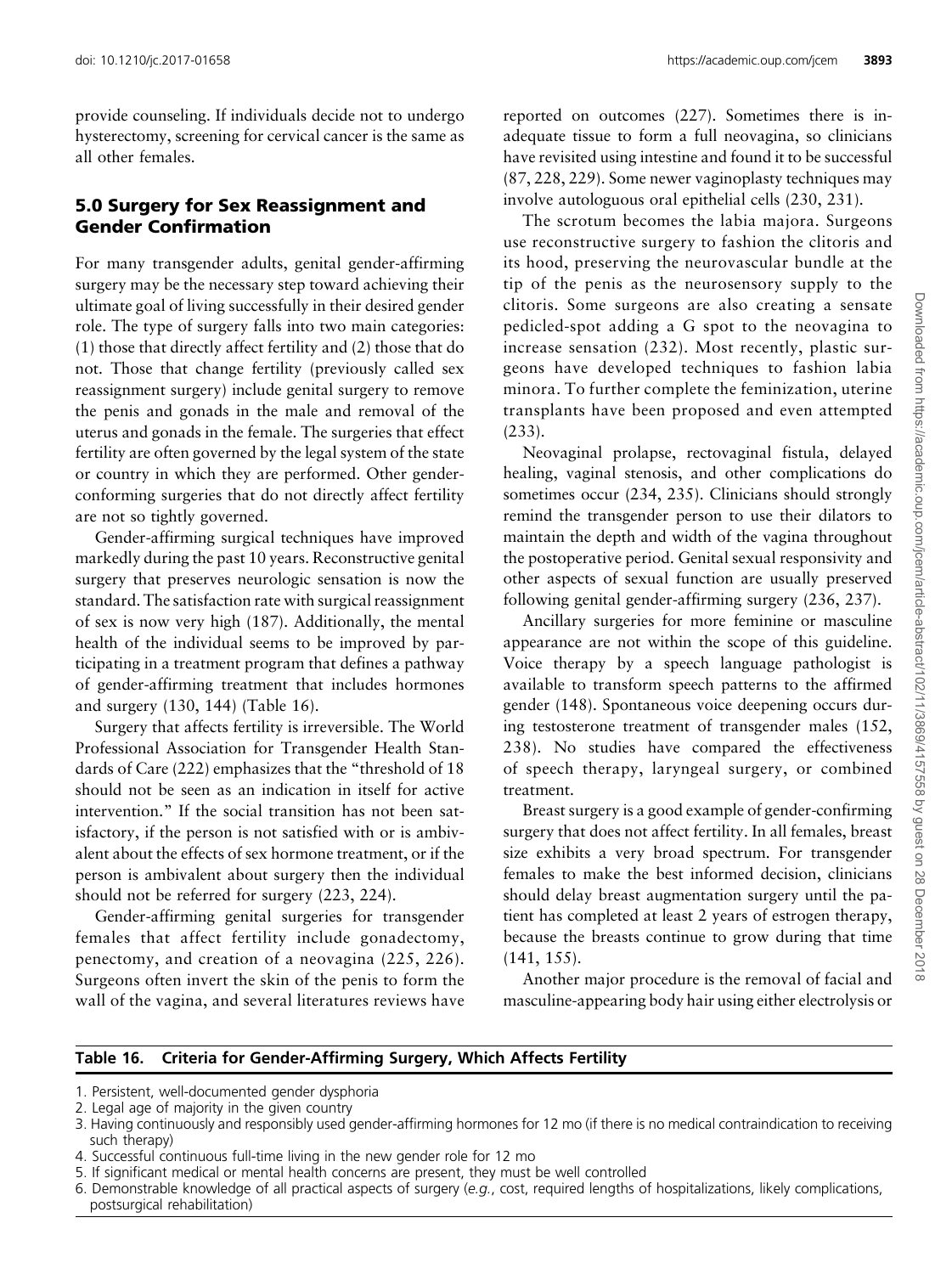laser treatments. Other feminizing surgeries, such as that to feminize the face, are now becoming more popular ([239](#page-33-0)–[241\)](#page-33-0).

In transgender males, clinicians usually delay gender-affirming genital surgeries until after a few years of androgen therapy. Those surgeries that affect fertility in this group include oophorectomy, vaginectomy, and complete hysterectomy. Surgeons can safely perform them vaginally with laparoscopy. These are sometimes done in conjunction with the creation of a neopenis. The cosmetic appearance of a neopenis is now very good, but the surgery is multistage and very expensive ([242, 243\)](#page-33-0). Radial forearm flap seems to be the most satisfactory procedure ([228, 244\)](#page-33-0). Other flaps also exist ([245\)](#page-33-0). Surgeons can make neopenile erections possible by reinervation of the flap and subsequent contraction of the muscle, leading to stiffening of the neopenis ([246](#page-33-0), [247\)](#page-33-0), but results are inconsistent ([248](#page-34-0)). Surgeons can also stiffen the penis by imbedding some mechanical device (e.g., a rod or some inflatable apparatus) ([249](#page-34-0), [250\)](#page-34-0). Because of these limitations, the creation of a neopenis has often been less than satisfactory. Recently, penis transplants are being proposed ([233\)](#page-33-0).

In fact, most transgender males do not have any external genital surgery because of the lack of access, high cost, and significant potential complications. Some choose a metaoidioplasty that brings forward the clitoris, thereby allowing them to void in a standing position without wetting themselves ([251, 252](#page-34-0)). Surgeons can create the scrotum from the labia majora with good cosmetic effect and can implant testicular prostheses [\(253](#page-34-0)).

The most important masculinizing surgery for the transgender male is mastectomy, and it does not affect fertility. Breast size only partially regresses with androgen therapy [\(155\)](#page-31-0). In adults, discussions about mastectomy usually take place after androgen therapy has started. Because some transgender male adolescents present after significant breast development has occurred, they may also consider mastectomy 2 years after they begin androgen therapy and before age 18 years. Clinicians should individualize treatment based on the physical and mental health status of the individual. There are now newer approaches to mastectomy with better outcomes ([254](#page-34-0), [255\)](#page-34-0). These often involve chest contouring ([256\)](#page-34-0). Mastectomy is often necessary for living comfortably in the new gender [\(256\)](#page-34-0).

5.1. We recommend that a patient pursue genital gender-affirming surgery only after the MHP and the clinician responsible for endocrine transition therapy both agree that surgery is medically necessary and would benefit the patient's overall health and/or well-being.  $(1 | \oplus \oplus \odot)$ 

- 5.2. We advise that clinicians approve genital genderaffirming surgery only after completion of at least 1 year of consistent and compliant hormone treatment, unless hormone therapy is not desired or medically contraindicated. (Ungraded Good Practice Statement)
- 5.3. We advise that the clinician responsible for endocrine treatment and the primary care provider ensure appropriate medical clearance of transgender individuals for genital gender-affirming surgery and collaborate with the surgeon regarding hormone use during and after surgery. (Ungraded Good Practice Statement)
- 5.4. We recommend that clinicians refer hormonetreated transgender individuals for genital surgery when: (1) the individual has had a satisfactory social role change, (2) the individual is satisfied about the hormonal effects, and (3) the individual desires definitive surgical changes.  $(1 \text{ }|\oplus \text{OOO})$
- 5.5. We suggest that clinicians delay gender-affirming genital surgery involving gonadectomy and/or hysterectomy until the patient is at least 18 years old or legal age of majority in his or her country.  $(2 | \oplus \oplus \odot \odot)$ .
- 5.6. We suggest that clinicians determine the timing of breast surgery for transgender males based upon the physical and mental health status of the individual. There is insufficient evidence to recommend a specific age requirement.  $(2 \text{ } | \oplus \text{} \odot \text{ } \odot)$

#### Evidence

Owing to the lack of controlled studies, incomplete follow-up, and lack of valid assessment measures, evaluating various surgical approaches and techniques is difficult. However, one systematic review including a large numbers of studies reported satisfactory cosmetic and functional results for vaginoplasty/neovagina construction ([257\)](#page-34-0). For transgender males, the outcomes are less certain. However, the problems are now better understood [\(258](#page-34-0)). Several postoperative studies report significant long-term psychological and psychiatric pathology ([259](#page-34-0)–[261\)](#page-34-0). One study showed satisfaction with breasts, genitals, and femininity increased significantly and showed the importance of surgical treatment as a key therapeutic option for transgender females ([262\)](#page-34-0). Another analysis demonstrated that, despite the young average age at death following surgery and the relatively larger number of individuals with somatic morbidity, the study does not allow for determination of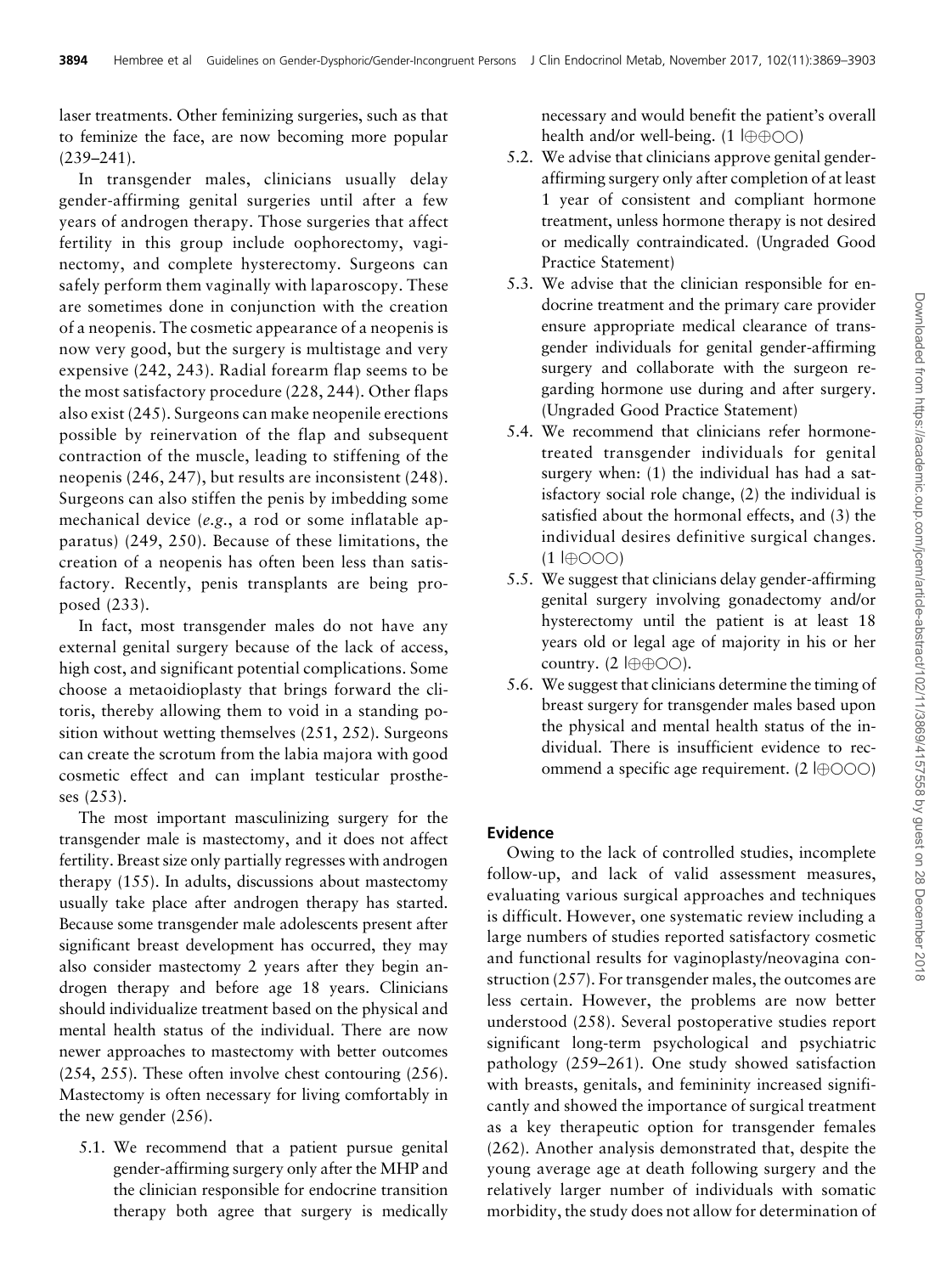causal relationships between, for example, specific types of hormonal or surgical treatment received and somatic morbidity and mortality ([263\)](#page-34-0). Reversal surgery in regretful male-to-female transsexuals after sexual reassignment surgery represents a complex, multistage procedure with satisfactory outcomes. Further insight into the characteristics of persons who regret their decision postoperatively would facilitate better future selection of applicants eligible for sexual reassignment surgery. We need more studies with appropriate controls that examine long-term quality of life, psychosocial outcomes, and psychiatric outcomes to determine the long-term benefits of surgical treatment.

When a transgender individual decides to have genderaffirming surgery, both the hormone prescribing clinician and the MHP must certify that the patient satisfies criteria for gender-affirming surgery [\(Table 16\)](#page-24-0).

There is some concern that estrogen therapy may cause an increased risk for venous thrombosis during or following surgery ([176](#page-31-0)). For this reason, the surgeon and the hormone-prescribing clinician should collaborate in making a decision about the use of hormones before and following surgery. One study suggests that preoperative factors (such as compliance) are less important for patient satisfaction than are the physical postoperative results [\(56](#page-28-0)). However, other studies and clinical experience dictate that individuals who do not follow medical instructions and do not work with their physicians toward a common goal do not achieve treatment goals [\(264](#page-34-0)) and experience higher rates of postoperative infections and other complications ([265,](#page-34-0) [266](#page-34-0)). It is also important that the person requesting surgery feels comfortable with the anatomical changes that have occurred during hormone therapy. Dissatisfaction with social and physical outcomes during the hormone transition may be a contraindication to surgery [\(223](#page-33-0)).

An endocrinologist or experienced medical provider should monitor transgender individuals after surgery. Those who undergo gonadectomy will require hormone replacement therapy, surveillance, or both to prevent adverse effects of chronic hormone deficiency.

### Financial Disclosures of the Task Force\*

Wylie C. Hembree (chair)—financial or business/ organizational interests: none declared, significant financial interest or leadership position: none declared. Peggy T. Cohen-Kettenis—financial or business/organizational interests: none declared, significant financial interest or leadership position: none declared. Louis Gooren—financial or business/ organizational interests: none declared, significant financial

interest or leadership position: none declared. Sabine E. Hannema—financial or business/organizational interests: none declared, significant financial interest or leadership position: Ferring Pharmaceuticals Inc. (lecture/conference), Pfizer (lecture). Walter J. Meyer—financial or business/organizational interests: none declared, significant financial interest or leadership position: none declared. M. Hassan Murad\*\*—financial or business/organizational interests: Mayo Clinic, Evidence-based Practice Center, significant financial interest or leadership position: none declared. Stephen M. Rosenthal—financial or business/organizational interests: AbbVie (consultant), National Institutes of Health (grantee), significant financial interest or leadership position: Pediatric Endocrine Society (immediate past president). Joshua D. Safer, FACP—financial or business/organizational interests: none declared, significant financial interest or leadership position: none declared. Vin Tangpricha—financial or business/organizational interests: Cystic Fibrosis Foundation (grantee), National Institutes of Health (grantee), significant financial interest or leadership position, Elsevier Journal of Clinical and Translational Endocrinology (editor). Guy G. T'Sjoen—financial or business/organizational interests: none declared, significant financial interest or leadership position: none declared.\* Financial, business, and organizational disclosures of the task force cover the year prior to publication. Disclosures prior to this time period are archived.\*\*Evidence-based reviews for this guideline were prepared under contract with the Endocrine Society.

### Acknowledgments

Correspondence and Reprint Requests: The Endocrine Society, 2055 L Street NW, Suite 600, Washington, DC 20036. E-mail: [publications@endocrine.org](mailto:publications@endocrine.org); Phone: 202971-3636.

Disclosure Summary: See Financial Disclosures.

Disclaimer: The Endocrine Society's clinical practice guidelines are developed to be of assistance to endocrinologists by providing guidance and recommendations for particular areas of practice. The guidelines should not be considered inclusive of all proper approaches or methods, or exclusive of others. The guidelines cannot guarantee any specific outcome, nor do they establish a standard of care. The guidelines are not intended to dictate the treatment of a particular patient. Treatment decisions must be made based on the independent judgement of healthcare providers and each patient's individual circumstances.

The Endocrine Society makes no warranty, express or implied, regarding the guidelines and specifically excludes any warranties of merchantability and fitness for a particular use or purpose. The Society shall not be liable for direct, indirect,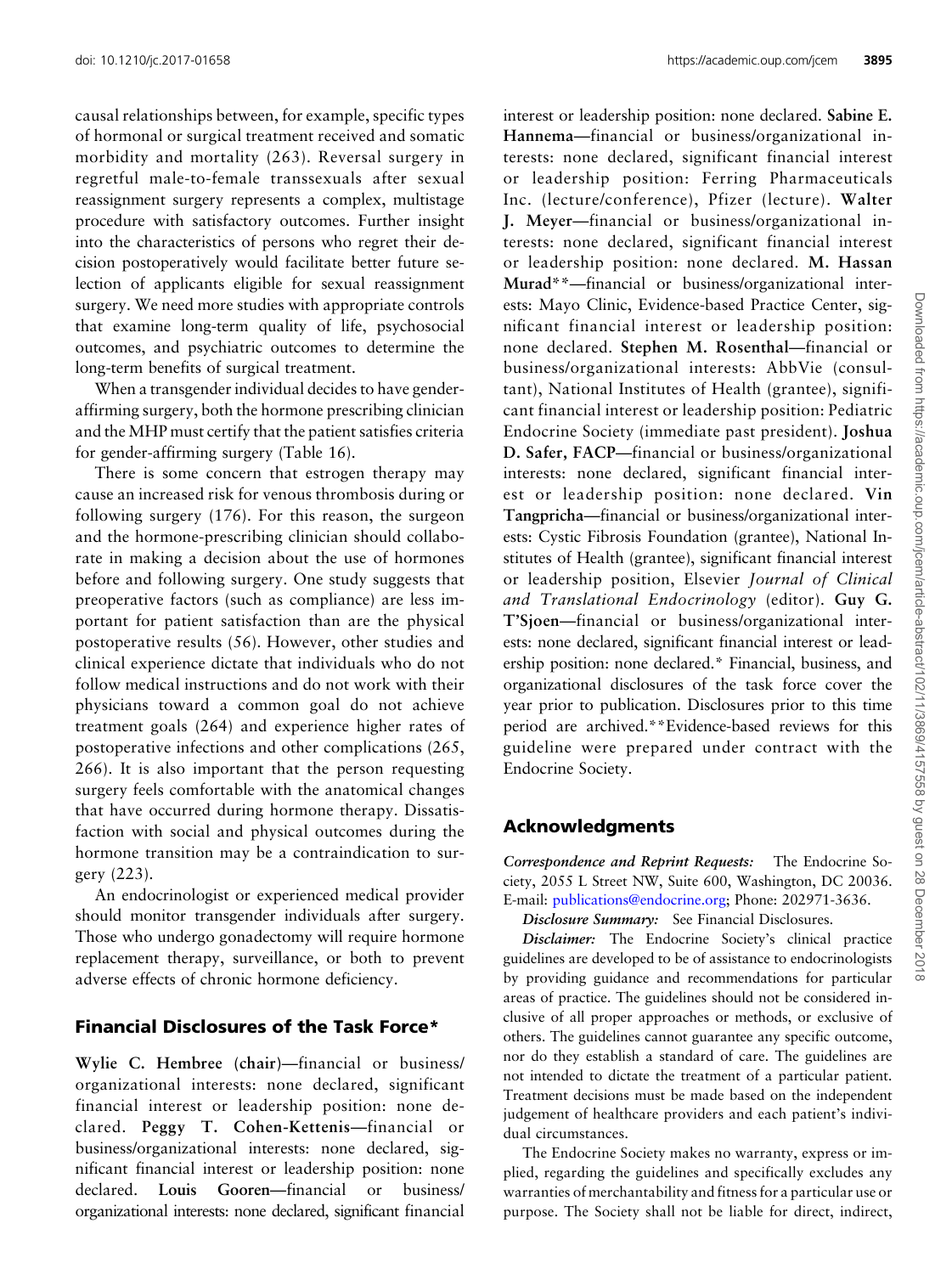<span id="page-27-0"></span>special, incidental, or consequential damages related to the use of the information contained herein.

### References

- 1. Atkins D, Best D, Briss PA, Eccles M, Falck-Ytter Y, Flottorp S, Guyatt GH, Harbour RT, Haugh MC, Henry D, Hill S, Jaeschke R, Leng G, Liberati A, Magrini N, Mason J, Middleton P, Mrukowicz J, O'Connell D, Oxman AD, Phillips B, Schünemann HJ, Edejer T, Varonen H, Vist GE, Williams JW, Jr, Zaza S; GRADE Working Group. Grading quality of evidence and strength of recommendations. BMJ. 2004;328(7454):1490.
- 2. Swiglo BA, Murad MH, Schünemann HJ, Kunz R, Vigersky RA, Guyatt GH, Montori VM. A case for clarity, consistency, and helpfulness: state-of-the-art clinical practice guidelines in endocrinology using the grading of recommendations, assessment, development, and evaluation system. J Clin Endocrinol Metab. 2008;93(3):666–673.
- 3. Bullough VL. Transsexualism in history. Arch Sex Behav. 1975; 4(5):561–571.
- 4. Benjamin H. The transsexual phenomenon. Trans N Y Acad Sci. 1967;29(4):428–430.
- 5. Meyerowitz J. How Sex Changed: A History of Transsexuality in the United States. Cambridge, MA: Harvard University Press; 2002.
- 6. Hirschfeld M. Was muss das Volk vom Dritten Geschlecht wissen. Verlag Max Spohr, Leipzig; 1901.
- 7. Fisk NM. Editorial: Gender dysphoria syndrome—the conceptualization that liberalizes indications for total gender reorientation and implies a broadly based multi-dimensional rehabilitative regimen. West J Med. 1974;120(5):386–391.
- 8. Diamond L. Transgender experience and identity. In: Schwartz SJ, Luyckx K, Vignoles VL, eds. Handbook of Identity Theory and Research. New York, NY: Springer; 2011:629–647.
- 9. Queen C, Schimel L, eds. PoMoSexuals: Challenging Assumptions About Gender and Sexuality. San Francisco, CA: Cleis Press; 1997.
- 10. Case LK, Ramachandran VS. Alternating gender incongruity: a new neuropsychiatric syndrome providing insight into the dynamic plasticity of brain-sex. Med Hypotheses. 2012;78(5): 626–631.
- 11. Johnson TW, Wassersug RJ. Gender identity disorder outside the binary: when gender identity disorder-not otherwise specified is not good enough. Arch Sex Behav. 2010;39(3):597–598.
- 12. Wibowo E, Wassersug R, Warkentin K, Walker L, Robinson J, Brotto L, Johnson T. Impact of androgen deprivation therapy on sexual function: a response. Asian J Androl. 2012;14(5):793-794.
- 13. Pasquesoone V. 7 countries giving transgender people fundamental rights the U.S. still won't. 2014. Available at: [https://mic.com/articles/](https://mic.com/articles/87149/7-countries-giving-transgender-people-fundamental-rights-the-u-s-still-won-t) [87149/7-countries-giving-transgender-people-fundamental-rights-the](https://mic.com/articles/87149/7-countries-giving-transgender-people-fundamental-rights-the-u-s-still-won-t)[u-s-still-won-t](https://mic.com/articles/87149/7-countries-giving-transgender-people-fundamental-rights-the-u-s-still-won-t). Accessed 26 August 2016.
- 14. American Psychiatric Association. Diagnostic and Statistical Manual of Mental Disorders. 5th ed. Arlington, VA: American Psychiatric Association Publishing.
- 15. Drescher J, Cohen-Kettenis P, Winter S. Minding the body: situating gender identity diagnoses in the ICD-11. Int Rev Psychiatry. 2012;24(6):568–577.
- 16. World Professional Association for Transgender Health. Standards of care for the health of transsexual, transgender, and gender nonconforming people. Available at: [http://www.wpath.](http://www.wpath.org/site_page.cfm?pk_association_webpage_menu=1351&pk_association_webpage=3926) [org/site\\_page.cfm?pk\\_association\\_webpage\\_menu](http://www.wpath.org/site_page.cfm?pk_association_webpage_menu=1351&pk_association_webpage=3926)= $1351\&p$ k\_ [association\\_webpage](http://www.wpath.org/site_page.cfm?pk_association_webpage_menu=1351&pk_association_webpage=3926)=3926. Accessed 1 September 2017.
- 17. Kreukels BP, Haraldsen IR, De Cuypere G, Richter-Appelt H, Gijs L, Cohen-Kettenis PT. A European network for the investigation of gender incongruence: the ENIGI initiative. Eur Psychiatry. 2012;27(6):445–450.
- 18. Dekker MJ, Wierckx K, Van Caenegem E, Klaver M, Kreukels BP, Elaut E, Fisher AD, van Trotsenburg MA, Schreiner T, den Heijer M, T'Sjoen G. A European network for the investigation of gender incongruence: endocrine part. J Sex Med. 2016;13(6):994–999.
- 19. Ruble DN, Martin CL, Berenbaum SA. Gender development. In: Damon WL, Lerner RM, Eisenberg N, eds. Handbook of Child Psychology: Social, Emotional, and Personality Development. Vol. 3. 6th ed. New York, NY: Wiley; 2006;858–931.
- 20. Steensma TD, Kreukels BP, de Vries AL, Cohen-Kettenis PT. Gender identity development in adolescence. Horm Behav. 2013; 64(2):288–297.
- 21. Rosenthal SM. Approach to the patient: transgender youth: endocrine considerations. J Clin Endocrinol Metab. 2014;99(12): 4379–4389.
- 22. Saraswat A, Weinand JD, Safer JD. Evidence supporting the biologic nature of gender identity. Endocr Pract. 2015;21(2): 199–204.
- 23. Gooren L. The biology of human psychosexual differentiation. Horm Behav. 2006;50(4):589–601.
- 24. Berenbaum SA, Meyer-Bahlburg HF. Gender development and sexuality in disorders of sex development. Horm Metab Res. 2015; 47(5):361–366.
- 25. Dessens AB, Slijper FME, Drop SLS. Gender dysphoria and gender change in chromosomal females with congenital adrenal hyperplasia. Arch Sex Behav. 2005;34(4):389–397.
- 26. Meyer-Bahlburg HFL, Dolezal C, Baker SW, Ehrhardt AA, New MI. Gender development in women with congenital adrenal hyperplasia as a function of disorder severity. Arch Sex Behav. 2006; 35(6):667–684.
- 27. Frisén L, Nordenström A, Falhammar H, Filipsson H, Holmdahl G, Janson PO, Thorén M, Hagenfeldt K, Möller A, Nordenskjöld A. Gender role behavior, sexuality, and psychosocial adaptation in women with congenital adrenal hyperplasia due to CYP21A2 deficiency. J Clin Endocrinol Metab. 2009;94(9):3432–3439.
- 28. Meyer-Bahlburg HFL, Dolezal C, Baker SW, Carlson AD, Obeid JS, New MI. Prenatal androgenization affects gender-related behavior but not gender identity in 5–12-year-old girls with congenital adrenal hyperplasia. Arch Sex Behav. 2004;33(2):97–104.
- 29. Cohen-Kettenis PT. Gender change in  $46, XY$  persons with  $5\alpha$ reductase-2 deficiency and 17b-hydroxysteroid dehydrogenase-3 deficiency. Arch Sex Behav. 2005;34(4):399–410.
- 30. Reiner WG, Gearhart JP. Discordant sexual identity in some genetic males with cloacal exstrophy assigned to female sex at birth. N Engl J Med. 2004;350(4):333–341.
- 31. Meyer-Bahlburg HFL. Gender identity outcome in female-raised 46,XY persons with penile agenesis, cloacal exstrophy of the bladder, or penile ablation. Arch Sex Behav. 2005;34(4):423–438.
- 32. Coolidge FL, Thede LL, Young SE. The heritability of gender identity disorder in a child and adolescent twin sample. Behav Genet. 2002;32(4):251–257.
- 33. Heylens G, De Cuypere G, Zucker KJ, Schelfaut C, Elaut E, Vanden Bossche H, De Baere E, T'Sjoen G. Gender identity disorder in twins: a review of the case report literature. J Sex Med. 2012;9(3):751–757.
- 34. Fernández R, Esteva I, Gómez-Gil E, Rumbo T, Almaraz MC, Roda E, Haro-Mora J-J, Guillamón A, Pásaro E. Association study of ERB, AR, and CYP19A1 genes and MtF transsexualism. J Sex Med. 2014;11(12):2986–2994.
- 35. Henningsson S, Westberg L, Nilsson S, Lundström B, Ekselius L, Bodlund O, Lindström E, Hellstrand M, Rosmond R, Eriksson E, Landén M. Sex steroid-related genes and male-to-female transsexualism. Psychoneuroendocrinology. 2005;30(7):657–664.
- 36. Hare L, Bernard P, Sánchez FJ, Baird PN, Vilain E, Kennedy T, Harley VR. Androgen receptor repeat length polymorphism associated with male-to-female transsexualism. Biol Psychiatry. 2009;65(1):93–96.
- 37. Lombardo F, Toselli L, Grassetti D, Paoli D, Masciandaro P, Valentini F, Lenzi A, Gandini L. Hormone and genetic study in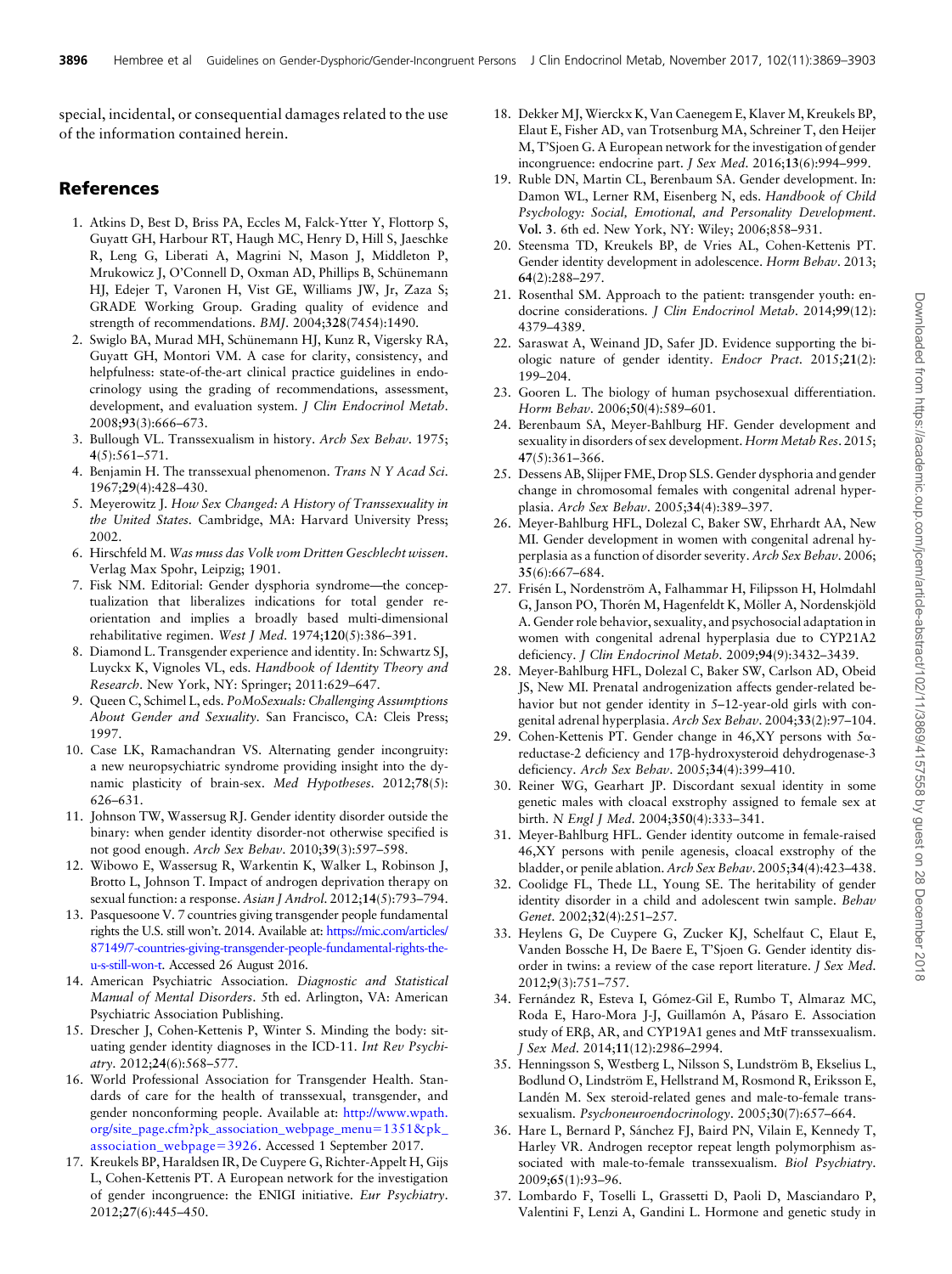<span id="page-28-0"></span>male to female transsexual patients. J Endocrinol Invest. 2013; 36(8):550–557.

- 38. Ujike H, Otani K, Nakatsuka M, Ishii K, Sasaki A, Oishi T, Sato T, Okahisa Y, Matsumoto Y, Namba Y, Kimata Y, Kuroda S. Association study of gender identity disorder and sex hormonerelated genes. Prog Neuropsychopharmacol Biol Psychiatry. 2009;33(7):1241–1244.
- 39. Kreukels BP, Guillamon A. Neuroimaging studies in people with gender incongruence. Int Rev Psychiatry. 2016;28(1): 120–128.
- 40. Steensma TD, Biemond R, de Boer F, Cohen-Kettenis PT. Desisting and persisting gender dysphoria after childhood: a qualitative follow-up study. Clin Child Psychol Psychiatry. 2011;16(4):499–516.
- 41. Wallien MSC, Cohen-Kettenis PT. Psychosexual outcome of gender-dysphoric children. J Am Acad Child Adolesc Psychiatry. 2008;47(12):1413–1423.
- 42. Steensma TD, McGuire JK, Kreukels BPC, Beekman AJ, Cohen-Kettenis PT. Factors associated with desistence and persistence of childhood gender dysphoria: a quantitative follow-up study. J Am Acad Child Adolesc Psychiatry. 2013;52(6):582–590.
- 43. Cohen-Kettenis PT, Owen A, Kaijser VG, Bradley SJ, Zucker KJ. Demographic characteristics, social competence, and behavior problems in children with gender identity disorder: a crossnational, cross-clinic comparative analysis. J Abnorm Child Psychol. 2003;31(1):41–53.
- 44. Dhejne C, Van Vlerken R, Heylens G, Arcelus J. Mental health and gender dysphoria: a review of the literature. Int Rev Psychiatry. 2016;28(1):44–57.
- 45. Pasterski V, Gilligan L, Curtis R. Traits of autism spectrum disorders in adults with gender dysphoria. Arch Sex Behav. 2014; 43(2):387–393.
- 46. Spack NP, Edwards-Leeper L, Feldman HA, Leibowitz S, Mandel F, Diamond DA, Vance SR. Children and adolescents with gender identity disorder referred to a pediatric medical center. Pediatrics. 2012;129(3):418–425.
- 47. Terada S, Matsumoto Y, Sato T, Okabe N, Kishimoto Y, Uchitomi Y. Factors predicting psychiatric co-morbidity in genderdysphoric adults. Psychiatry Res. 2012;200(2-3):469–474.
- 48. VanderLaan DP, Leef JH, Wood H, Hughes SK, Zucker KJ. Autism spectrum disorder risk factors and autistic traits in gender dysphoric children. J Autism Dev Disord. 2015;45(6):1742-1750.
- 49. de Vries ALC, Doreleijers TAH, Steensma TD, Cohen-Kettenis PT. Psychiatric comorbidity in gender dysphoric adolescents. J Child Psychol Psychiatry. 2011;52(11):1195–1202.
- 50. de Vries ALC, Noens ILJ, Cohen-Kettenis PT, van Berckelaer-Onnes IA, Doreleijers TA. Autism spectrum disorders in gender dysphoric children and adolescents. J Autism Dev Disord. 2010; 40(8):930–936.
- 51. Wallien MSC, Swaab H, Cohen-Kettenis PT. Psychiatric comorbidity among children with gender identity disorder. J Am Acad Child Adolesc Psychiatry. 2007;46(10):1307–1314.
- 52. Kuiper AJ, Cohen-Kettenis PT. Gender role reversal among postoperative transsexuals. Available at: https://www.atria.nl/ ezines/web/IJT/97-03/numbers/symposion/ijtc0502.htm. Accessed 26 August 2016.
- 53. Landén M, Wålinder J, Hambert G, Lundström B. Factors predictive of regret in sex reassignment. Acta Psychiatr Scand. 1998; 97(4):284–289.
- 54. Olsson S-E, Möller A. Regret after sex reassignment surgery in a male-to-female transsexual: a long-term follow-up. Arch Sex Behav. 2006;35(4):501–506.
- 55. Pfäfflin F, Junge A, eds. Geschlechtsumwandlung: Abhandlungen zur Transsexualität. Stuttgart, Germany: Schattauer; 1992.
- 56. Lawrence AA. Factors associated with satisfaction or regret following male-to-female sex reassignment surgery. Arch Sex Behav. 2003;32(4):299–315.
- 57. Cohen-Kettenis PT, Pfäfflin F. Transgenderism and Intersexuality in Childhood and Adolescence: Making Choices. Thousand Oaks, CA: SAGE Publications; 2003.
- 58. Di Ceglie D, Freedman D, McPherson S, Richardson P. Children and adolescents referred to a specialist gender identity development service: clinical features and demographic characteristics. Available at: [https://www.researchgate.net/publication/](https://www.researchgate.net/publication/276061306_Children_and_Adolescents_Referred_to_a_Specialist_Gender_Identity_Development_Service_Clinical_Features_and_Demographic_Characteristics) [276061306\\_Children\\_and\\_Adolescents\\_Referred\\_to\\_a\\_Specialist\\_](https://www.researchgate.net/publication/276061306_Children_and_Adolescents_Referred_to_a_Specialist_Gender_Identity_Development_Service_Clinical_Features_and_Demographic_Characteristics) [Gender\\_Identity\\_Development\\_Service\\_Clinical\\_Features\\_and\\_](https://www.researchgate.net/publication/276061306_Children_and_Adolescents_Referred_to_a_Specialist_Gender_Identity_Development_Service_Clinical_Features_and_Demographic_Characteristics) [Demographic\\_Characteristics.](https://www.researchgate.net/publication/276061306_Children_and_Adolescents_Referred_to_a_Specialist_Gender_Identity_Development_Service_Clinical_Features_and_Demographic_Characteristics) Accessed 20 July 2017.
- 59. Gijs L, Brewaeys A. Surgical treatment of gender dysphoria in adults and adolescents: recent developments, effectiveness, and challenges. Annu Rev Sex Res. 2007;18:178–224.
- 60. Cohen-Kettenis PT, van Goozen SHM. Sex reassignment of adolescent transsexuals: a follow-up study.J Am Acad Child Adolesc Psychiatry. 1997;36(2):263–271.
- 61. Smith YLS, van Goozen SHM, Cohen-Kettenis PT. Adolescents with gender identity disorder who were accepted or rejected for sex reassignment surgery: a prospective follow-up study. J Am Acad Child Adolesc Psychiatry. 2001;40(4):472–481.
- 62. Smith YLS, Van Goozen SHM, Kuiper AJ, Cohen-Kettenis PT. Sex reassignment: outcomes and predictors of treatment for adolescent and adult transsexuals. Psychol Med. 2005;35(1):89–99.
- 63. de Vries ALC, McGuire JK, Steensma TD, Wagenaar ECF, Doreleijers TAH, Cohen-Kettenis PT. Young adult psychological outcome after puberty suppression and gender reassignment. Pediatrics. 2014;134(4):696–704.
- 64. Cole CM, O'Boyle M, Emory LE, Meyer WJ III. Comorbidity of gender dysphoria and other major psychiatric diagnoses. Arch Sex Behav. 1997;26(1):13–26.
- 65. Cohen-Kettenis PT, Schagen SEE, Steensma TD, de Vries ALC, Delemarre-van de Waal HA. Puberty suppression in a genderdysphoric adolescent: a 22-year follow-up. Arch Sex Behav. 2011; 40(4):843–847.
- 66. First MB. Desire for amputation of a limb: paraphilia, psychosis, or a new type of identity disorder. Psychol Med. 2005;35(6): 919–928.
- 67. Wierckx K, Van Caenegem E, Pennings G, Elaut E, Dedecker D, Van de Peer F, Weyers S, De Sutter P, T'Sjoen G. Reproductive wish in transsexual men. Hum Reprod. 2012;27(2):483–487.
- 68. Wierckx K, Stuyver I, Weyers S, Hamada A, Agarwal A, De Sutter P, T'Sjoen G. Sperm freezing in transsexual women. Arch Sex Behav. 2012;41(5):1069–1071.
- 69. Bertelloni S, Baroncelli GI, Ferdeghini M, Menchini-Fabris F, Saggese G. Final height, gonadal function and bone mineral density of adolescent males with central precocious puberty after therapy with gonadotropin-releasing hormone analogues. Eur J Pediatr. 2000;159(5):369–374.
- 70. Büchter D, Behre HM, Kliesch S, Nieschlag E. Pulsatile GnRH or human chorionic gonadotropin/human menopausal gonadotropin as effective treatment for men with hypogonadotropic hypogonadism: a review of 42 cases. Eur J Endocrinol. 1998; 139(3):298–303.
- 71. Liu PY, Turner L, Rushford D, McDonald J, Baker HW, Conway AJ, Handelsman DJ. Efficacy and safety of recombinant human follicle stimulating hormone (Gonal-F) with urinary human chorionic gonadotrophin for induction of spermatogenesis and fertility in gonadotrophin-deficient men. Hum Reprod. 1999; 14(6):1540–1545.
- 72. Pasquino AM, Pucarelli I, Accardo F, Demiraj V, Segni M, Di Nardo R. Long-term observation of 87 girls with idiopathic central precocious puberty treated with gonadotropin-releasing hormone analogs: impact on adult height, body mass index, bone mineral content, and reproductive function. J Clin Endocrinol Metab. 2008;93(1):190–195.
- 73. Magiakou MA, Manousaki D, Papadaki M, Hadjidakis D, Levidou G, Vakaki M, Papaefstathiou A, Lalioti N, Kanaka-Gantenbein C, Piaditis G, Chrousos GP, Dacou-Voutetakis C. The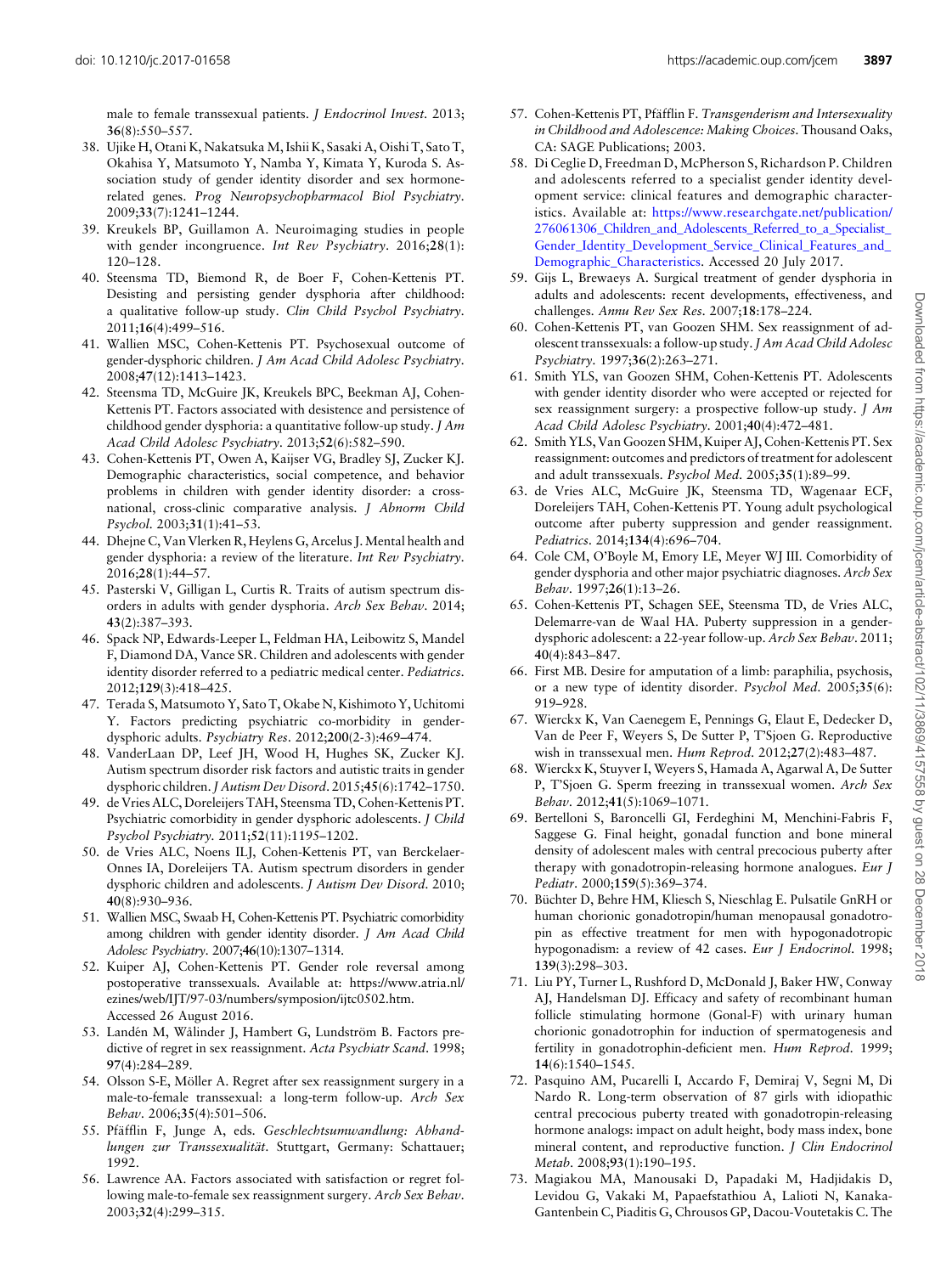<span id="page-29-0"></span>efficacy and safety of gonadotropin-releasing hormone analog treatment in childhood and adolescence: a single center, long-term follow-up study. J Clin Endocrinol Metab. 2010;95(1):109–117.

- 74. Baba T, Endo T, Honnma H, Kitajima Y, Hayashi T, Ikeda H, Masumori N, Kamiya H, Moriwaka O, Saito T. Association between polycystic ovary syndrome and female-to-male transsexuality. *Hum Reprod.* 2007;22(4):1011-1016.
- 75. Spinder T, Spijkstra JJ, van den Tweel JG, Burger CW, van Kessel H, Hompes PGA, Gooren LJG. The effects of long term testosterone administration on pulsatile luteinizing hormone secretion and on ovarian histology in eugonadal female to male transsexual subjects. J Clin Endocrinol Metab. 1989;69(1):151-157.
- 76. Baba T, Endo T, Ikeda K, Shimizu A, Honnma H, Ikeda H, Masumori N, Ohmura T, Kiya T, Fujimoto T, Koizumi M, Saito T. Distinctive features of female-to-male transsexualism and prevalence of gender identity disorder in Japan. J Sex Med. 2011; 8(6):1686–1693.
- 77. Vujovic S, Popovic S, Sbutega-Milosevic G, Djordjevic M, Gooren L. Transsexualism in Serbia: a twenty-year follow-up study. J Sex Med. 2009;6(4):1018–1023.
- 78. Ikeda K, Baba T, Noguchi H, Nagasawa K, Endo T, Kiya T, Saito T. Excessive androgen exposure in female-to-male transsexual persons of reproductive age induces hyperplasia of the ovarian cortex and stroma but not polycystic ovary morphology. Hum Reprod. 2013;28(2):453–461.
- 79. Trebay G. He's pregnant. You're speechles. New York Times. 22 June 2008.
- 80. Light AD, Obedin-Maliver J, Sevelius JM, Kerns JL. Transgender men who experienced pregnancy after female-to-male gender transitioning. Obstet Gynecol. 2014;124(6):1120–1127.
- 81. De Sutter P. Donor inseminations in partners of female-to-male transsexuals: should the question be asked? Reprod Biomed Online. 2003;6(3):382, author reply 282–283.
- 82. De Roo C, Tilleman K, T'Sjoen G, De Sutter P. Fertility options in transgender people. Int Rev Psychiatry. 2016;28(1):112–119.
- 83. Wennink JMB, Delemarre-van de Waal HA, Schoemaker R, Schoemaker H, Schoemaker J. Luteinizing hormone and follicle stimulating hormone secretion patterns in boys throughout puberty measured using highly sensitive immunoradiometric assays. Clin Endocrinol (Oxf). 1989;31(5):551–564.
- 84. Cohen-Kettenis PT, Delemarre-van de Waal HA, Gooren LJG. The treatment of adolescent transsexuals: changing insights. J Sex Med. 2008;5(8):1892–1897.
- 85. Delemarre-van de Waal HA, Cohen-Kettenis PT. Clinical management of gender identity disorder in adolescents: a protocol on psychological and paediatric endocrinology aspects. Eur J Endocrinol. 2006;155:S131–S137.
- 86. de Vries ALC, Steensma TD, Doreleijers TAH, Cohen-Kettenis PT. Puberty suppression in adolescents with gender identity disorder: a prospective follow-up study. J Sex Med. 2011;8(8):2276–2283.
- 87. Bouman MB, van Zeijl MCT, Buncamper ME, Meijerink WJHJ, van Bodegraven AA, Mullender MG. Intestinal vaginoplasty revisited: a review of surgical techniques, complications, and sexual function. J Sex Med. 2014;11(7):1835–1847.
- 88. Carel JC, Eugster EA, Rogol A, Ghizzoni L, Palmert MR, Antoniazzi F, Berenbaum S, Bourguignon JP, Chrousos GP, Coste J, Deal S, de Vries L, Foster C, Heger S, Holland J, Jahnukainen K, Juul A, Kaplowitz P, Lahlou N, Lee MM, Lee P, Merke DP, Neely EK, Oostdijk W, Phillip M, Rosenfield RL, Shulman D, Styne D, Tauber M, Wit JM; ESPE-LWPES GnRH Analogs Consensus Conference Group. Consensus statement on the use of gonadotropin-releasing hormone analogs in children. Pediatrics. 2009;123(4):e752–e762.
- 89. Roth CL, Brendel L, Rückert C, Hartmann K. Antagonistic and agonistic GnRH analogue treatment of precocious puberty: tracking gonadotropin concentrations in urine. Horm Res. 2005; 63(5):257–262.
- 90. Roth C. Therapeutic potential of GnRH antagonists in the treatment of precocious puberty. Expert Opin Investig Drugs. 2002;11(9):1253–1259.
- 91. Tuvemo T. Treatment of central precocious puberty. Expert Opin Investig Drugs. 2006;15(5):495–505.
- 92. Schagen SE, Cohen-Kettenis PT, Delemarre-van de Waal HA, Hannema SE. Efficacy and safety of gonadotropin-releasing hormone agonist treatment to suppress puberty in gender dysphoric adolescents. J Sex Med. 2016;13(7):1125–1132.
- 93. Manasco PK, Pescovitz OH, Feuillan PP, Hench KD, Barnes KM, Jones J, Hill SC, Loriaux DL, Cutler GB, Jr. Resumption of puberty after long term luteinizing hormone-releasing hormone agonist treatment of central precocious puberty. J Clin Endocrinol Metab. 1988;67(2):368–372.
- 94. Klink D, Caris M, Heijboer A, van Trotsenburg M, Rotteveel J. Bone mass in young adulthood following gonadotropin-releasing hormone analog treatment and cross-sex hormone treatment in adolescents with gender dysphoria. J Clin Endocrinol Metab. 2015;100(2):E270–E275.
- 95. Finkelstein JS, Klibanski A, Neer RM. A longitudinal evaluation of bone mineral density in adult men with histories of delayed puberty. J Clin Endocrinol Metab. 1996;81(3):1152–1155.
- 96. Bertelloni S, Baroncelli GI, Ferdeghini M, Perri G, Saggese G. Normal volumetric bone mineral density and bone turnover in young men with histories of constitutional delay of puberty. J Clin Endocrinol Metab. 1998;83(12):4280–4283.
- 97. Darelid A, Ohlsson C, Nilsson M, Kindblom JM, Mellström D, Lorentzon M. Catch up in bone acquisition in young adult men with late normal puberty. J Bone Miner Res. 2012;27(10): 2198–2207.
- 98. Mittan D, Lee S, Miller E, Perez RC, Basler JW, Bruder JM. Bone loss following hypogonadism in men with prostate cancer treated with GnRH analogs. J Clin Endocrinol Metab. 2002;87(8): 3656–3661.
- 99. Saggese G, Bertelloni S, Baroncelli GI, Battini R, Franchi G. Reduction of bone density: an effect of gonadotropin releasing hormone analogue treatment in central precocious puberty. Eur J Pediatr. 1993;152(9):717–720.
- 100. Neely EK, Bachrach LK, Hintz RL, Habiby RL, Slemenda CW, Feezle L, Pescovitz OH. Bone mineral density during treatment of central precocious puberty. J Pediatr. 1995;127(5):819–822.
- 101. Bertelloni S, Baroncelli GI, Sorrentino MC, Perri G, Saggese G. Effect of central precocious puberty and gonadotropin-releasing hormone analogue treatment on peak bone mass and final height in females. Eur J Pediatr. 1998;157(5):363–367.
- 102. Thornton P, Silverman LA, Geffner ME, Neely EK, Gould E, Danoff TM. Review of outcomes after cessation of gonadotropinreleasing hormone agonist treatment of girls with precocious puberty. Pediatr Endocrinol Rev. 2014;11(3):306–317.
- 103. Lem AJ, van der Kaay DC, Hokken-Koelega AC. Bone mineral density and body composition in short children born SGA during growth hormone and gonadotropin releasing hormone analog treatment. J Clin Endocrinol Metab. 2013;98(1):77–86.
- 104. Antoniazzi F, Zamboni G, Bertoldo F, Lauriola S, Mengarda F, Pietrobelli A, Tatò L. Bone mass at final height in precocious puberty after gonadotropin-releasing hormone agonist with and without calcium supplementation. J Clin Endocrinol Metab. 2003;88(3):1096–1101.
- 105. Calcaterra V, Mannarino S, Corana G, Codazzi AC, Mazzola A, Brambilla P, Larizza D. Hypertension during therapy with triptorelin in a girl with precocious puberty. Indian J Pediatr. 2013; 80(10):884–885.
- 106. Siomou E, Kosmeri C, Pavlou M, Vlahos AP, Argyropoulou MI, Siamopoulou A. Arterial hypertension during treatment with triptorelin in a child with Williams-Beuren syndrome. Pediatr Nephrol. 2014;29(9):1633–1636.
- 107. Staphorsius AS, Kreukels BPC, Cohen-Kettenis PT, Veltman DJ, Burke SM, Schagen SEE, Wouters FM, Delemarre-van de Waal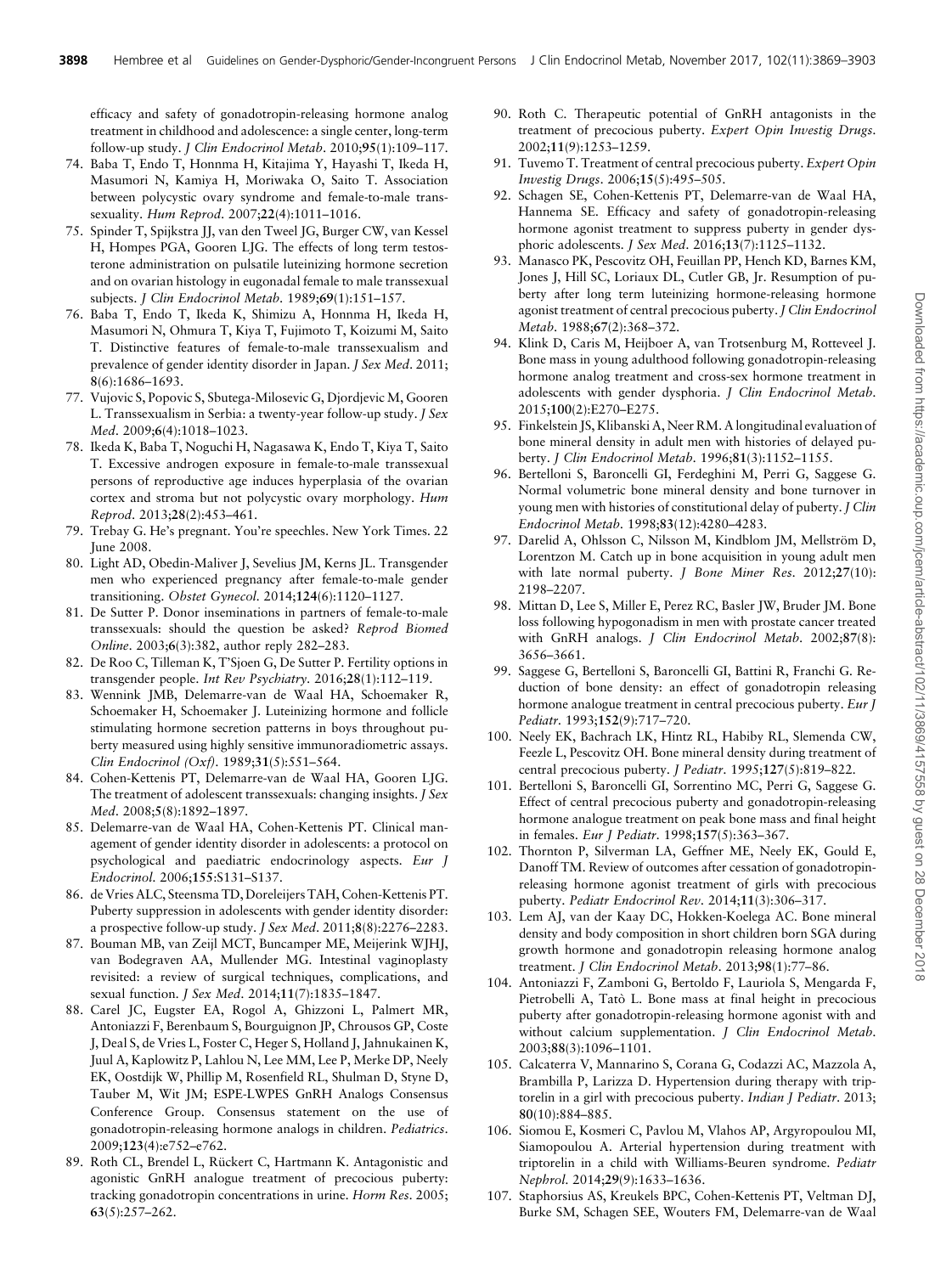<span id="page-30-0"></span>HA, Bakker J. Puberty suppression and executive functioning: an fMRI-study in adolescents with gender dysphoria. Psychoneuroendocrinology. 2015;56:190–199.

- 108. Hough D, Bellingham M, Haraldsen IR, McLaughlin M, Rennie M, Robinson JE, Solbakk AK, Evans NP. Spatial memory is impaired by peripubertal GnRH agonist treatment and testosterone replacement in sheep. Psychoneuroendocrinology. 2017; 75:173–182.
- 109. Collipp PJ, Kaplan SA, Boyle DC, Plachte F, Kogut MD. Constitutional Isosexual Precocious Puberty. Am J Dis Child. 1964; 108:399–405.
- 110. Hahn HB, Jr, Hayles AB, Albert A. Medroxyprogesterone and constitutional precocious puberty. Mayo Clin Proc. 1964;39: 182–190.
- 111. Kaplan SA, Ling SM, Irani NG. Idiopathic isosexual precocity. Am J Dis Child. 1968;116(6):591–598.
- 112. Schoen EJ. Treatment of idiopathic precocious puberty in boys. J Clin Endocrinol Metab. 1966;26(4):363–370.
- 113. Gooren L. Hormone treatment of the adult transsexual patient. Horm Res. 2005;64(Suppl 2):31–36.
- 114. Moore E, Wisniewski A, Dobs A. Endocrine treatment of transsexual people: a review of treatment regimens, outcomes, and adverse effects. J Clin Endocrinol Metab. 2003;88(8):3467–3473.
- 115. Krueger RB, Hembree W, Hill M. Prescription of medroxyprogesterone acetate to a patient with pedophilia, resulting in Cushing's syndrome and adrenal insufficiency. Sex Abuse. 2006; 18(2):227–228.
- 116. Lynch MM, Khandheria MM, Meyer WJ. Retrospective study of the management of childhood and adolescent gender identity disorder using medroxyprogesterone acetate. Int J Transgenderism. 2015;16:201–208.
- 117. Tack LJW, Craen M, Dhondt K, Vanden Bossche H, Laridaen J, Cools M. Consecutive lynestrenol and cross-sex hormone treatment in biological female adolescents with gender dysphoria: a retrospective analysis. Biol Sex Differ. 2016;7:14.
- 118. Hembree WC, Cohen-Kettenis P, Delemarre-van de Waal HA, Gooren LJ, Meyer WJ 3rd, Spack NP, Tangpricha V, Montori VM; Endocrine Society. Endocrine treatment of transsexual persons: an Endocrine Society clinical practice guideline. J Clin Endocrinol Metab. 2009;94(9):3132–3154.
- 119. Mann L, Harmoni R, Power C. Adolescent decision-making: the development of competence. *J Adolesc*. 1989;12(3):265-278.
- 120. Stultiëns L, Goffin T, Borry P, Dierickx K, Nys H. Minors and informed consent: a comparative approach. Eur J Health Law. 2007;14(1):21–46.
- 121. Arshagouni P. "But I'm an adult now… sort of". Adolescent consent in health care decision-making and the adolescent brain. Available at: [http://digitalcommons.law.umaryland.edu/cgi/viewcontent.cgi?](http://digitalcommons.law.umaryland.edu/cgi/viewcontent.cgi?article=1124&context=jhclp) [article=1124&context=jhclp.](http://digitalcommons.law.umaryland.edu/cgi/viewcontent.cgi?article=1124&context=jhclp) Accessed 25 June 2017.
- 122. NHS. Prescribing of cross-sex hormones as part of the gender identity development service for children and adolescents. Available at: [https://www.england.nhs.uk/commissioning/](https://www.england.nhs.uk/commissioning/wp-content/uploads/sites/12/2016/08/clinical-com-pol-16046p.pdf) [wp-content/uploads/sites/12/2016/08/clinical-com-pol-16046p.](https://www.england.nhs.uk/commissioning/wp-content/uploads/sites/12/2016/08/clinical-com-pol-16046p.pdf) [pdf.](https://www.england.nhs.uk/commissioning/wp-content/uploads/sites/12/2016/08/clinical-com-pol-16046p.pdf) Accessed 14 June 2017.
- 123. Ankarberg-Lindgren C, Kriström B, Norjavaara E. Physiological estrogen replacement therapy for puberty induction in girls: a clinical observational study. Horm Res Paediatr. 2014;81(4): 239–244.
- 124. Olson J, Schrager SM, Clark LF, Dunlap SL, Belzer M. Subcutaneous testosterone: an effective delivery mechanism for masculinizing young transgender men. LGBT Health. 2014;1(3): 165–167.
- 125. Spratt DI, Stewart I, Savage C, Craig W, Spack NP, Chandler DW, Spratt LV, Eimicke T, Olshan JS. Subcutaneous injection of testosterone is an effective and preferred alternative to intramuscular injection: demonstration in female-to-male transgender patients. J Clin Endocrinol Metab. 2017. doi:10.1210/jc.2017-00359
- 126. Eisenegger C, von Eckardstein A, Fehr E, von Eckardstein S. Pharmacokinetics of testosterone and estradiol gel preparations in healthy young men. Psychoneuroendocrinology. 2013;38(2): 171–178.
- 127. de Ronde W, ten Kulve J, Woerdeman J, Kaufman J-M, de Jong FH. Effects of oestradiol on gonadotrophin levels in normal and castrated men. Clin Endocrinol (Oxf). 2009;71(6):874–879.
- 128. Money J, Ehrhardt A. Man & woman, boy & girl: differentiation and dimorphism of gender identity from conception to maturity. Baltimore, MD: Johns Hopkins University Press; 1972:202–206.
- 129. Heylens G, Verroken C, De Cock S, T'Sjoen G, De Cuypere G. Effects of different steps in gender reassignment therapy on psychopathology: a prospective study of persons with a gender identity disorder. J Sex Med. 2014;11(1):119–126.
- 130. Costa R, Colizzi M. The effect of cross-sex hormonal treatment on gender dysphoria individuals' mental health: a systematic review. Neuropsychiatr Dis Treat. 2016;12:1953–1966.
- 131. Gooren LJG, Giltay EJ. Review of studies of androgen treatment of female-to-male transsexuals: effects and risks of administration of androgens to females. J Sex Med. 2008;5(4):765–776.
- 132. Levy A, Crown A, Reid R. Endocrine intervention for transsexuals. Clin Endocrinol (Oxf). 2003;59(4):409-418.
- 133. Tangpricha V, Ducharme SH, Barber TW, Chipkin SR. Endocrinologic treatment of gender identity disorders. Endocr Pract. 2003;9(1):12–21.
- 134. Meriggiola MC, Gava G. Endocrine care of transpeople part I. A review of cross-sex hormonal treatments, outcomes and adverse effects in transmen. Clin Endocrinol (Oxf). 2015;83(5):597–606.
- 135. Bhasin S, Cunningham GR, Hayes FJ, Matsumoto AM, Snyder PJ, Swerdloff RS, Montori VM. Testosterone therapy in adult men with androgen deficiency syndromes: an endocrine society clinical practice guideline. J Clin Endocrinol Metab. 2006;91(6): 1995–2010.
- 136. Pelusi C, Costantino A, Martelli V, Lambertini M, Bazzocchi A, Ponti F, Battista G, Venturoli S, Meriggiola MC. Effects of three different testosterone formulations in female-to-male transsexual persons. J Sex Med. 2014;11(12):3002–3011.
- 137. Anderson GL, Limacher M, Assaf AR, Bassford T, Beresford SA, Black H, Bonds D, Brunner R, Brzyski R, Caan B, Chlebowski R, Curb D, Gass M, Hays J, Heiss G, Hendrix S, Howard BV, Hsia J, Hubbell A, Jackson R, Johnson KC, Judd H, Kotchen JM, Kuller L, LaCroix AZ, Lane D, Langer RD, Lasser N, Lewis CE, Manson J, Margolis K, Ockene J, O'Sullivan MJ, Phillips L, Prentice RL, Ritenbaugh C, Robbins J, Rossouw JE, Sarto G, Stefanick ML, Van Horn L, Wactawski-Wende J, Wallace R, Wassertheil-Smoller S; Women's Health Initiative Steering Committee. Effects of conjugated equine estrogen in postmenopausal women with hysterectomy: the Women's Health Initiative randomized controlled trial. JAMA. 2004;291(14):1701–1712.
- 138. Dickersin K, Munro MG, Clark M, Langenberg P, Scherer R, Frick K, Zhu Q, Hallock L, Nichols J, Yalcinkaya TM; Surgical Treatments Outcomes Project for Dysfunctional Uterine Bleeding (STOP-DUB) Research Group. Hysterectomy compared with endometrial ablation for dysfunctional uterine bleeding: a randomized controlled trial. Obstet Gynecol. 2007;110(6): 1279–1289.
- 139. Gooren LJ, Giltay EJ, Bunck MC. Long-term treatment of transsexuals with cross-sex hormones: extensive personal experience. J Clin Endocrinol Metab. 2008;93(1):19-25.
- 140. Prior JC, Vigna YM, Watson D. Spironolactone with physiological female steroids for presurgical therapy of male-to-female transsexualism. Arch Sex Behav. 1989;18(1):49–57.
- 141. Dittrich R, Binder H, Cupisti S, Hoffmann I, Beckmann MW, Mueller A. Endocrine treatment of male-to-female transsexuals using gonadotropin-releasing hormone agonist. Exp Clin Endocrinol Diabetes. 2005;113(10):586–592.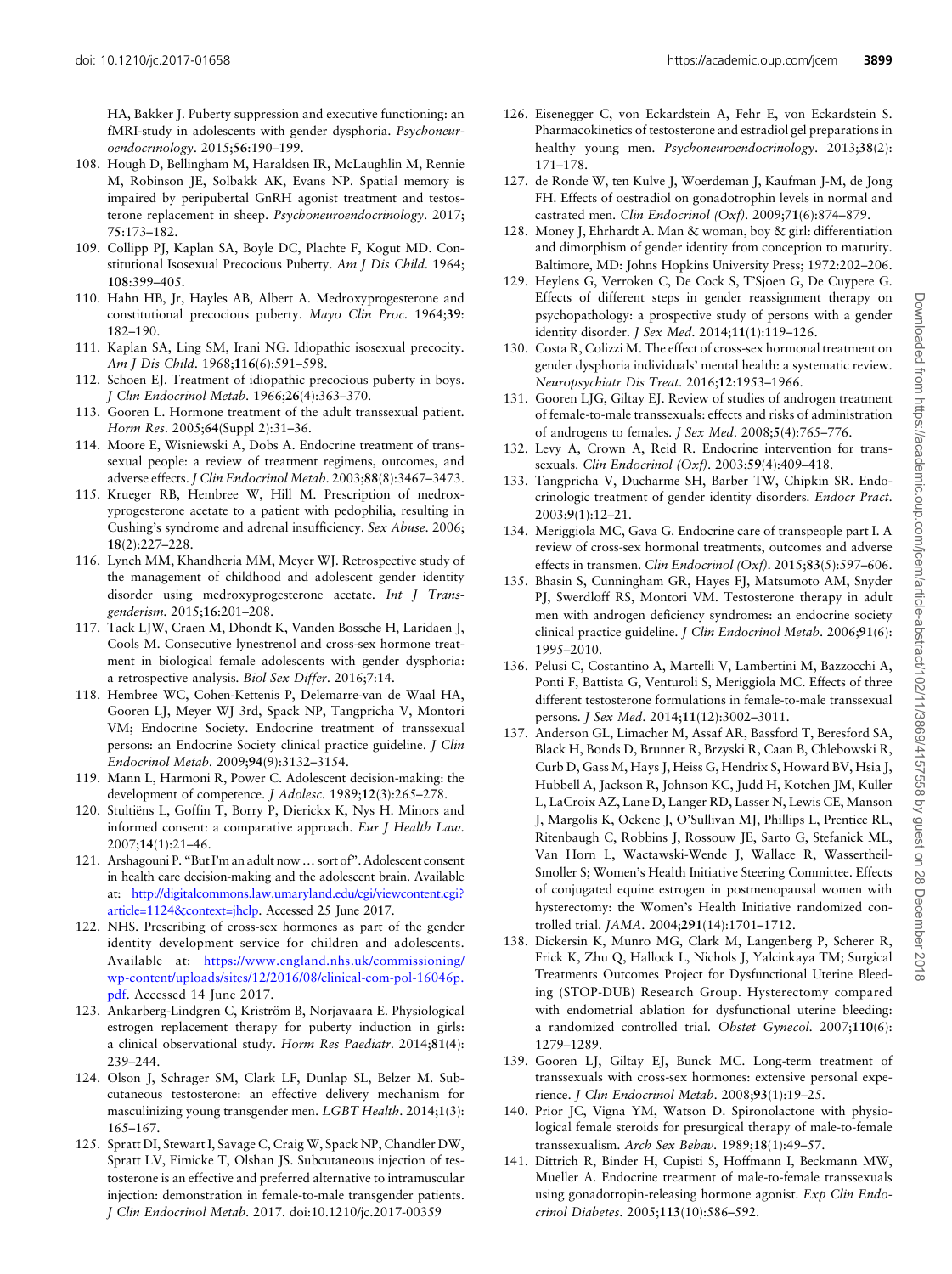- <span id="page-31-0"></span>142. Stripp B, Taylor AA, Bartter FC, Gillette JR, Loriaux DL, Easley R, Menard RH. Effect of spironolactone on sex hormones in man. J Clin Endocrinol Metab. 1975;41(4):777–781.
- 143. Levy J, Burshell A, Marbach M, Afllalo L, Glick SM. Interaction of spironolactone with oestradiol receptors in cytosol. *J Endocrinol*. 1980;84(3):371–379.
- 144. Wierckx K, Elaut E, Van Hoorde B, Heylens G, De Cuypere G, Monstrey S, Weyers S, Hoebeke P, T'Sjoen G. Sexual desire in trans persons: associations with sex reassignment treatment. J Sex Med. 2014;11(1):107–118.
- 145. Chiriacò G, Cauci S, Mazzon G, Trombetta C. An observational retrospective evaluation of 79 young men with long-term adverse effects after use of finasteride against androgenetic alopecia. Andrology. 2016;4(2):245–250.
- 146. Gava G, Cerpolini S, Martelli V, Battista G, Seracchioli R, Meriggiola MC. Cyproterone acetate vs leuprolide acetate in combination with transdermal oestradiol in transwomen: a comparison of safety and effectiveness. Clin Endocrinol (Oxf). 2016; 85(2):239–246.
- 147. Casper RF, Yen SS. Rapid absorption of micronized estradiol-17 beta following sublingual administration. Obstet Gynecol. 1981; 57(1):62–64.
- 148. Price TM, Blauer KL, Hansen M, Stanczyk F, Lobo R, Bates GW. Single-dose pharmacokinetics of sublingual versus oral administration of micronized 17b-estradiol. Obstet Gynecol. 1997;89(3): 340–345.
- 149. Toorians AWFT, Thomassen MCLGD, Zweegman S, Magdeleyns EJP, Tans G, Gooren LJG, Rosing J. Venous thrombosis and changes of hemostatic variables during cross-sex hormone treatment in transsexual people. J Clin Endocrinol Metab. 2003;88(12): 5723–5729.
- 150. Mepham N, Bouman WP, Arcelus J, Hayter M, Wylie KR. People with gender dysphoria who self-prescribe cross-sex hormones: prevalence, sources, and side effects knowledge. *J Sex Med.* 2014; 11(12):2995–3001.
- 151. Richards C, Bouman WP, Seal L, Barker MJ, Nieder TO, T'Sjoen G. Non-binary or genderqueer genders. Int Rev Psychiatry. 2016; 28(1):95–102.
- 152. Cosyns M, Van Borsel J, Wierckx K, Dedecker D, Van de Peer F, Daelman T, Laenen S, T'Sjoen G. Voice in female-to-male transsexual persons after long-term androgen therapy. Laryngoscope. 2014;124(6):1409–1414.
- 153. Deuster D, Matulat P, Knief A, Zitzmann M, Rosslau K, Szukaj M, am Zehnhoff-Dinnesen A, Schmidt CM. Voice deepening under testosterone treatment in female-to-male gender dysphoric individuals. Eur Arch Otorhinolaryngol. 2016;273(4):959–965.
- 154. Lapauw B, Taes Y, Simoens S, Van Caenegem E, Weyers S, Goemaere S, Toye K, Kaufman J-M, T'Sjoen GG. Body composition, volumetric and areal bone parameters in male-to-female transsexual persons. Bone. 2008;43(6):1016–1021.
- 155. Meyer III WJ, Webb A, Stuart CA, Finkelstein JW, Lawrence B, Walker PA. Physical and hormonal evaluation of transsexual patients: a longitudinal study. Arch Sex Behav. 1986;15(2): 121–138.
- 156. Asscheman H, Gooren LJ, Assies J, Smits JP, de Slegte R. Prolactin levels and pituitary enlargement in hormone-treated male-tofemale transsexuals. Clin Endocrinol (Oxf). 1988;28(6):583–588.
- 157. Gooren LJ, Harmsen-Louman W, van Kessel H. Follow-up of prolactin levels in long-term oestrogen-treated male-to-female transsexuals with regard to prolactinoma induction. Clin Endocrinol (Oxf). 1985;22(2):201–207.
- 158. Wierckx K, Van Caenegem E, Schreiner T, Haraldsen I, Fisher AD, Toye K, Kaufman JM, T'Sjoen G. Cross-sex hormone therapy in trans persons is safe and effective at short-time follow-up: results from the European network for the investigation of gender incongruence. J Sex Med. 2014;11(8):1999–2011.
- 159. Ott J, Kaufmann U, Bentz EK, Huber JC, Tempfer CB. Incidence of thrombophilia and venous thrombosis in transsexuals under cross-sex hormone therapy. Fertil Steril. 2010;93(4):1267–1272.
- 160. Giltay EJ, Hoogeveen EK, Elbers JMH, Gooren LJG, Asscheman H, Stehouwer CDA. Effects of sex steroids on plasma total homocysteine levels: a study in transsexual males and females. J Clin Endocrinol Metab. 1998;83(2):550–553.
- 161. van Kesteren PJM, Asscheman H, Megens JAJ, Gooren LJG. Mortality and morbidity in transsexual subjects treated with cross-sex hormones. Clin Endocrinol (Oxf). 1997;47(3): 337–343.
- 162. Wierckx K, Gooren L, T'Sjoen G. Clinical review: breast development in trans women receiving cross-sex hormones. J Sex Med. 2014;11(5):1240–1247.
- 163. Bird D, Vowles K, Anthony PP. Spontaneous rupture of a liver cell adenoma after long term methyltestosterone: report of a case successfully treated by emergency right hepatic lobectomy. Br J Surg. 1979;66(3):212-213.
- 164. Westaby D, Ogle SJ, Paradinas FJ, Randell JB, Murray-Lyon IM. Liver damage from long-term methyltestosterone. Lancet. 1977; 2(8032):262–263.
- 165. Weinand JD, Safer JD. Hormone therapy in transgender adults is safe with provider supervision; a review of hormone therapy sequelae for transgender individuals. J Clin Transl Endocrinol. 2015;2(2):55–60.
- 166. Roberts TK, Kraft CS, French D, Ji W, Wu AH, Tangpricha V, Fantz CR. Interpreting laboratory results in transgender patients on hormone therapy. Am J Med. 2014;127(2):159–162.
- 167. Vesper HW, Botelho JC, Wang Y. Challenges and improvements in testosterone and estradiol testing. Asian J Androl. 2014;16(2): 178–184.
- 168. Asscheman H, T'Sjoen G, Lemaire A, Mas M, Meriggiola MC, Mueller A, Kuhn A, Dhejne C, Morel-Journel N, Gooren LJ. Venous thrombo-embolism as a complication of cross-sex hormone treatment of male-to-female transsexual subjects: a review. Andrologia. 2014;46(7):791–795.
- 169. Righini M, Perrier A, De Moerloose P, Bounameaux H. D-dimer for venous thromboembolism diagnosis: 20 years later. J Thromb Haemost. 2008;6(7):1059–1071.
- 170. Gooren LJ, Assies J, Asscheman H, de Slegte R, van Kessel H. Estrogen-induced prolactinoma in a man. J Clin Endocrinol Metab. 1988;66(2):444–446.
- 171. Kovacs K, Stefaneanu L, Ezzat S, Smyth HS. Prolactin-producing pituitary adenoma in a male-to-female transsexual patient with protracted estrogen administration. A morphologic study. Arch Pathol Lab Med. 1994;118(5):562–565.
- 172. Serri O, Noiseux D, Robert F, Hardy J. Lactotroph hyperplasia in an estrogen treated male-to-female transsexual patient. J Clin Endocrinol Metab. 1996;81(9):3177–3179.
- 173. Cunha FS, Domenice S, Câmara VL, Sircili MH, Gooren LJ, Mendonça BB, Costa EM. Diagnosis of prolactinoma in two maleto-female transsexual subjects following high-dose cross-sex hormone therapy. Andrologia. 2015;47(6):680–684.
- 174. Nota NM, Dekker MJHJ, Klaver M, Wiepjes CM, van Trotsenburg MA, Heijboer AC, den Heijer M. Prolactin levels during short- and long-term cross-sex hormone treatment: an observational study in transgender persons. Andrologia. 2017;49(6).
- 175. Bunck MC, Debono M, Giltay EJ, Verheijen AT, Diamant M, Gooren LJ. Autonomous prolactin secretion in two male-tofemale transgender patients using conventional oestrogen dosages. BMJ Case Rep. 2009;2009:bcr0220091589.
- 176. Elamin MB, Garcia MZ, Murad MH, Erwin PJ, Montori VM. Effect of sex steroid use on cardiovascular risk in transsexual individuals: a systematic review and meta-analyses. Clin Endocrinol (Oxf). 2010;72(1):1–10.
- 177. Berra M, Armillotta F, D'Emidio L, Costantino A, Martorana G, Pelusi G, Meriggiola MC. Testosterone decreases adiponectin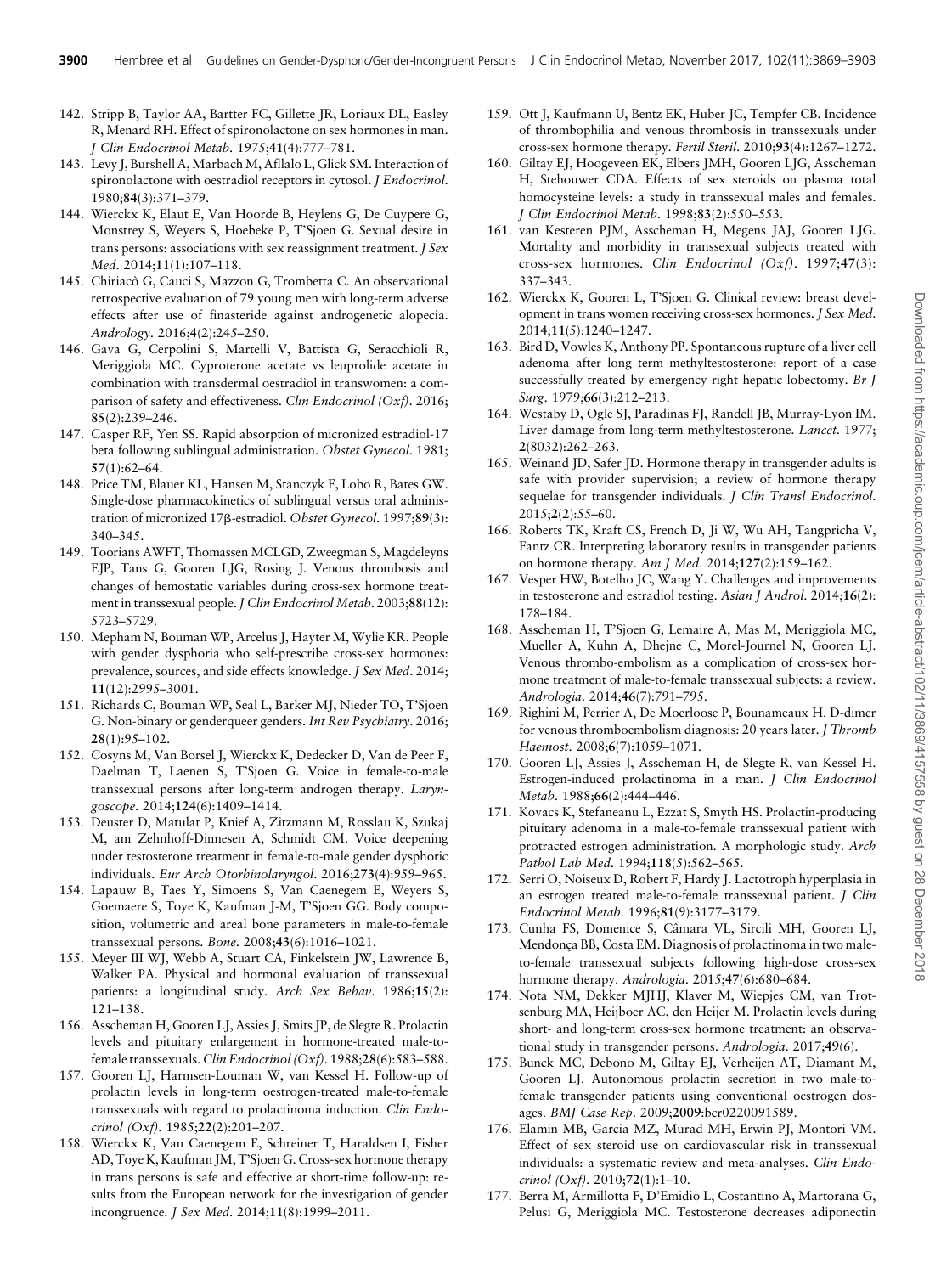<span id="page-32-0"></span>levels in female to male transsexuals. Asian J Androl. 2006;8(6): 725–729.

- 178. Elbers JMH, Giltay EJ, Teerlink T, Scheffer PG, Asscheman H, Seidell JC, Gooren LJG. Effects of sex steroids on components of the insulin resistance syndrome in transsexual subjects. Clin Endocrinol (Oxf). 2003;58(5):562–571.
- 179. Giltay EJ, Lambert J, Gooren LJG, Elbers JMH, Steyn M, Stehouwer CDA. Sex steroids, insulin, and arterial stiffness in women and men. Hypertension. 1999;34(4 Pt 1):590–597.
- 180. Polderman KH, Gooren LJ, Asscheman H, Bakker A, Heine RJ. Induction of insulin resistance by androgens and estrogens. J Clin Endocrinol Metab. 1994;79(1):265–271.
- 181. Maraka S. Effect of sex steroids on lipids, venous thromboembolism, cardiovascular disease and mortality in transgender individuals: a systematic review and meta-analysis. Available at: [http://press.](http://press.endocrine.org/doi/abs/10.1210/endo-meetings.2016.RE.15.FRI-136) [endocrine.org/doi/abs/10.1210/endo-meetings.2016.RE.15.FRI-136.](http://press.endocrine.org/doi/abs/10.1210/endo-meetings.2016.RE.15.FRI-136) Accessed 3 July 2017.
- 182. Meriggiola MC, Armillotta F, Costantino A, Altieri P, Saad F, Kalhorn T, Perrone AM, Ghi T, Pelusi C, Pelusi G. Effects of testosterone undecanoate administered alone or in combination with letrozole or dutasteride in female to male transsexuals. *J Sex* Med. 2008;5(10):2442–2453.
- 183. Giltay EJ, Toorians AW, Sarabdjitsingh AR, de Vries NA, Gooren LJ. Established risk factors for coronary heart disease are unrelated to androgen-induced baldness in female-to-male transsexuals. J Endocrinol. 2004;180(1):107–112.
- 184. Giltay EJ, Verhoef P, Gooren LJG, Geleijnse JM, Schouten EG, Stehouwer CDA. Oral and transdermal estrogens both lower plasma total homocysteine in male-to-female transsexuals. Atherosclerosis. 2003;168(1):139–146.
- 185. Calof OM, Singh AB, Lee ML, Kenny AM, Urban RJ, Tenover JL, Bhasin S. Adverse events associated with testosterone replacement in middle-aged and older men: a meta-analysis of randomized, placebo-controlled trials. J Gerontol A Biol Sci Med Sci. 2005; 60(11):1451–1457.
- 186. Expert Panel on Detection, Evaluation, and Treatment of High Blood Cholesterol in Adults. Executive summary of the Third Report of the National Cholesterol Education Program (NCEP) Expert Panel on Detection, Evaluation, and Treatment of High Blood Cholesterol in Adults (Adult Treatment Panel III). JAMA. 2001;285(19):2486–2497.
- 187. Murad MH, Elamin MB, Garcia MZ, Mullan RJ, Murad A, Erwin PJ, Montori VM. Hormonal therapy and sex reassignment: a systematic review and meta-analysis of quality of life and psychosocial outcomes. Clin Endocrinol (Oxf). 2010;72(2): 214–231.
- 188. Van Caenegem E, Wierckx K, Taes Y, Schreiner T, Vandewalle S, Toye K, Lapauw B, Kaufman JM, T'Sjoen G. Body composition, bone turnover, and bone mass in trans men during testosterone treatment: 1-year follow-up data from a prospective casecontrolled study (ENIGI). Eur J Endocrinol. 2015;172(2): 163–171.
- 189. Turner A, Chen TC, Barber TW, Malabanan AO, Holick MF, Tangpricha V. Testosterone increases bone mineral density in female-to-male transsexuals: a case series of 15 subjects. Clin Endocrinol (Oxf). 2004;61(5):560–566.
- 190. van Kesteren P, Lips P, Gooren LJG, Asscheman H, Megens J. Long-term follow-up of bone mineral density and bone metabolism in transsexuals treated with cross-sex hormones. Clin Endocrinol (Oxf). 1998;48(3):347–354.
- 191. Van Caenegem E, Taes Y, Wierckx K, Vandewalle S, Toye K, Kaufman JM, Schreiner T, Haraldsen I, T'Sjoen G. Low bone mass is prevalent in male-to-female transsexual persons before the start of cross-sex hormonal therapy and gonadectomy. Bone. 2013;54(1):92–97.
- 192. Amin S, Zhang Y, Sawin CT, Evans SR, Hannan MT, Kiel DP, Wilson PW, Felson DT. Association of hypogonadism and

estradiol levels with bone mineral density in elderly men from the Framingham study. Ann Intern Med. 2000;133(12):951–963.

- 193. Gennari L, Khosla S, Bilezikian JP. Estrogen and fracture risk in men. J Bone Miner Res. 2008;23(10):1548–1551.
- 194. Khosla S, Melton LJ III, Atkinson EJ, O'Fallon WM, Klee GG, Riggs BL. Relationship of serum sex steroid levels and bone turnover markers with bone mineral density in men and women: a key role for bioavailable estrogen. J Clin Endocrinol Metab. 1998;83(7):2266–2274.
- 195. Mueller A, Dittrich R, Binder H, Kuehnel W, Maltaris T, Hoffmann I, Beckmann MW. High dose estrogen treatment increases bone mineral density in male-to-female transsexuals receiving gonadotropin-releasing hormone agonist in the absence of testosterone. Eur J Endocrinol. 2005;153(1):107–113.
- 196. Ruetsche AG, Kneubuehl R, Birkhaeuser MH, Lippuner K. Cortical and trabecular bone mineral density in transsexuals after long-term cross-sex hormonal treatment: a cross-sectional study. Osteoporos Int. 2005;16(7):791–798.
- 197. Ganly I, Taylor EW. Breast cancer in a trans-sexual man receiving hormone replacement therapy. Br J Surg. 1995;82(3):341.
- 198. Pritchard TJ, Pankowsky DA, Crowe JP, Abdul-Karim FW. Breast cancer in a male-to-female transsexual. A case report. JAMA. 1988;259(15):2278–2280.
- 199. Symmers WS. Carcinoma of breast in trans-sexual individuals after surgical and hormonal interference with the primary and secondary sex characteristics. BMJ. 1968;2(5597):83–85.
- 200. Brown GR. Breast cancer in transgender veterans: a ten-case series. LGBT Health. 2015;2(1):77–80.
- 201. Shao T, Grossbard ML, Klein P. Breast cancer in female-to-male transsexuals: two cases with a review of physiology and management. Clin Breast Cancer. 2011;11(6):417–419.
- 202. Nikolic DV, Djordjevic ML, Granic M, Nikolic AT, Stanimirovic VV, Zdravkovic D, Jelic S. Importance of revealing a rare case of breast cancer in a female to male transsexual after bilateral mastectomy. World J Surg Oncol. 2012;10:280.
- 203. Bösze P, Tóth A, Török M. Hormone replacement and the risk of breast cancer in Turner's syndrome. N Engl J Med. 2006;355(24): 2599–2600.
- 204. Schoemaker MJ, Swerdlow AJ, Higgins CD, Wright AF, Jacobs PA; UK Clinical Cytogenetics Group. Cancer incidence in women with Turner syndrome in Great Britain: a national cohort study. Lancet Oncol. 2008;9(3):239–246.
- 205. Smith RA, Cokkinides V, Eyre HJ. American Cancer Society guidelines for the early detection of cancer, 2006. CA Cancer J Clin. 2006;56(1):11-25, quiz 49-50.
- 206. Wilson JD, Roehrborn C. Long-term consequences of castration in men: lessons from the Skoptzy and the eunuchs of the Chinese and Ottoman courts. J Clin Endocrinol Metab. 1999;84(12): 4324–4331.
- 207. van Kesteren P, Meinhardt W, van der Valk P, Geldof A, Megens J, Gooren L. Effects of estrogens only on the prostates of aging men. J Urol. 1996;156(4):1349–1353.
- 208. Brown JA, Wilson TM. Benign prostatic hyperplasia requiring transurethral resection of the prostate in a 60-year-old male-tofemale transsexual. Br J Urol. 1997;80(6):956–957.
- 209. Casella R, Bubendorf L, Schaefer DJ, Bachmann A, Gasser TC, Sulser T. Does the prostate really need androgens to grow? Transurethral resection of the prostate in a male-to-female transsexual 25 years after sex-changing operation. Urol Int. 2005;75(3):288–290.
- 210. Dorff TB, Shazer RL, Nepomuceno EM, Tucker SJ. Successful treatment of metastatic androgen-independent prostate carcinoma in a transsexual patient. Clin Genitourin Cancer. 2007;5(5): 344–346.
- 211. Thurston AV. Carcinoma of the prostate in a transsexual. Br  $J$ Urol. 1994;73(2):217.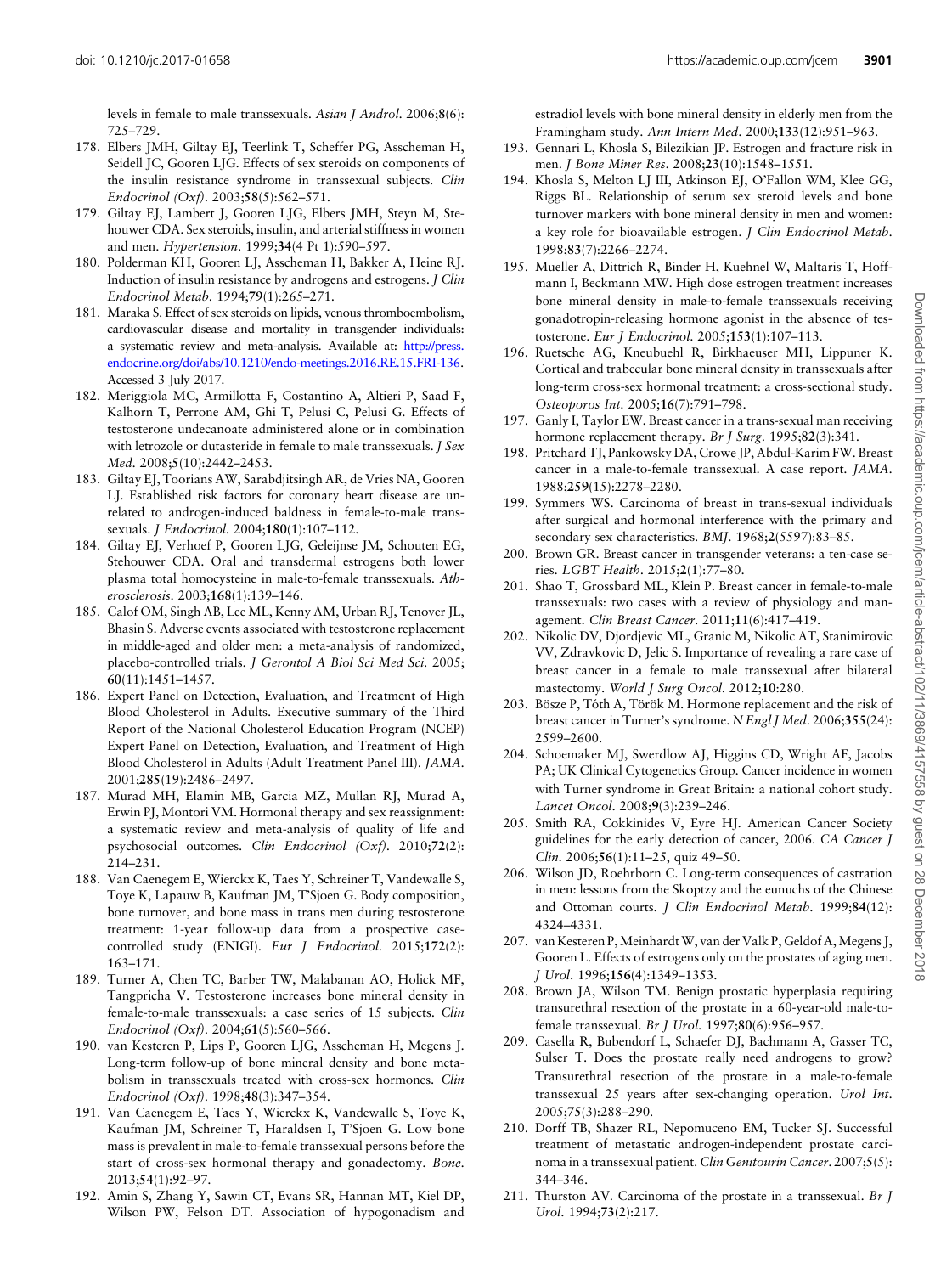- <span id="page-33-0"></span>212. van Harst EP, Newling DW, Gooren LJ, Asscheman H, Prenger DM. Metastatic prostatic carcinoma in a male-to-female transsexual. BJU Int. 1998;81:776.
- 213. Turo R, Jallad S, Prescott S, Cross WR. Metastatic prostate cancer in transsexual diagnosed after three decades of estrogen therapy. Can Urol Assoc J. 2013;7(7–8):E544–E546.
- 214. Miksad RA, Bubley G, Church P, Sanda M, Rofsky N, Kaplan I, Cooper A. Prostate cancer in a transgender woman 41 years after initiation of feminization. JAMA. 2006;296(19):2316–2317.
- 215. Moyer VA; U.S. Preventive Services Task Force. Screening for prostate cancer: U.S. Preventive Services Task Force recommendation statement. Ann Intern Med. 2012;157(2):120-134.
- 216. Futterweit W. Endocrine therapy of transsexualism and potential complications of long-term treatment. Arch Sex Behav. 1998; 27(2):209–226.
- 217. Miller N, Bédard YC, Cooter NB, Shaul DL. Histological changes in the genital tract in transsexual women following androgen therapy. Histopathology. 1986;10(7):661–669.
- 218. O'Hanlan KA, Dibble SL, Young-Spint M. Total laparoscopic hysterectomy for female-to-male transsexuals. Obstet Gynecol. 2007;110(5):1096–1101.
- 219. Dizon DS, Tejada-Berges T, Koelliker S, Steinhoff M, Granai CO. Ovarian cancer associated with testosterone supplementation in a female-to-male transsexual patient. Gynecol Obstet Invest. 2006; 62(4):226–228.
- 220. Hage JJ, Dekker JJML, Karim RB, Verheijen RHM, Bloemena E. Ovarian cancer in female-to-male transsexuals: report of two cases. Gynecol Oncol. 2000;76(3):413–415.
- 221. Mueller A, Gooren L. Hormone-related tumors in transsexuals receiving treatment with cross-sex hormones. Eur J Endocrinol. 2008;159(3):197–202.
- 222. Coleman E, Bockting W, Botzer M, Cohen-Kettenis P, DeCuypere G, Feldman J, Fraser L, Green J, Knudson G, Meyer WJ, Monstrey S, Adler RK, Brown GR, Devor AH, Ehrbar R, Ettner R, Eyler E, Garofalo R, Karasic DH, Lev AI, Mayer G, Meyer-Bahlburg H, Hall BP, Pfaefflin F, Rachlin K, Robinson B, Schechter LS, Tangpricha V, van Trotsenburg M, Vitale A, Winter S, Whittle S, Wylie KR, Zucker K. Standards of care for the health of transsexual, transgender, and gender-nonconforming people, version 7. Int J Transgenderism. 2012;13:165–232.
- 223. Colebunders B, D'Arpa S, Weijers S, Lumen N, Hoebeke P, Monstrey S. Female-to-male gender reassignment surgery. In: Ettner R, Monstrey S, Coleman E, eds. Principles of Transgender Medicine and Surgery. 2nd ed. New York, NY: Routledge Taylor & Francis Group; 2016:279–317.
- 224. Monstrey S, Hoebeke P, Dhont M, De Cuypere G, Rubens R, Moerman M, Hamdi M, Van Landuyt K, Blondeel P. Surgical therapy in transsexual patients: a multi-disciplinary approach. Acta Chir Belg. 2001;101(5):200–209.
- 225. Selvaggi G, Ceulemans P, De Cuypere G, VanLanduyt K, Blondeel P, Hamdi M, Bowman C, Monstrey S. Gender identity disorder: general overview and surgical treatment for vaginoplasty in male-to-female transsexuals. Plast Reconstr Surg. 2005;116(6): 135e–145e.
- 226. Tugnet N, Goddard JC, Vickery RM, Khoosal D, Terry TR. Current management of male-to-female gender identity disorder in the UK. Postgrad Med J. 2007;83(984):638–642.
- 227. Horbach SER, Bouman M-B, Smit JM, Özer M, Buncamper ME, Mullender MG. Outcome of vaginoplasty in male-to-female transgenders: a systematic review of surgical techniques. J Sex Med. 2015;12(6):1499–1512.
- 228. Wroblewski P, Gustafsson J, Selvaggi G. Sex reassignment surgery for transsexuals. Curr Opin Endocrinol Diabetes Obes. 2013; 20(6):570–574.
- 229. Morrison SD, Satterwhite T, Grant DW, Kirby J, Laub DR, Sr, VanMaasdam J. Long-term outcomes of rectosigmoid neocolporrhaphy in male-to-female gender reassignment surgery. Plast Reconstr Surg. 2015;136(2):386–394.
- 230. Dessy LA, Mazzocchi M, Corrias F, Ceccarelli S, Marchese C, Scuderi N. The use of cultured autologous oral epithelial cells for vaginoplasty in male-to-female transsexuals: a feasibility, safety, and advantageousness clinical pilot study. Plast Reconstr Surg. 2014;133(1):158–161.
- 231. Li FY, Xu YS, Zhou CD, Zhou Y, Li SK, Li Q. Long-term outcomes of vaginoplasty with autologous buccal micromucosa. Obstet Gynecol. 2014;123(5):951–956.
- 232. Kanhai RC. Sensate vagina pedicled-spot for male-to-female transsexuals: the experience in the first 50 patients. Aesthetic Plast Surg. 2016;40(2):284–287.
- 233. Straayer C. Transplants for transsexuals? Ambitions, concerns, ideology. Paper presented at: Trans\*Studies: An International Transdisciplinary Conference on Gender, Embodiment, and Sexuality; 7–10 September 2016; University of Arizona, Tucson, AZ.
- 234. Bucci S, Mazzon G, Liguori G, Napoli R, Pavan N, Bormioli S, Ollandini G, De Concilio B, Trombetta C. Neovaginal prolapse in male-to-female transsexuals: an 18-year-long experience. Biomed Res Int. 2014;2014:240761.
- 235. Raigosa M, Avvedimento S, Yoon TS, Cruz-Gimeno J, Rodriguez G, Fontdevila J. Male-to-female genital reassignment surgery: a retrospective review of surgical technique and complications in 60 patients. J Sex Med. 2015;12(8):1837–1845.
- 236. Green R. Sexual functioning in post-operative transsexuals: maleto-female and female-to-male. Int J Impot Res. 1998;10(Suppl 1): S22–S24.
- 237. Hess J, Rossi Neto R, Panic L, Rübben H, Senf W. Satisfaction with male-to-female gender reassignment surgery. Dtsch Arztebl Int. 2014;111(47):795–801.
- 238. Nygren U, Nordenskjold A, Arver S, Sodersten M. Effects on voice fundamental frequency and satisfaction with voice in trans men during testosterone treatment—a longitudinal study. J Voice. 2016;30(6):766.e23-766.e34.
- 239. Becking AG, Tuinzing DB, Hage JJ, Gooren LJG. Transgender feminization of the facial skeleton. Clin Plast Surg. 2007;34(3): 557–564.
- 240. Giraldo F, Esteva I, Bergero T, Cano G, González C, Salinas P, Rivada E, Lara JS, Soriguer F; Andalusia Gender Team. Corona glans clitoroplasty and urethropreputial vestibuloplasty in maleto-female transsexuals: the vulval aesthetic refinement by the Andalusia Gender Team. Plast Reconstr Surg. 2004;114(6): 1543–1550.
- 241. Goddard JC, Vickery RM, Terry TR. Development of feminizing genitoplasty for gender dysphoria. J Sex Med. 2007;4(4 Pt 1): 981–989.
- 242. Hage JJ, de Graaf FH, Bouman FG, Bloem JJAM. Sculpturing the glans in phalloplasty. Plast Reconstr Surg. 1993;92(1):157–161, discussion 162.
- 243. Thiagaraj D, Gunasegaram R, Loganath A, Peh KL, Kottegoda SR, Ratnam SS. Histopathology of the testes from male transsexuals on oestrogen therapy. Ann Acad Med Singapore. 1987; 16(2):347–348.
- 244. Monstrey SJ, Ceulemans P, Hoebeke P. Sex reassignment surgery in the female-to-male transsexual. Semin Plast Surg. 2011;25(3): 229–244.
- 245. Perovic SV, Djinovic R, Bumbasirevic M, Djordjevic M, Vukovic P. Total phalloplasty using a musculocutaneous latissimus dorsi flap. BJU Int. 2007;100(4):899–905, discussion 905.
- 246. Vesely J, Hyza P, Ranno R, Cigna E, Monni N, Stupka I, Justan I, Dvorak Z, Novak P, Ranno S. New technique of total phalloplasty with reinnervated latissimus dorsi myocutaneous free flap in female-to-male transsexuals. Ann Plast Surg. 2007;58(5): 544–550.
- 247. Ranno R, Veselý J, Hýza P, Stupka I, Justan I, Dvorák Z, Monni N, Novák P, Ranno S. Neo-phalloplasty with re-innervated latissimus dorsi free flap: a functional study of a novel technique. Acta Chir Plast. 2007;49(1):3–7.